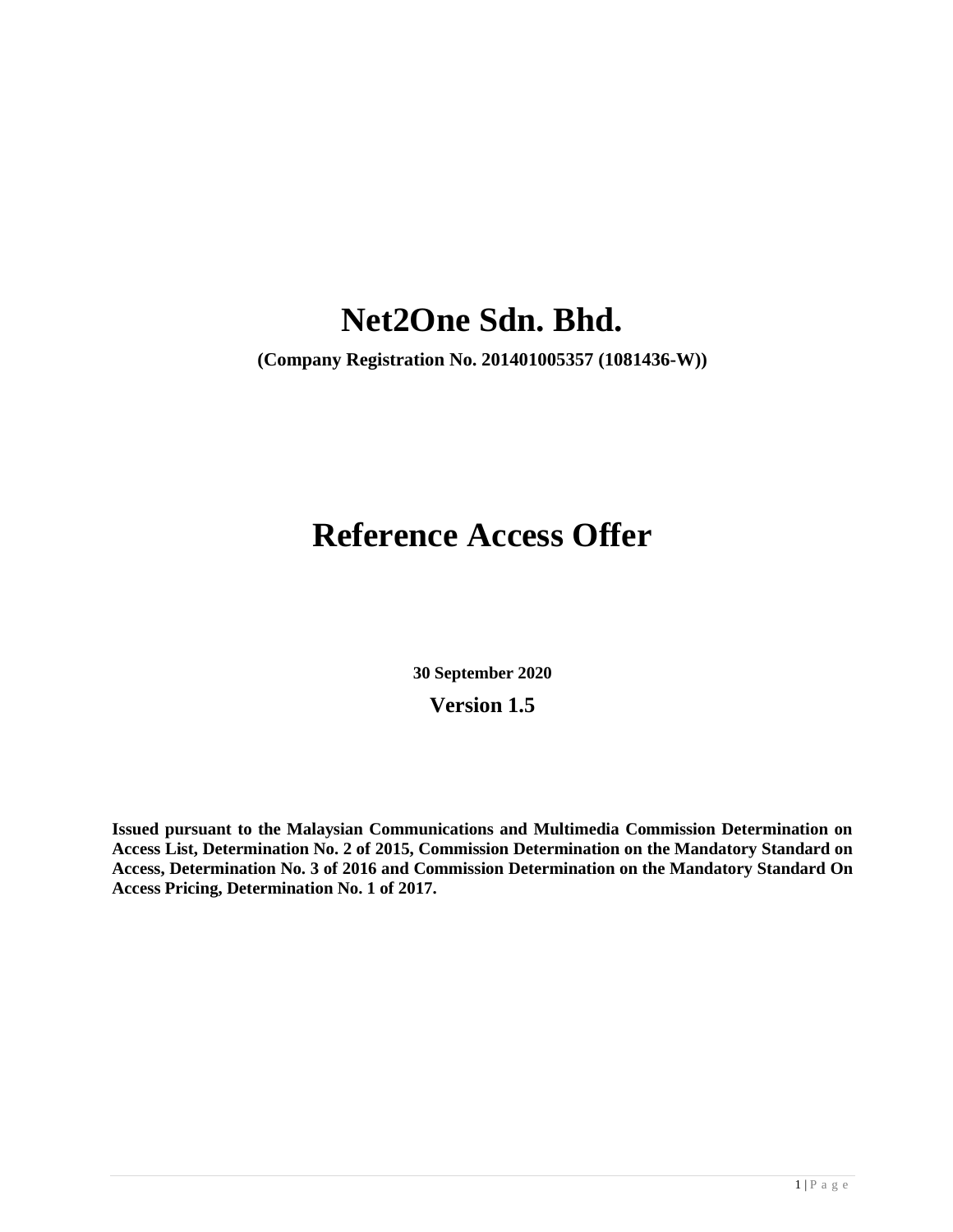# **INTRODUCTION**

- 1. This Reference Access Offer ("**RAO**") specifies the procedures and process to be followed by an Access Seeker who intends to acquire a Product from Net2One Sdn. Bhd. (Company Registration No. 201401005357 (1081436-W)) ("**Net2One**").
- 2. The RAO is divided into the following parts:

| <b>Section A</b> | Background and Scope of the RAO              |
|------------------|----------------------------------------------|
| <b>Section B</b> | <b>Interpretation and Definitions</b>        |
| <b>Section C</b> | Principles of Access and Interconnection     |
| <b>Section D</b> | <b>Access Request Process and Procedures</b> |
| <b>Section E</b> | Obligations for Provision of Information     |
| <b>Section F</b> | <b>Billing and Settlement Obligations</b>    |
| <b>Section G</b> | <b>General Obligations</b>                   |
| <b>Section H</b> | <b>Technical and Operational Obligations</b> |
| <b>Section I</b> | <b>Service Specific Obligations</b>          |
| <b>Section J</b> | Non-Disclosure Agreement                     |
| <b>Section K</b> | <b>Fast-Track Application Form</b>           |

- 3. This RAO may be subject to amendments from time to time.
- 4. Where an amendment is made to the RAO, Net2One shall within twenty (20) Business Days supply an amended copy of the RAO to all Access Seekers who have submitted to Net2One an Access Request and which Access Request is still pending process by Net2One. The amendment to the RAO shall be effective after the expiry of the Initial Period if no notice of dispute is issued to and received by Net2One within the said period.
- 5. For the purposes of this RAO, an amendment shall mean an addition, deletion, or substitution to the provisions of the RAO other than an addition, deletion or substitution, which is undertaken to correct a typographical error or which is specifically mentioned in the RAO not to amount to an amendment of the RAO.
- 6. If the Commission revokes, varies or replaces the Access List in accordance with Section 56 of the Act, Net2One may, by giving written notice to all Access Seekers to whom it is supplying Access Service(s), withdraw or replace the RAO with effect from a date no earlier than the effective date of the Commission's revocation, variation or replacement.
- 7. In the event any notice of dispute is received, Net2One shall notify all Access Seekers of the effective date of the amendment.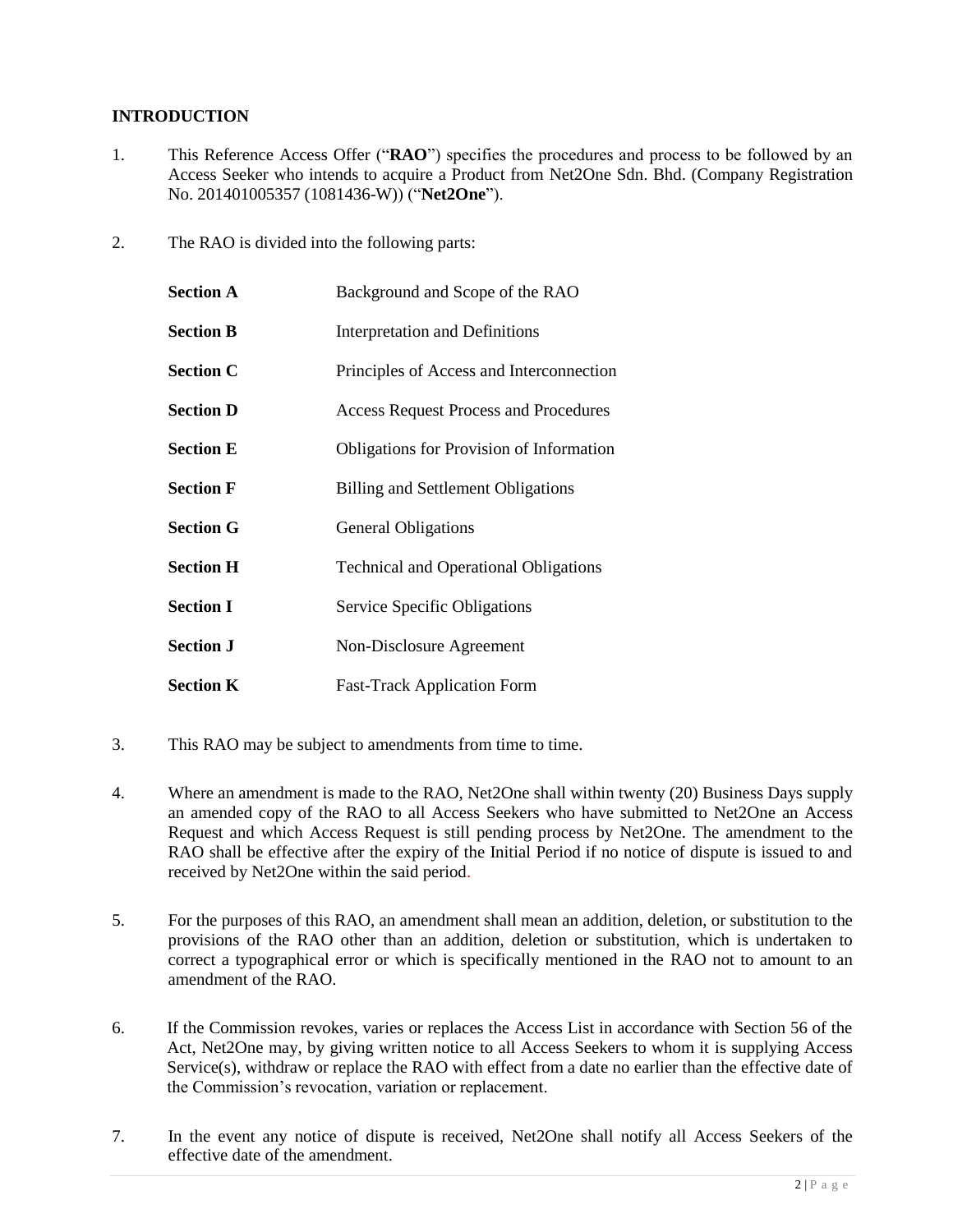8. All notices, forms, requests which are required to be sent by the provisions set out herein, shall be marked "RAO" and sent to the following:

# **Net2One Sdn. Bhd.**

2271, Jalan Usahawan 2, Cyber 6, 63000 Cyberjaya, Selangor

# **Attention: Group Head, Regulatory**

A change of address shall not be construed as an amendment to the RAO.

9. The terminology used in this RAO has the meaning ascribed to them in **Section B**. All other words and phrases used in this RAO shall, unless the context otherwise requires, have the same meaning as in the MSA Determination.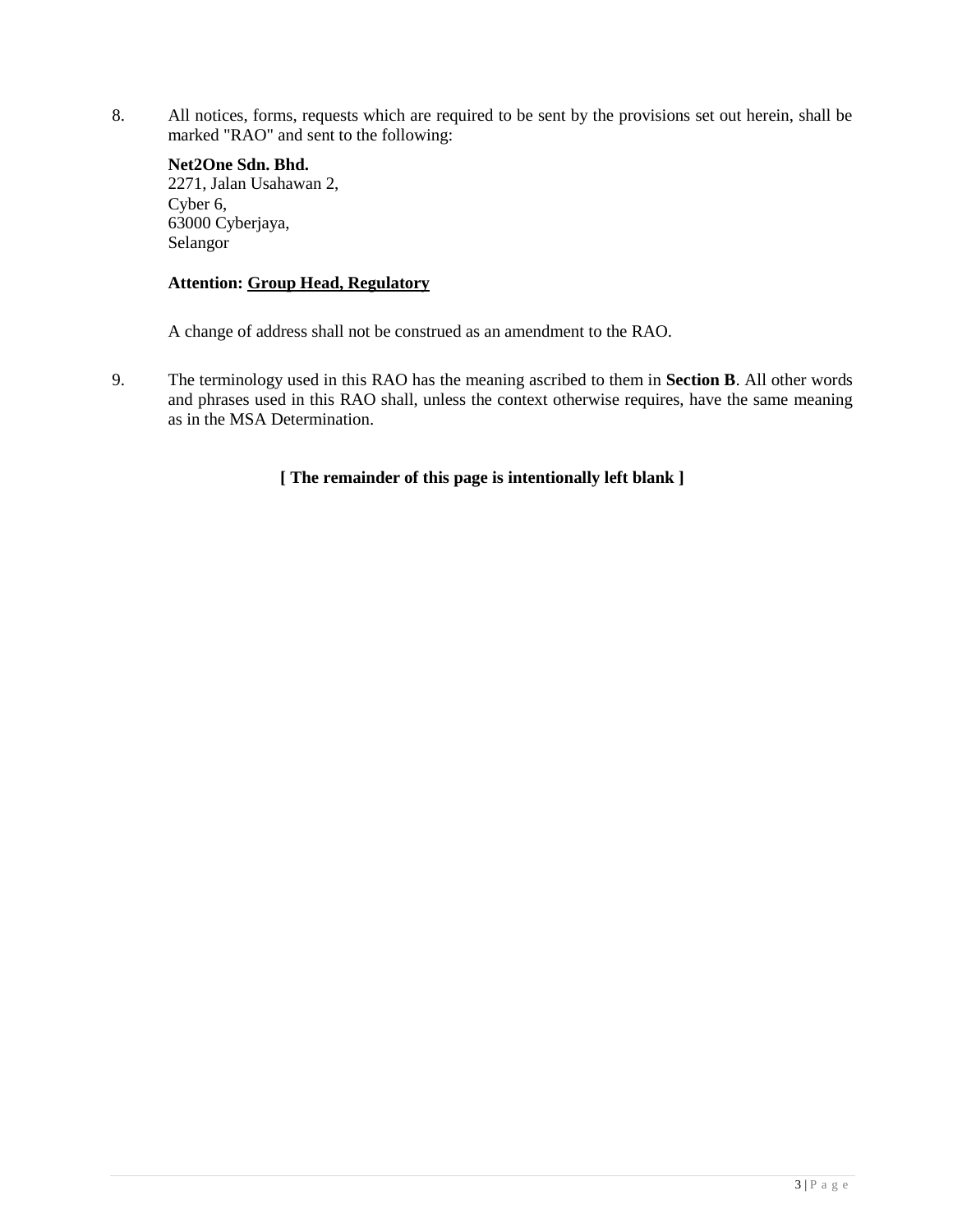## **SECTION A: BACKGROUND AND SCOPE OF RAO**

#### **1. Introduction**

1.1 This RAO only applies to Products that are consistent with the terms of the Access List.

## **2. Applicability to Licensees**

- 2.1 This RAO applies to Access Seekers who are licensed under the Act as:
	- (a) network facilities providers;
	- (b) network service providers;
	- (c) applications service providers; and
	- (d) content applications service providers.
- 2.2 Net2One's RAO contains the terms and conditions for the following Service(s) and/or Facilities:
	- (a) Transmission Service.

## **3. Non-Applicability of the RAO**

3.1 This RAO does not apply to Facilities and/or Services which are not specified in the Access List.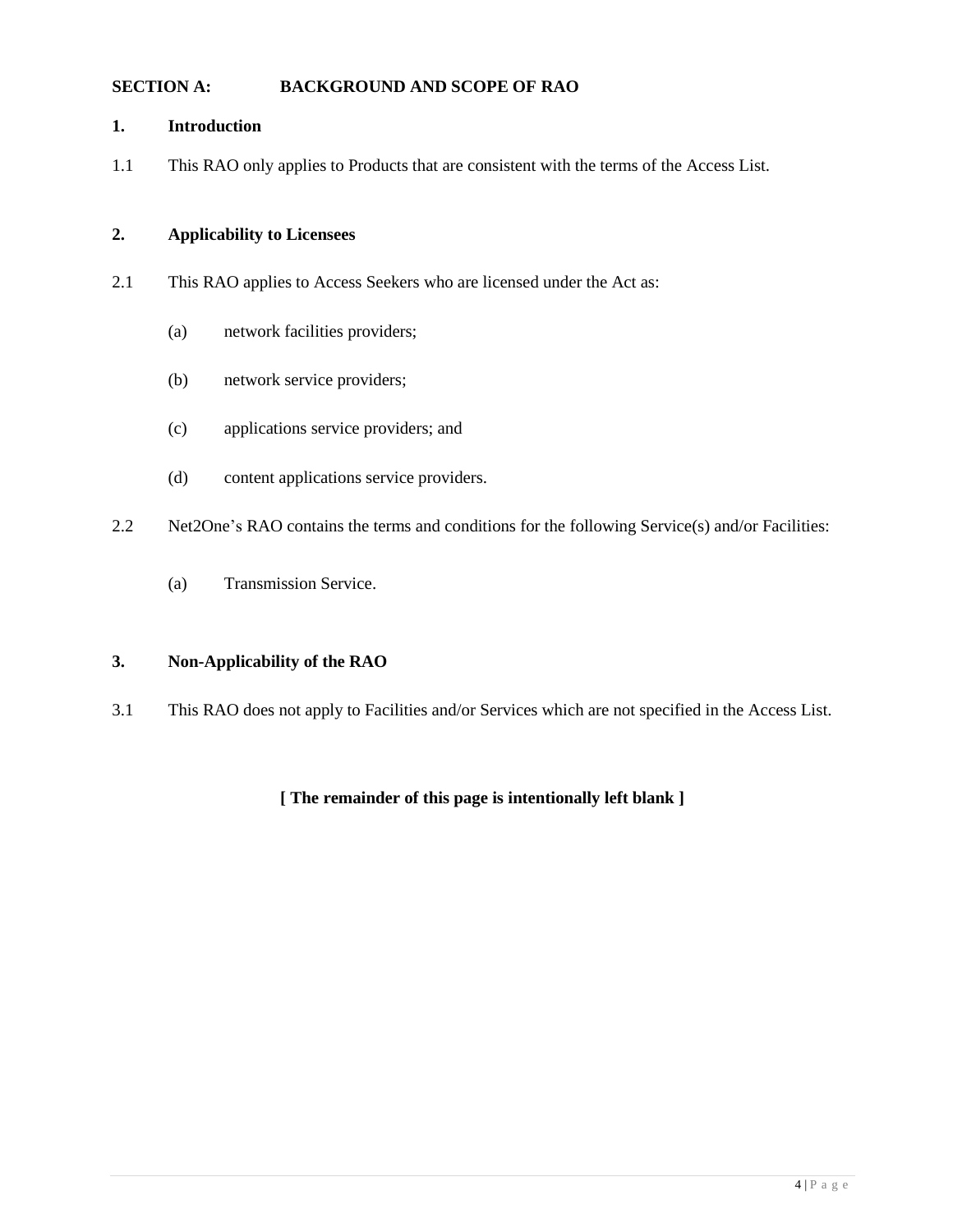## **SECTION B: INTERPRETATION AND DEFINITIONS**

This **Section B** contains the meanings to words, phrases and expressions used in this RAO. Notwithstanding the foregoing, where a word or phrase or expression used in the RAO is given a specific meaning in or by the context of the RAO, such word, phrase or expression shall bear such meaning notwithstanding the contents of this **Section B**.

| <b>Access Agreement</b>                        | means the bilateral agreement entered into between Net2One and the<br>Access Seeker which sets out the terms and conditions that govern the<br>grant by Net2One of access to Net2One's Facilities and/or Services.                                                                                                                                                                                                                                                                     |
|------------------------------------------------|----------------------------------------------------------------------------------------------------------------------------------------------------------------------------------------------------------------------------------------------------------------------------------------------------------------------------------------------------------------------------------------------------------------------------------------------------------------------------------------|
| <b>Access List</b>                             | means the list of Facilities and Services determined from time to time<br>by the Commission pursuant to Chapter 3 of Part VI of the Act and the<br>current Commission determination is Malaysian Communications and<br>Determination<br>Multimedia<br>Commission<br>on<br>Access<br>List,<br>(Determination No. 2 of 2015) which came into operation on 12<br>September 2015, which sets out a list of Access Service(s) determined<br>by the Commission under section 146 of the Act. |
| <b>Access Seeker</b>                           | means an Operator who makes written request for access to Facilities<br>and/or Services of Net2One or is being provided with Facilities and/or<br>Services by Net2One.                                                                                                                                                                                                                                                                                                                 |
| Act                                            | means the Communications and Multimedia Act 1998 (Act 588).                                                                                                                                                                                                                                                                                                                                                                                                                            |
| <b>Applications Services</b>                   | bears the meaning ascribed to it under the Act.                                                                                                                                                                                                                                                                                                                                                                                                                                        |
| <b>Bank Guarantee</b>                          | means a guarantee executed in favour of Net2One, on behalf of the<br>Access Seeker, by a bank approved by Net2One and in a format<br>acceptable to Net2One.                                                                                                                                                                                                                                                                                                                            |
| <b>Billing Period</b>                          | means one (1) calendar month period over which the supply of<br>Facilities and/or Services is measured for the purposes of billing<br>unless otherwise agreed between the Operators.                                                                                                                                                                                                                                                                                                   |
| <b>Business Day</b>                            | means any day other than a Saturday, Sunday or public holiday<br>(whether gazetted or not) which is lawfully observed as a national<br>public holiday and on which commercial banks are open for usual<br>banking business in Kuala Lumpur and Selangor.                                                                                                                                                                                                                               |
| <b>Charges</b>                                 | means the sums payable by the Access Seeker to Net2One for<br>accessing and/or being provided the Facilities and/or Services.                                                                                                                                                                                                                                                                                                                                                          |
| Commission                                     | means the Malaysian Communications and Multimedia Commission<br>established under the Malaysian Communications and Multimedia<br>Commission Act (Act 589) and also known as the Suruhanjaya<br>Komunikasi dan Multimedia Malaysia.                                                                                                                                                                                                                                                     |
| <b>Content Applications</b><br><b>Services</b> | bears the meaning ascribed to it under the Act.                                                                                                                                                                                                                                                                                                                                                                                                                                        |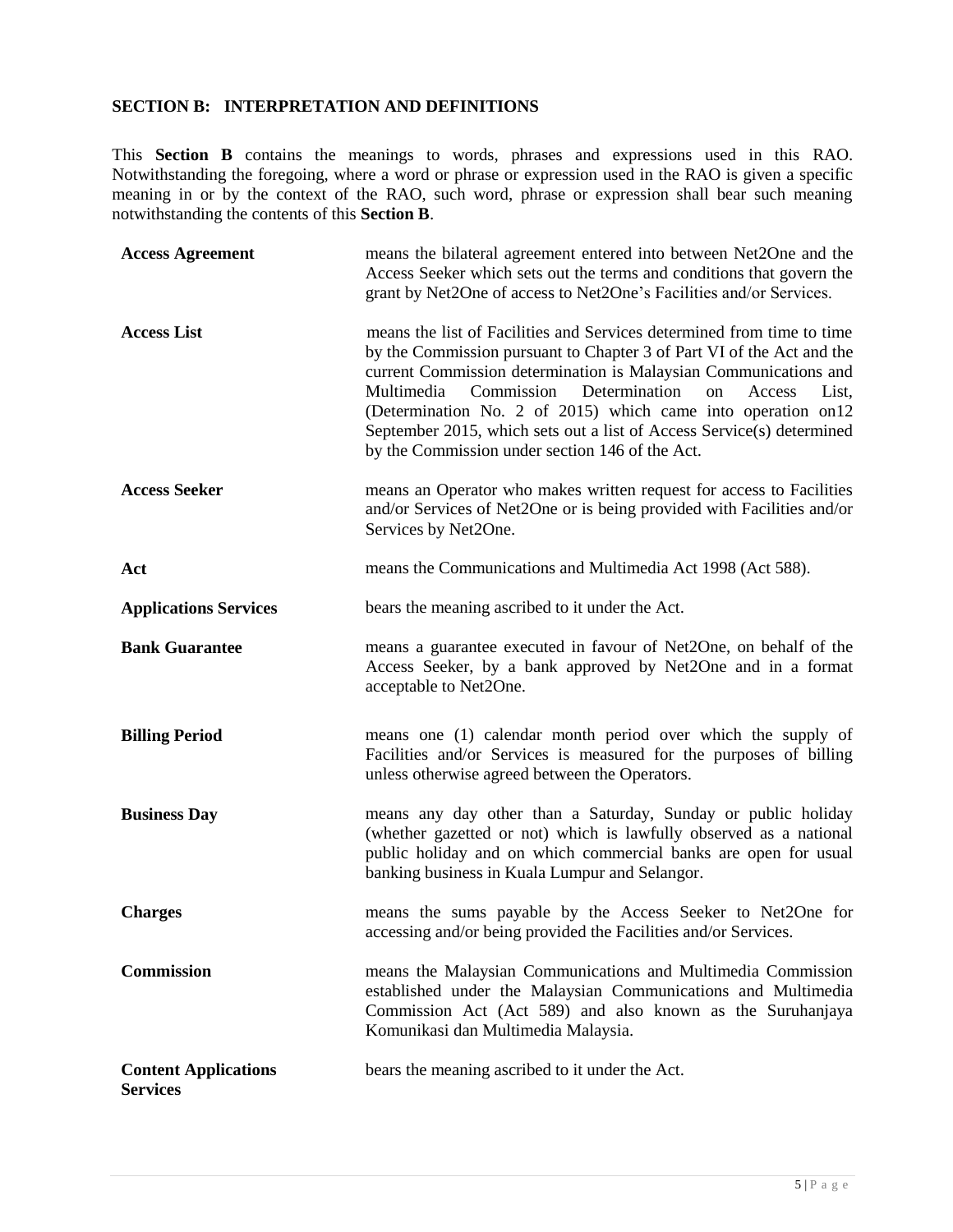| <b>Customer</b>           | means in relation to a Party, a person having a contractual relationship<br>with the said Party for the provision of Applications Services<br>including Content Applications Services by means of that Party's<br>facilities and/or services. |
|---------------------------|-----------------------------------------------------------------------------------------------------------------------------------------------------------------------------------------------------------------------------------------------|
| <b>Due Date</b>           | means thirty (30) days after the invoice is issued in writing or in<br>electronic form (as requested by the Access Seeker) in respect of the<br>order and supply of Facilities and/or Services.                                               |
| <b>Facilities</b>         | means facilities which facilitates the provision of network services or<br>application services, including content application services and<br>"Facility" shall be construed accordingly.                                                     |
| <b>Instrument</b>         | means a direction or determination or declaration made by the<br>Minister or the Commission pursuant to the Act.                                                                                                                              |
| <b>Licence</b>            | means an Individual Licence or a Class Licence granted by the<br>Minister pursuant to the Act.                                                                                                                                                |
| <b>MSA Determination</b>  | means the Malaysian Communications and Multimedia Commission<br>Determination On Mandatory Standard On Access, Determination No.<br>3 of 2016.                                                                                                |
| <b>Network Facilities</b> | bears the meaning as ascribed in the Act.                                                                                                                                                                                                     |
|                           |                                                                                                                                                                                                                                               |
| <b>Network Services</b>   | bears the meaning as ascribed in the Act.                                                                                                                                                                                                     |
| Operator                  | means a network facilities provider, a network services provider, an<br>applications service provider or a content application service provider<br>(as the context requires) and includes both Net2One and the Access<br>Seeker.              |
| Party                     | means Net2One or the Access Seeker as the context requires and<br>"Parties" means both Net2One and the Access Seeker.                                                                                                                         |
| <b>Product</b>            | means each of the separate provision by Net2One of access to its<br>Facilities and/or Services and "Products" shall be construed<br>accordingly.                                                                                              |
| <b>RAO</b>                | means the Reference Access Offer issued by Net2One.                                                                                                                                                                                           |
| <b>Security Sum</b>       | means security in the form of a Bank Guarantee provided or to be<br>provided by the Access Seeker to Net2One for the supply of Access<br>$Service(s)$ .                                                                                       |
| <b>Services</b>           | means the provision by Net2One of access to Facilities and/or services<br>and "Service" shall be construed accordingly.                                                                                                                       |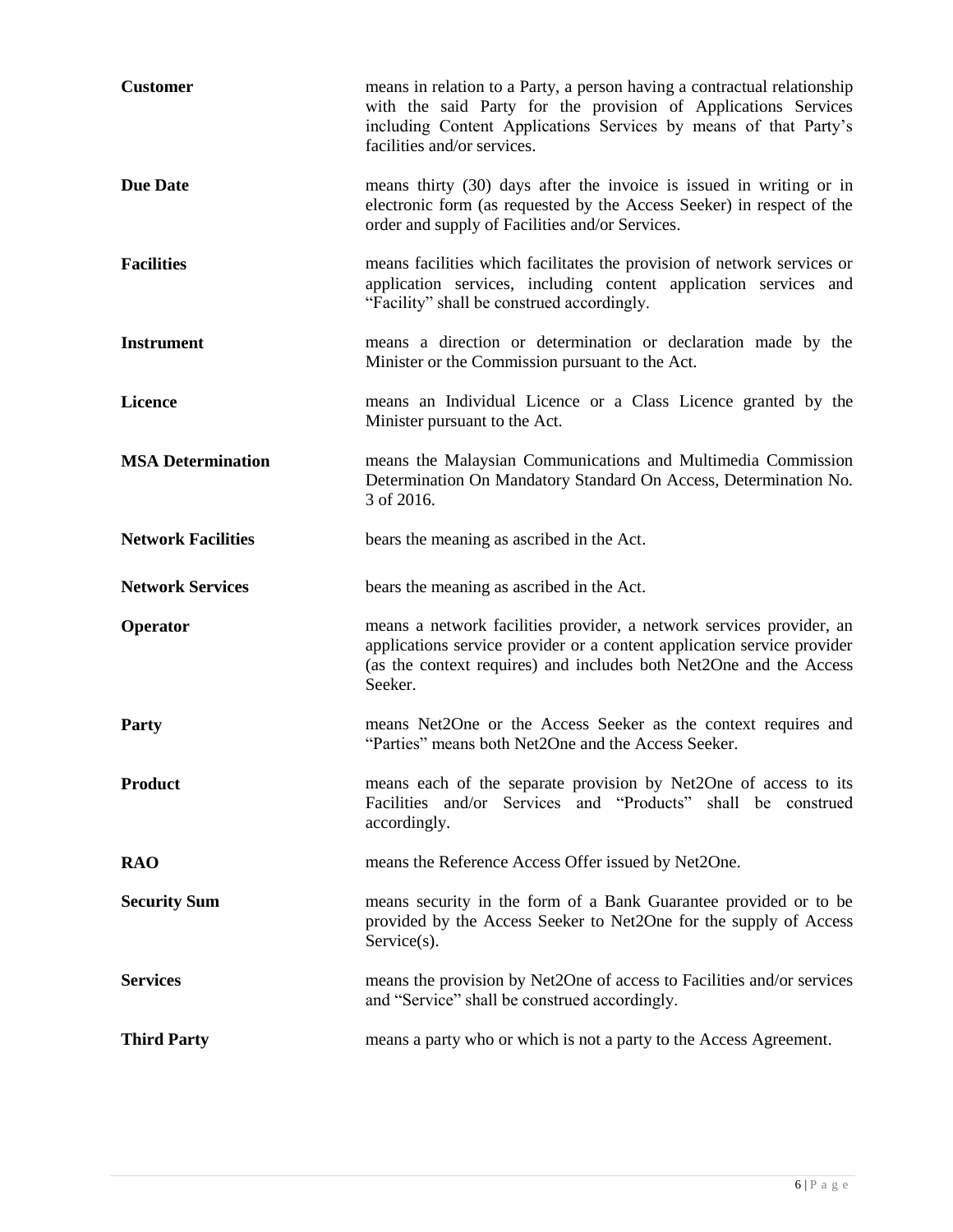#### **SECTION C: PRINCIPLES OF ACCESS AND INTERCONNECTION**

#### **1. Legislative Background**

- 1.1 Pursuant to the issuance of the Malaysian Communications and Multimedia Commission Determination on Access List, (Determination No. 2 of 2015) ("Access List Determination"); and
- 1.2 Following the issuance of the Ministerial Direction to Determine a Mandatory Standard on Access, Direction No.2 of 2003, the Malaysian Communications and Multimedia Commission issued the Commission Determination on the Mandatory Standard on Access Determination No.3 of 2016("MSA Determination") which came into effect on 1<sup>st</sup> January 2017; and
- 1.3 Following the issuance of the Commission Determination on the Mandatory Standard on Access Pricing, Determination No. 1 of 2017 which comes into effect starting from 1st January 2018, and
- 1.4 Pursuant to section 5.3.3 of the MSA Determination, Net2One is pleased to prepare and maintain a Reference Access Offer ("RAO") in relation to Facilities and/or Services on the Access List Determination which Net2One provides to itself or third parties and which:
	- a) sets out the full terms and conditions on which Net2One is prepared to supply Facilities and/or Services to any other Operator, including the rates, charges, charging principles and methodologies to be applied for Facilities and/or Services and any applicable fees or rebates;
	- b) incorporates the details of all available Point of Interconnection(s) "POIs" offered by Net2One;
	- c) contains a copy of the application forms required to be completed by the Access Seeker to apply for access to Facilities and/or Services, including a copy of the fast-track application form;
	- d) contains a copy of the Access Provider's standard confidentiality agreement; and
	- e) contains terms and conditions which are consistent with the rights and obligations set out in the MSA Determination.

#### **2. Standard Access Obligations**

- 2.1 Net2One's RAO is consistent with:
	- a) the standard access obligations stipulated under Section 4.1.1 of the MSA Determination and section 149 of the Act; and
	- b) the principles of reasonableness and non-discrimination stipulated under Sections 4.1.2, 4.1.3, 4.1.4, 4.1.5 and 4.1.6 of the MSA Determination.
- 2.2 Net2One may refuse a request if:
	- (a) supply of the relevant listed Facilities and/or Services would not be reasonable; or
	- (b) supply of the relevant listed facilities and/or Services would be reasonable but the terms and conditions requested by the Access Seeker are not reasonable.
- 2.3 A request for access to a listed Facilities and/or Services may be deemed unreasonable if one or more criteria in paragraph 6.1 of Section D in this RAO are satisfied.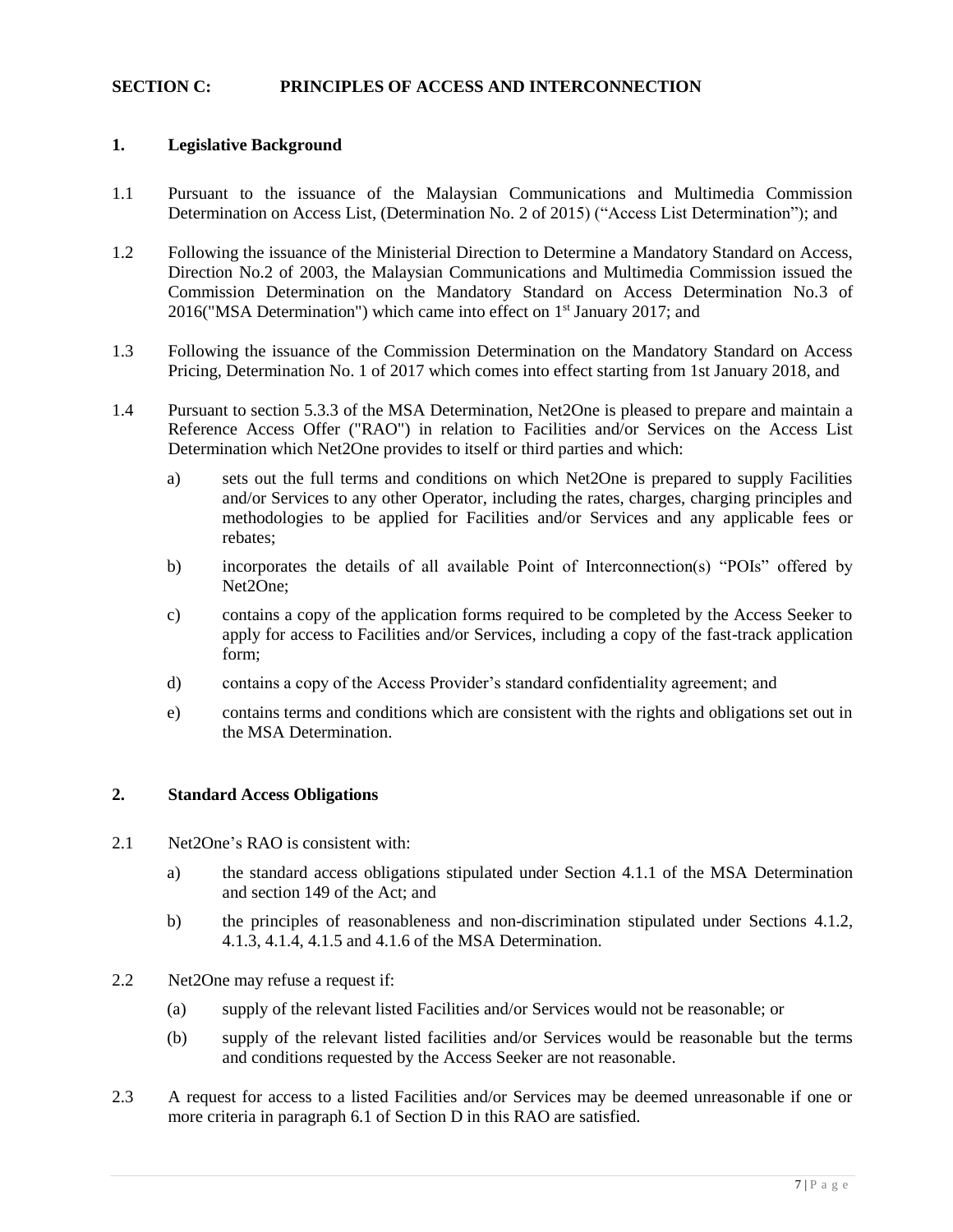- 2.4 Net2One shall provide access to Facilities and/or Services specified in the Access List Determination and such access must be:
	- (a) of at least the same or more favourable technical standard and quality as the technical standard and quality provided for itself on Net2One's Facilities and/or Services; and
	- (b) provided on an equitable and a non-discriminatory basis.
- 2.5 The non-discrimination principle and the term "non-discriminatory" apply on an Equivalence of Inputs basis and require a comparison of:
	- (a) the basis on which a Facility and/or a Service is provided by Net2One to the Access Seeker; with
	- (b) the basis on which that Facility and/or Service is provided by Net2One to itself and to other Access Seekers.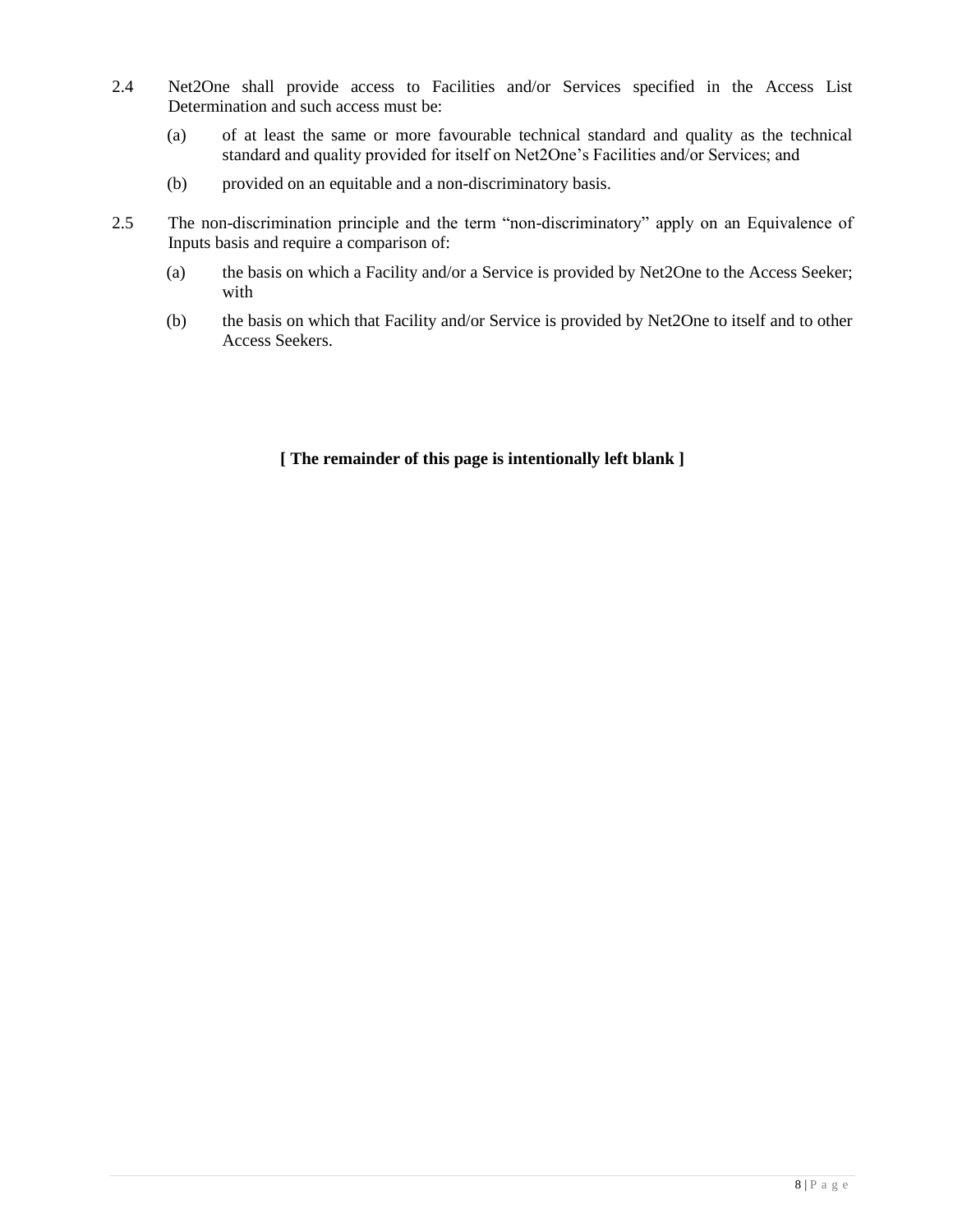#### **SECTION D: ACCESS REQUEST PROCESS AND PROCEDURES**

#### **1. Introduction**

- 1.1 An Access Seeker must comply with the following process if it wishes to obtain access to Facilities and/or Services on the Access List from Net2One.
- 1.2 These provisions apply in the following circumstances:
	- (a) Where there is no current access agreement between Net2One and the Access Seeker; or
	- (b) If there is a valid and subsisting access agreement between Net2One and the Access Seeker and, either
		- (i) such access agreement will expire within four (4) months from the date when the Access Seeker makes a request; or
		- (ii) the requested Facility and/or Service is outside the scope of such access agreement.

## **2. Access Request Process**

- 2.1 Net2One may require an Access Seeker to provide an Access Request to the Access Provider if:
	- (a) there is no Access Agreement in force between Net2One and the Access Seeker governing access to the Facilities and/or Services to which the Access Seeker seeks access; or
	- (b) there is such an Access Agreement, but:
		- (i) the current term of that Access Agreement will expire or terminate within the next four (4) months; or
		- (ii) the requested Facilities and/or Services are outside the scope of that agreement.
- 2.2 An Access Seeker that wishes to obtain access to any Facility and/or Service from Net2One must submit an Access Request to Net2One. The Access Request shall contain the following information;
	- (a) the name and contact details of the Access Seeker;
	- (b) the Facilities or Services in respect of which access is sought;
	- (c) whether the Access Seeker wishes to accept the RAO, to negotiate amendments to the RAO or to negotiate an Access Agreement on alternative terms;
	- (d) the information (if any) the Access Seeker reasonably requires Net2One to provide for the purposes of the negotiations;
	- (e) two (2) copies of a confidentiality agreement properly executed by the Access Seeker in the form prescribed by Net2One in Section J;
	- (f) preliminary information regarding the scale and scope of Facilities and/or Services that the Access Seeker expects to acquire from Net2One pursuant to the Access Request;
	- (g) relevant technical information relating to the interface Standards of the Access Seeker;
	- (h) relevant information relating to the Access Seeker's Network and the functionality of its Services, to the extent that the Access Seeker is aware that such information may affect Net2One's Network;
	- (i) creditworthiness information in accordance with Net2One's requirements;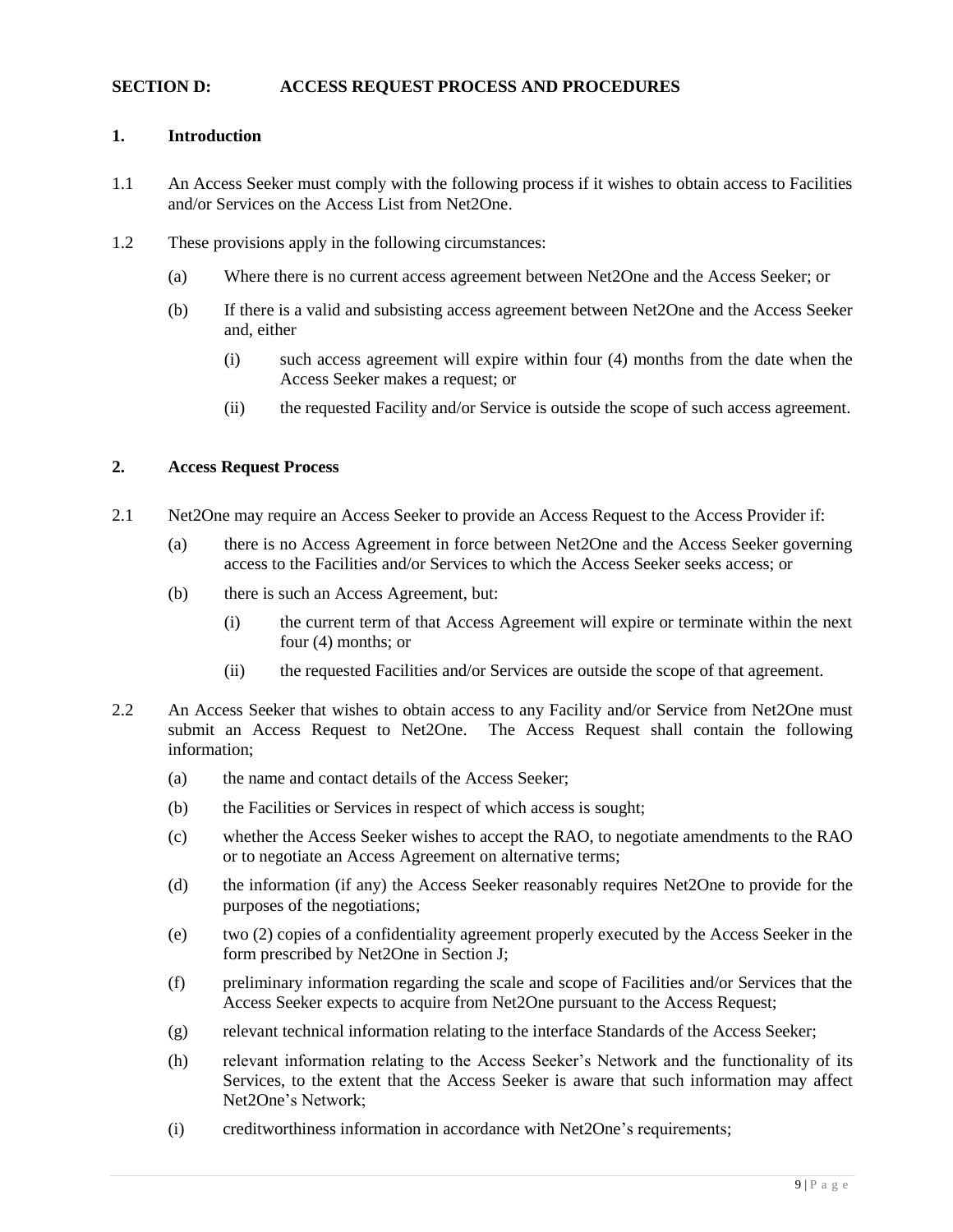- (j) assessed security (or, if applicable, confirmation of security provided) in accordance with Net2One's requirements;
- (k) insurance information in accordance with Net2One's requirement; and
- (l) such other information as Net2One may reasonably request for the sole purpose of providing access to the requested Facilities and/or Services.
- 2.3 Within ten (10) Business Days of receipt of the Access Request from the Access Seekers, Net2One shall respond in writing to the Access Seeker by either:
	- (a) accepting the Access Request based on the terms and conditions in this RAO; or
	- (b) accepting the Access Request and to negotiate the amendments to the RAO or the Access Agreement on alternative terms; or
	- (c) requesting for further information from the Access Seeker; or
	- (d) rejecting the Access Request.

## **3. Acceptance**

3.1 If the Access Request made by the Access Seeker accepts the terms and conditions of this RAO as the basis for the access to the Facilities and/or Services offered to be provided by Net2One, then Net2One shall issue two (2) copies of the RAO to the Access Seeker which the Access Seeker shall execute and return to Net2One within ten (10) Business Days together with one (1) copy of the executed confidentiality agreement.

#### 3.2 If:

- (a) the Access Seeker had submitted an Access Request which contains a request to negotiate the terms and conditions of the access agreement, and
- (b) Net2One is willing to proceed to negotiate the Access Request and the terms and conditions of the access agreement;

then Net2One shall do the following:

- (i) issue the draft Access Agreement; and
- (ii) specify a place, date and time no later than fifteen (15) Business Days from the date of Net2One's response, of which the Access Seeker's representative can meet with the representative of Net2One to negotiate the terms and conditions of the Access Agreement;
- (iii) require the Access Seeker to provide such additional information as may be reasonable in the circumstances; and
- (iv) issue one (1) copy of the executed confidentiality agreement returned by the Access Seeker [in accordance with paragraph 1.7 of Section D in this RAO] that has also been properly executed by Net2One.

#### **4. Request for Further Information**

- 4.1 Net2One may request the Access Seeker to provide further information on the Access Request.
- 4.2 The Access Seeker shall within ten (10) Business Days provide further information to Net2One as requested pursuant to Clause 4.1.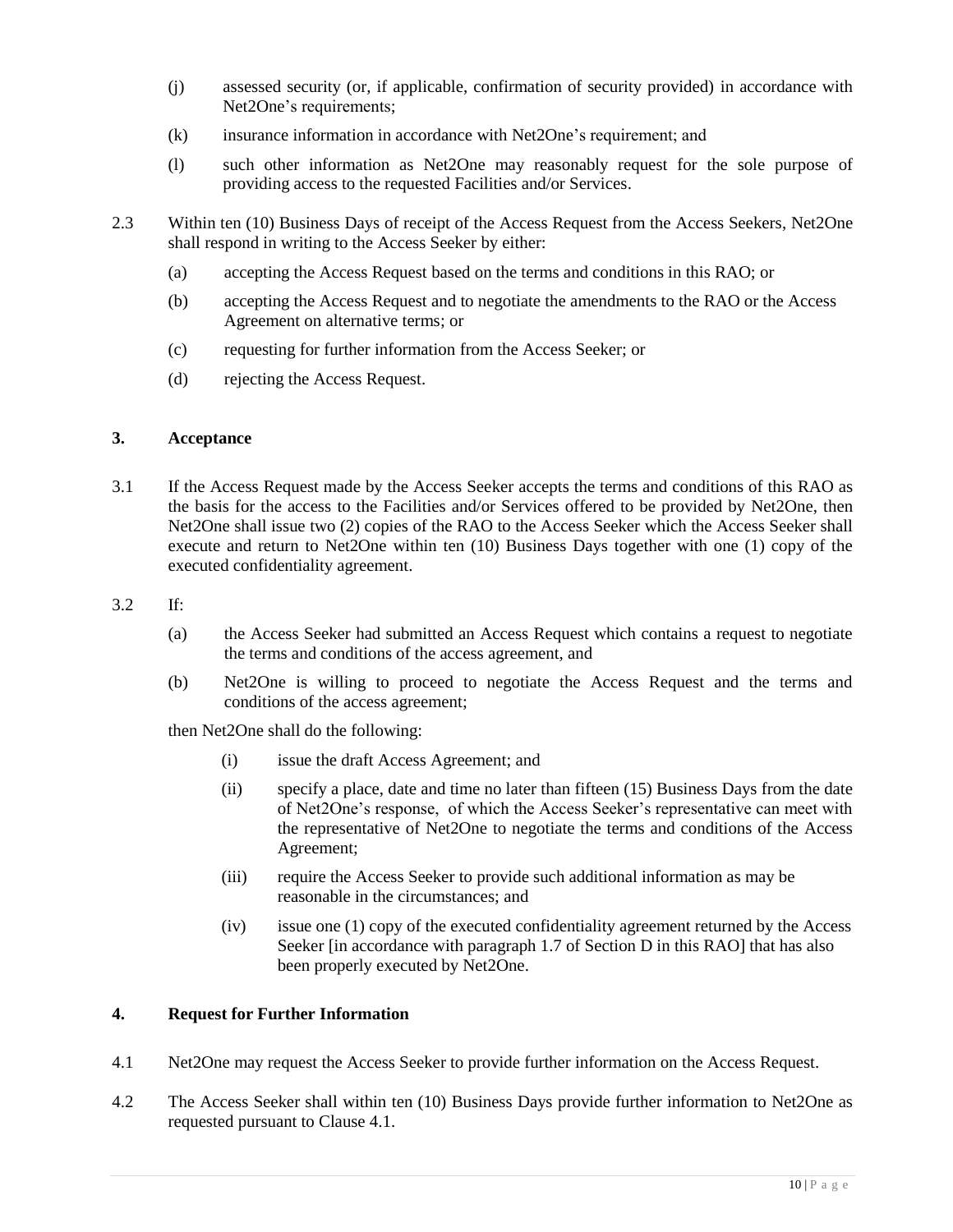- 4.3 If in Net2One's opinion the information provided is sufficient for it to make a decision as to whether to accept or reject the Access Request, it shall reconsider the Access Request and inform the Access Seeker of its decision within ten (10) Business Days.
- 4.4 For the avoidance of doubt, Net2One may make more than one request for additional information from the Access Seeker in order for Net2One to make a decision as to whether to accept or reject the Access Request. Each request shall be subject to the provisions in Clause 4.2 and 4.3.
- 4.5 If the Access Seeker does not provide further information in response to a request made by Net2One, then the Access Seeker shall be deemed to have revoked the Access Request.

#### **5. Access Request Rejection**

- 5.1 If Net2One rejects an Access Request, Net2One shall inform the Access Seeker and indicating the date its representatives are available to meet the Access Seeker**.** The Access Seeker may attend and meet with the representatives of Net2One on the date and time and at the venue specified which date shall not be later than seven (7) Business Days from the date of Access Request rejection notice.
- 5.2 If the Access Seeker fails or neglects to attend the specified meeting without providing acceptable reasons in writing at least one day prior to the date of the meeting, then such failure shall be deemed to be acceptance of the rejection of the Access Request.
- 5.3 If the Access Seeker does attend, and the rejection of the Access Request is not resolved (whether at that meeting or any subsequently agreed meeting), then either Net2One or the Access Seeker may initiate the Dispute Resolution Procedures set out in the MSA Determination.
- 5.4 Pending the final determination of the dispute, Net2One shall not be obliged to provide access to the Access Seeker.

#### **6. Right to Reject**

- 6.1 Net2One may reject an Access Request made by an Access Seeker upon any of the following grounds:
	- (a) it is not technically feasible to provide access to the Facilities and/or Services requested;
	- (b) Net2One has insufficient capacity or space to provide the requested Facilities and/or Services;
	- (c) the Order is in excess of the agreed Forecast levels;
	- (d) the Order or variation request duplicates an Order awaiting fulfilment;
	- (e) the Access Seeker has not obtained the necessary related agreements from Net2One;
	- (f) Net2One reasonably believes that the Access Seeker may fail, to a material extent, to comply with the terms and conditions of access of the relevant Facilities and/or Services; or
	- (g) Net2One reasonably believes that the Access Seeker does not currently supply or provide access to the requested Facilities and/or Services to itself or to any third party; or that the safety of its network will be compromised by the grant of the access requested.
- 6.2 For the purposes of paragraph 6.1(c) of Section D in this RAO, Net2One may refuse an Access Request on the grounds of technical infeasibility provided that there are substantial technical or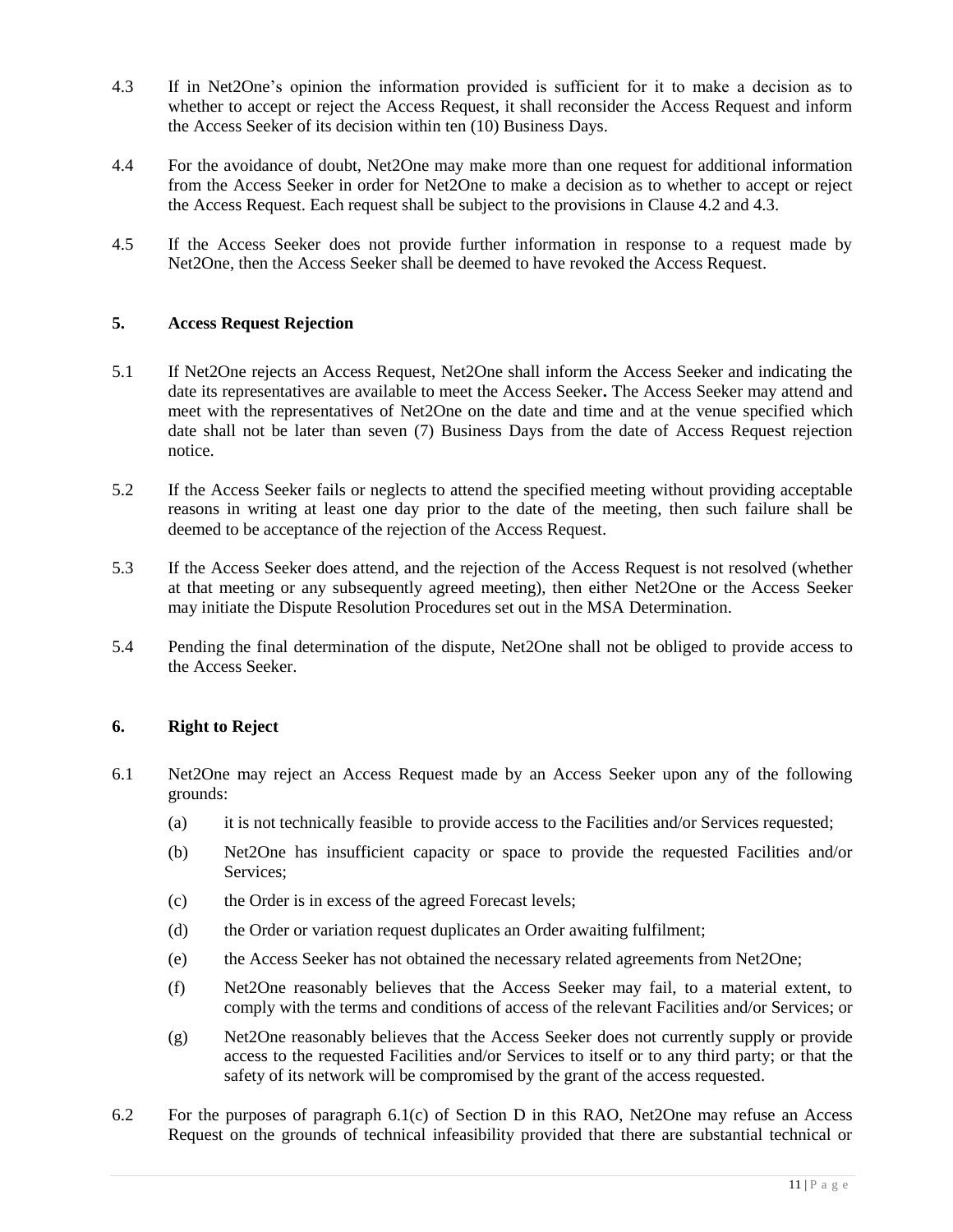operational concerns preventing the fulfilment of the Access Request, including but not limited to the following:

- (a) where there is no possibility of expanding the space available on the relevant site;
- (b) where Net2One is incapable to modify its facilities or Equipment to meet the Access Request;
- (c) where the provision of the requested Facilities and/or Services would result in a specific and significant adverse impact on network reliability; and
- (d) where Net2One has considered and found not to be technically feasible improvements that would allow Net2One to meet the Access Request (in whole, or in part, and including for an interim period until any primary difficulties can be resolved).
- 6.3 For the purposes of paragraph 6.1(d) of Section D in this RAO, Net2One may refuse an Access request if Net2One has insufficient capacity or space, where Net2One notifies the Commission in writing that it does not have sufficient capacity to meet the Access Request because the requisite capacity is:
	- (a) already carrying traffic to full capacity or near full capacity; or
	- (b) already reserved for future use by Net2One or another Access Seeker, where such future use will commence not later than six (6) months from the date of the Access Request. If the reserved capacity is not subsequently used by the reserving party within seven (7) months from the date of the Access Request, Net2One will inform the Access Seeker and reconsider the Access Request (if required); and
	- (c) in the case of both paragraphs 6.3(a) and 6.3(b) of Section in this RAO, Net2One is unable to expand capacity to meet the requirements in the Access Seeker's Access Request.
- 6.4 Notification of Rejection to the Access Seeker

If Net2One rejects the Access Request, Net2One shall within ten (10) Business Days of receiving the Access Request:

- (a) notify the Access Seeker in writing of Net2One rejection;
- (b) provide reasons for rejection under paragraph 6.1 of Section D in this RAO to the Access Seeker;
- (c) provide the basis for Net2One rejection of the Access Request; and
- (d) indicate a date and time, not later five (5) Business Days from the date of this notice of rejection, at which representatives of Net2One will be available to meet with representatives of the Access Seeker to discuss the rejection of the Access Request.

#### **7. Applicability for Additional Services**

7.1 Notwithstanding that the Access Seeker may have entered into an Access Agreement with Net2One, the Access Seeker shall for each additional facility or service of a type which it requires access to in addition or in substitution to the access already provided under an Access Agreement, submit an Access Request in accordance with the provisions set out above.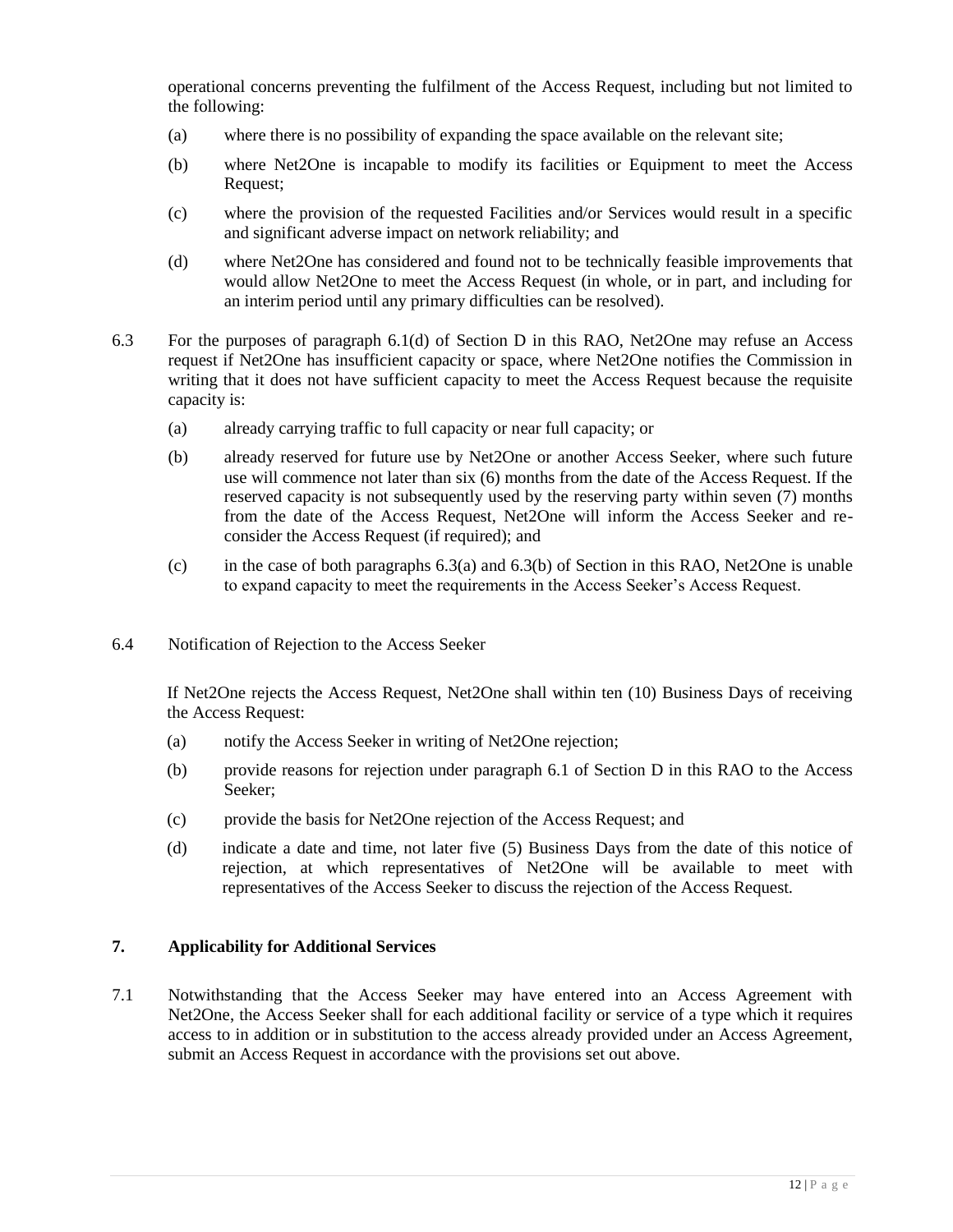## **8. Commencement of Negotiation**

- 8.1 If an Access Seeker has received a notice from Net2One to proceed with negotiation of the Access Agreement, the Access Seeker must within ten (10) Business Days of receipt of such notice submit to Net2One a list of its comments identifying the affected clauses the proposed amendments, the priority of importance and the rationale for such change. The Access Seeker shall also specify in such submission, the date when it proposes to commence negotiations.
- 8.2 If the Access Seeker shall have failed, neglected and/or refused to do so, then the Access Seeker shall have been deemed to have withdrawn its Access Request.

#### **9. Duration of Negotiations**

- 9.1 All negotiations shall be concluded within 120 days from the date Net2One receives a written request to commence negotiations.
- 9.2 If negotiations are not completed within 120 days:
	- (a) the Parties may jointly apply to the Commission for an extension of time to negotiate and if the extension of time is not granted by the Commission, there shall be deemed to be a dispute between the Parties and the Dispute Resolution Procedure in Annexure A of the MSA Determination shall take effect; or
	- (b) either Party may initiate the Dispute Resolution Procedure in Annexure A of the MSA Determination.

## **10. Dispute Resolution Procedure**

- 10.1 Subject to subsection 10.1.1(b) below, Net2One and the Access Seeker shall adopt and comply with this Dispute Resolution Procedure in relation to any dispute which may arise between an Access Seeker and Access Provider in relation to or in connection with the supply of Facilities or Services to which the Standard applies (Access Dispute).
- 10.1.1 The following Dispute Resolution mechanisms are discussed in this section:
	- (a) inter-Party working groups; and
	- (b) subject to specific resolution of disputes, being:
		- (i) technical disputes (which must follow the procedure set out in section 5 of this Annexure if they cannot be resolved through the application of the general dispute resolution provisions in sections 3 and 4 of this Annexure);
		- (ii) Billing Disputes, which must follow the procedures set out in section 6 of this Annexure; or
		- (iii) any other types of disputes, which, if cannot be resolved through the application of the general dispute resolution provisions in sections 2, 3 and 4 of this Annexure, must be referred to the Commission for resolution.
- 10.1.2 A dispute between Parties regarding any matter dealt with shall first be attempted to be resolved by negotiation between the Parties. If the Parties to the disputes cannot or otherwise fail to reach an agreement, the Parties shall always be entitled to seek resolution of the dispute by the Commission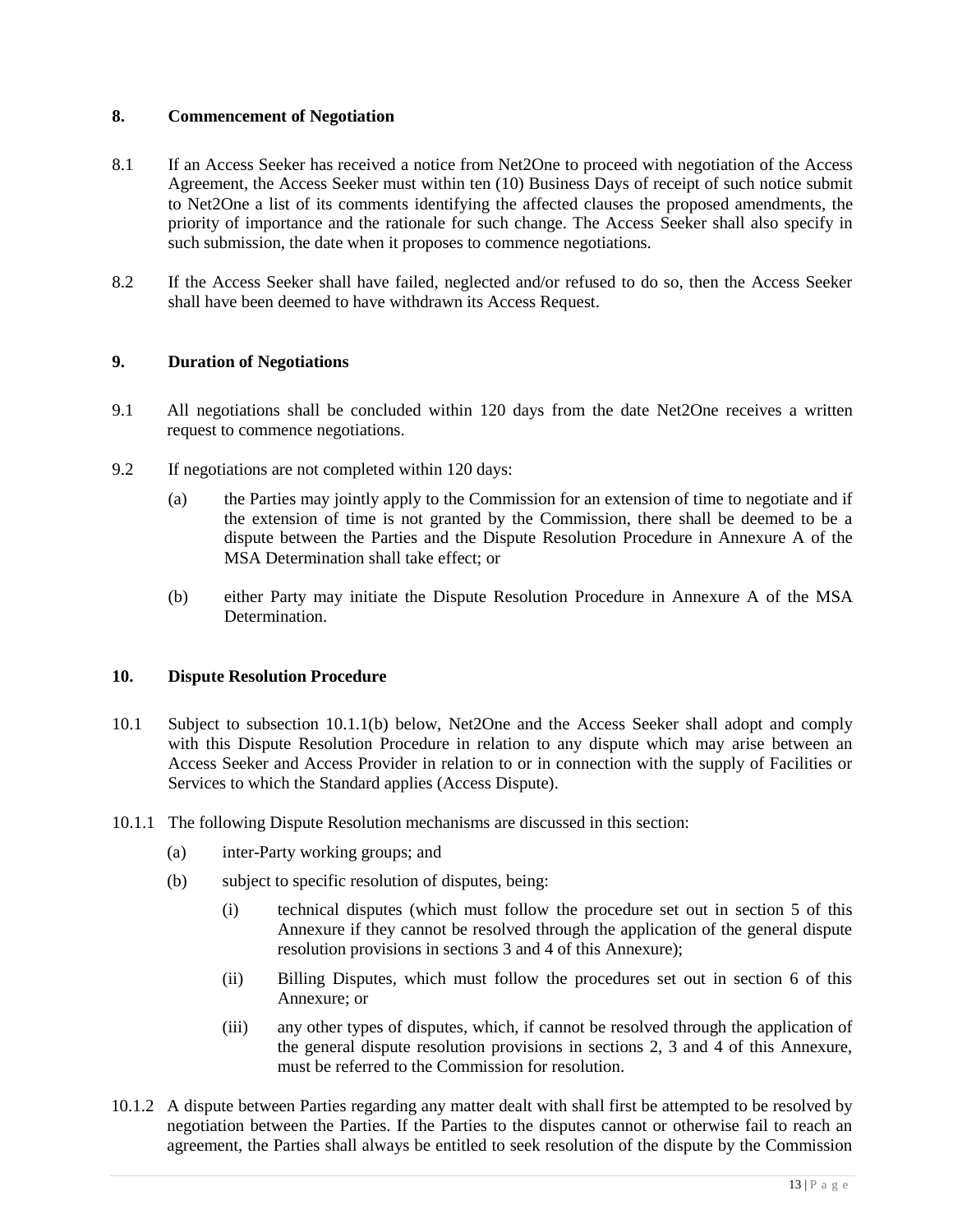in accordance with section 151 of the Act, and the Commission will decide the dispute if it is satisfied that:

- (a) the parties will not reach agreement, or will not reach agreement in a reasonable time;
- (b) the notification of the dispute is not trivial, frivolous or vexatious; and
- (c) the resolution of the dispute would promote the objects in the Act.

Net2One shall not prevent the Access Seeker from notifying a dispute to the Commission in accordance with the Act.

- 10.2 General
- 10.2.1 Until expiry of these Dispute Resolution Procedures, an Operator may not commence court proceedings relating to that dispute, other than an application for urgent interlocutory relief. Nothing in this subsection shall be construed as ousting the jurisdiction of any court.
- 10.2.2 An Operator shall ensure that its representatives acting in relation to a dispute are of sufficient seniority and have authority to settle an access dispute on behalf of the Operator. At the commencement of the Dispute Resolution Procedure, each Operator must notify the other Operator of the scope of the authority of each of their representatives. If in the course of the Dispute Resolution Procedure it is identified that the matters to be resolved are outside the initial term of reference for which authority was given to a representative, an Operator may require that those matters be referred to more senior officers of that Operator who have authority to settle those matters.
- 10.2.3 During a dispute and any Dispute Resolution process invoked in accordance with this subsection, Net2One and Access Seeker must continue to fulfil their obligations under the Access Agreement between them.
- 10.2.4 Subject to subsection 10.2.5 below, the parties to a dispute shall exchange information of a type described in this Standard during the course of, and to facilitate, resolution of such a dispute.
- 10.2.5 Confidential Information of a Party which is disclosed, and any other oral or written submissions made by a Party or a Party's representatives during the course of any Dispute Resolution process will be subject to the confidentiality restrictions in relevant confidentiality provisions contained in the Confidentiality Agreement prepared in accordance with subsection 5.3.8 of the Mandatory Standard on Access (the Standard).
- 10.2.6 A Party must not use information obtained under subsection 10.2.4 or described in subsection 10.2.5 above for any purpose other than to resolve the dispute.
- 10.2.7 Subject to Chapter 7 of Part V of the Act, an arbitrator of a dispute (including a Technical Expert or the Commission, in accordance with this Annexure) may decide not to determine the dispute if the arbitrator considers that the dispute is trivial, frivolous or vexatious, or if there is insufficient evidence before the arbitrator to determine the dispute.
- 10.2.8 The costs of the arbitration are to be shared equally between the parties, unless the arbitrator of the dispute has decided not to determine the dispute in accordance with subsection 10.2.7 above. If an arbitrator decides not to determine the dispute, the Party that initiated the dispute must pay the other Party's costs.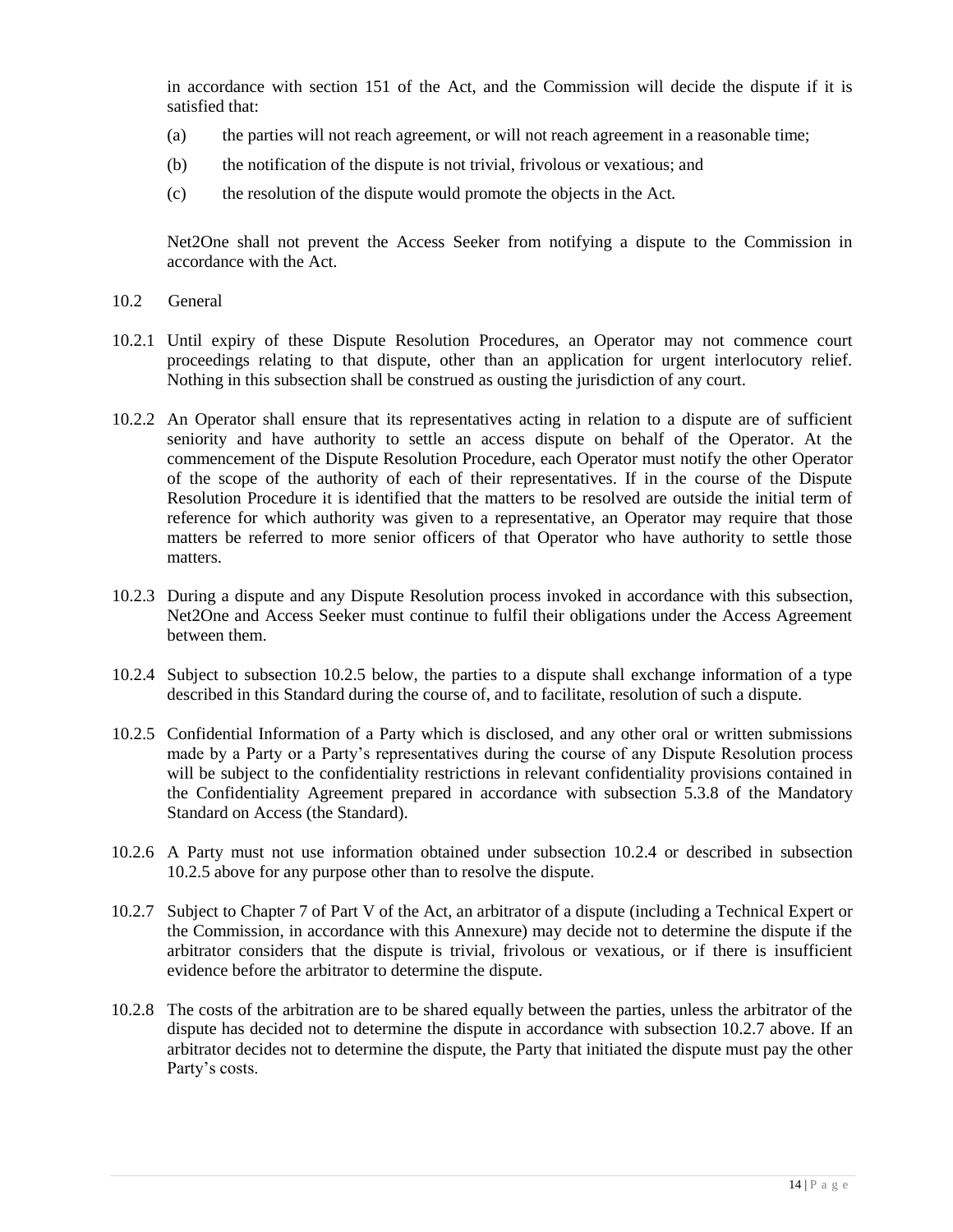- 10.3 Inter-Party working group
- 10.3.1 In the first instance the Access Seeker and Net2One should attempt to resolve the Access Dispute between themselves.
- 10.3.2 Net2One and the Access Seeker shall establish a working group, or working groups, to fulfil the requirements of subsection 10.3.1 above. The working group shall be comprised of representatives of the Parties, and be headed by a person who holds a position at least equivalent to the head of Net2One'sWholesale or Interconnection Group.
- 10.3.3 Net2One shall provide for:
	- (a) subject areas dealt with by each working group;
	- (b) equal representation by the Access Seeker and Net2One;
	- (c) chairmanship and administrative functions of the working group to be shared equally; and
	- (d) formal notification procedures to the working group.
- 10.3.4 Net2One and the Access Seeker shall use reasonable endeavours to attempt to settle an access dispute in the working group context for a period of no longer than forty five (45) days, subject always to a Party's right to seek urgent interlocutory relief.
- 10.4 Billing Dispute resolution
- 10.4.1 A Party (the Invoicing Party) shall provide to the other Party (the Invoiced Party) an Invoice in writing, or in such electronic form as may be agreed from time to time, for amounts due in respect of the supply of services during such Billing Period .
- 10.4.2 An Invoicing Party shall allow an Invoiced Party to dispute an Invoice prepared by the Invoicing Party if the Access Seeker notifies Net2One within forty-five (45) days after the date of receipt of such invoice.
- 10.4.3 A Billing Dispute may only arise where the Invoiced Party has reasonable grounds to believe that an error has arisen from one of the following circumstances:
	- (a) the Invoicing Party's Billing System is, or has been, defective or inaccurate in respect of the recording of the calls which are the subject of the dispute;
	- (b) there is, or has been, a discrepancy between the Invoice in dispute and the records generated by the Invoiced Party's Billing System;
	- (c) there is, or has been, a fraud perpetrated by the Invoicing Party; or
	- (d) the Invoicing Party has made some other error in respect of the recording of the calls or calculation of the Charges which are the subject of the Billing Dispute.
- 10.4.4 A Billing Dispute Notice given under this subsection 10.4 must specify:
	- (a) the reasons for which the Invoiced Party disputes the Invoice;
		- (b) the amount in dispute;
		- (c) details required to identify the relevant Invoice and charges in dispute including:
			- (i) the account number;
			- (ii) the Invoice reference number;
			- (iii) the Invoice date;
			- (iv) the Invoice amount; and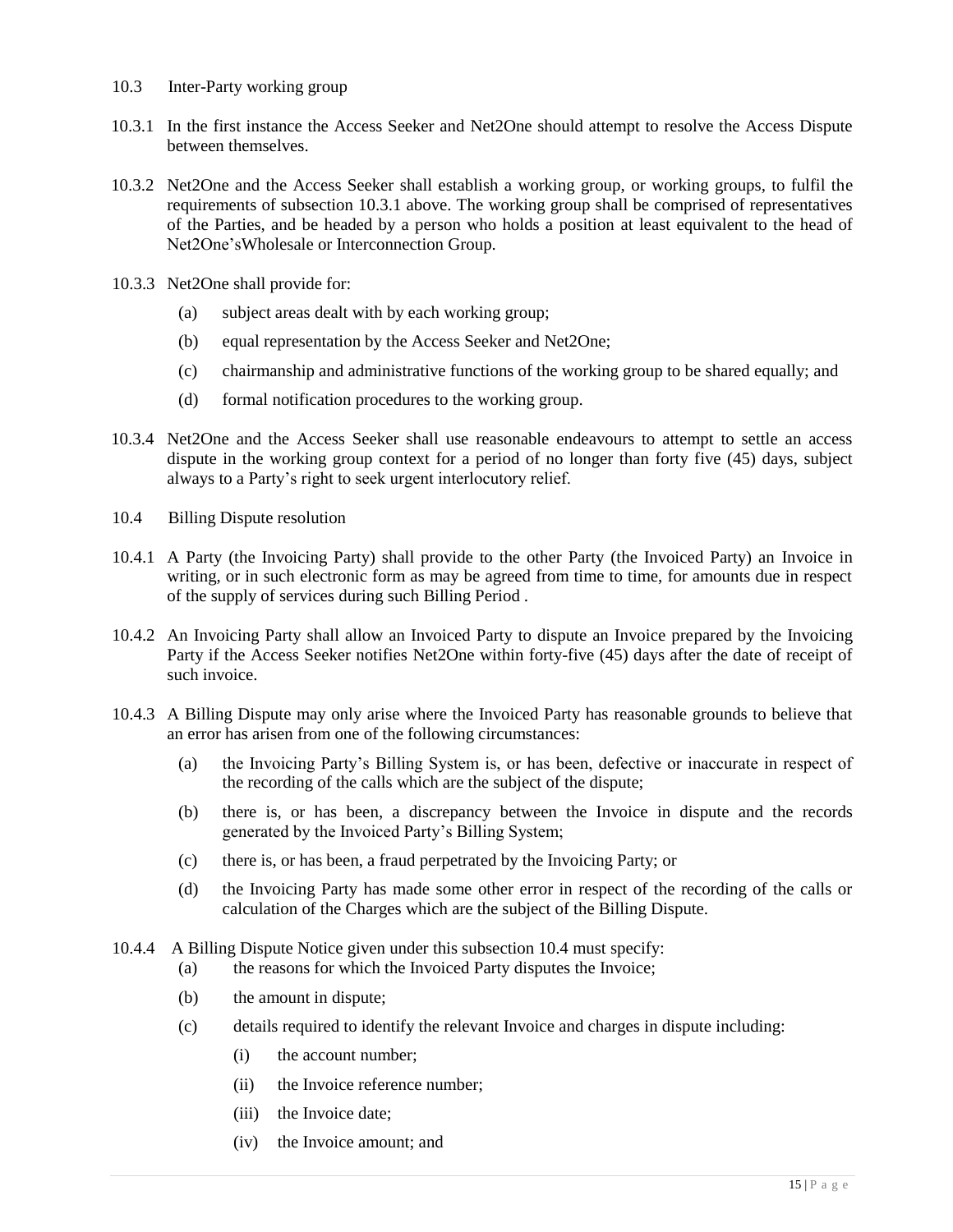- (v) billing verification information.
- (d) evidence in the form of the Invoiced Party's outgoing report, indicating the relevant traffic data which is in dispute
- 10.4.5 The Invoiced Party may withhold payment of amounts disputed in good faith in accordance with subsection 5.11.11 of the Standard. If the dispute is resolved against the Invoiced Party, that Party shall be required to pay interest at the rate specified in subsection 5.11.15 of the Standard on the amount payable.
- 10.4.6 Where the Invoiced Party has paid an amount and subsequently notifies the Invoicing Party of a Billing Dispute in relation to that amount within the Billing Dispute Notification Period, the Invoicing Party is not obliged to refund any or all of that amount until the Billing Dispute is resolved in respect of that amount. Once the Billing Dispute is resolved, if the Invoicing Party is obliged to refund an amount to the Invoiced Party, interest will be payable on the refunded amount in accordance with clause 5.11.15 of the Standard. In such circumstances, interest will be payable from the date the Invoiced Party paid the disputed amount to the date of the refund by the Invoicing Party.
- 10.4.7 The Parties agree to use their reasonable endeavours to promptly resolve any Billing Dispute notified under this subsection 10.4.
- 10.4.8 If the Parties are unable to resolve any Billing Dispute within thirty (30) days (or such other period as the Parties may agree) from the date on which the Billing Dispute Notice is received, either Party may seek the consent of the other Party to extend the period for resolution of the Billing Dispute stating the exceptional reasons for such extension. The other Party is, however, under no obligation to agree to such extension.
- 10.4.9 To the extent that a Billing Dispute notified under this section involves a Billing Dispute with an international correspondent of the Invoicing Party, the Dispute Resolution Procedures shall be suspended for a reasonable period of time pending resolution of the dispute with that international correspondent. As a general rule, the period of suspension will not exceed one-hundred and twenty days (120). However, the Parties recognise that some Billing Disputes with international correspondents may take longer to resolve, in which case the Invoicing Party must promptly inform the Invoiced Party of the likely period required for resolution.
- 10.4.10 Once the Negotiation Period and any extension granted under subsection 10.4.8 above has expired, the Billing Dispute may be referred by the Invoiced Party to the procedure described in subsection 10.4.11 (Billing Dispute Escalation Procedure).
- 10.4.11 The Invoiced Party may refer a Billing Dispute to the Billing Dispute Escalation Procedure under this subsection 10.4.11 by notifying the Invoicing Party's Billing Representative. Each of the Parties shall then appoint a designated representative that has authority to settle the Billing Dispute, and that is at a higher level of management than the persons with direct responsibility for administration of this Standard. The designated representatives shall meet as often as they reasonably deem necessary in Order to discuss the Billing Dispute and negotiate in good faith in an effort to resolve such Billing Dispute. The specific format for such discussions will be left to the discretion of the designated representatives, however all reasonable requests for relevant information made by one Party to the other Party shall be honoured.
- 10.4.12 Once any Billing Dispute has been resolved to the Parties' satisfaction, any sum to be paid or repaid shall be paid by the relevant Party within 14 days from the date of resolution of the Billing Dispute.
- 10.4.13 Although it is the good faith intention of the Parties to use the above Billing Dispute Resolution Procedures to the fullest extent to try to solve Billing Disputes, nothing in this Annexure shall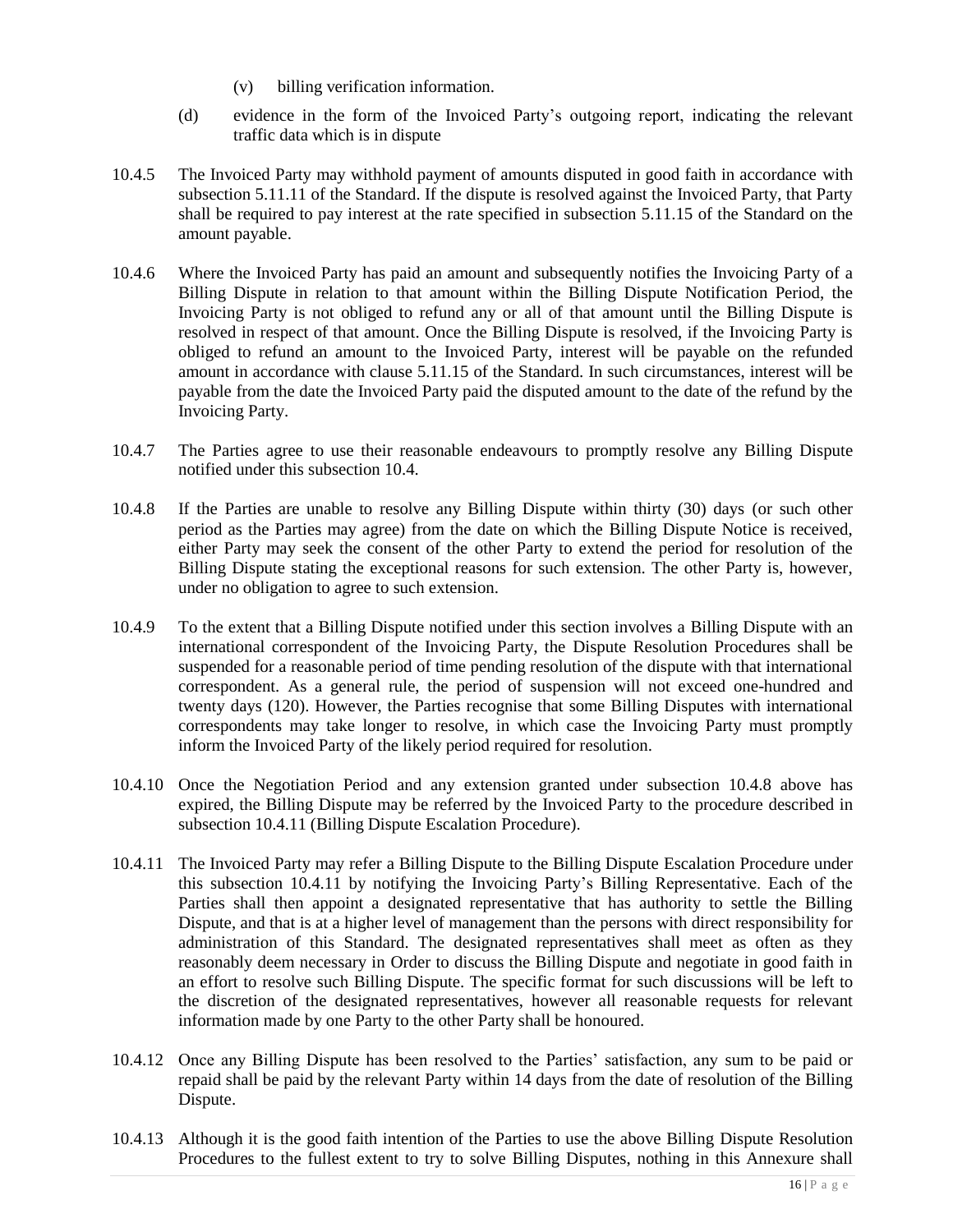prevent either Party from pursuing any other remedy in law or equity that may be available to them if a Billing Dispute cannot be resolved to their satisfaction.

- 10.4.14 A Party may request a joint investigation of Invoice discrepancies after that Party has conducted comprehensive internal investigation, including an examination of its own Billing System. Prior to commencement of the joint investigation, the Parties must agree the terms of the joint investigation, including:
	- (a) the scope of the joint investigation;
	- (b) how the joint investigation will be conducted; and
	- (c) the date by which the joint investigation must be concluded.

The joint investigation may include the generation of test calls to the other Party's Network.

- 10.4.15 Enquiries relating to billing, collecting and settlement arrangements or in relation to Network and operation issues may be directed to the Billing Representatives nominated by each Party.
- 10.4.16 Either Party may at any time nominate another Billing Representative, provided that ten (10) Business Days prior notification of such appointment is given.
- 10.4.17 If the Billing Dispute Escalation Procedure has been exhausted, either Party may refer the Billing Dispute to the Commission for resolution under Chapter 7 of Part V of the Act.

## **11. Initial Meeting**

- 11.1 The designated representatives of Net2One and Access Seeker shall meet on the date and time at the venue specified by Net2One, and shall:
	- (a) agree a timetable for the negotiations, including milestones and dates for subsequent meetings;
	- (b) agree the negotiating procedures, including:
		- (i) the calling and chairing meetings;
		- (ii) the party responsible for keeping minutes of meetings;
		- (iii) clearly defined pathways and timetables for escalation within each party of matters not agreed in meetings;
		- (iv) procedures for consulting and including in the negotiating process relevant experts from the staff of each of the parties; and
		- (v) procedures for preparing and exchanging position papers;
	- (c) review the information requested and provided to date and identify information yet to be provided by each Party; and
	- (d) identify what technical investigations, if any, need to be made and by whom such investigations should be made.

#### **12. Fast-Track Application and Agreement**

12.1 Net2One provides a fast-track application and agreement process for Access Seekers based on the following principles: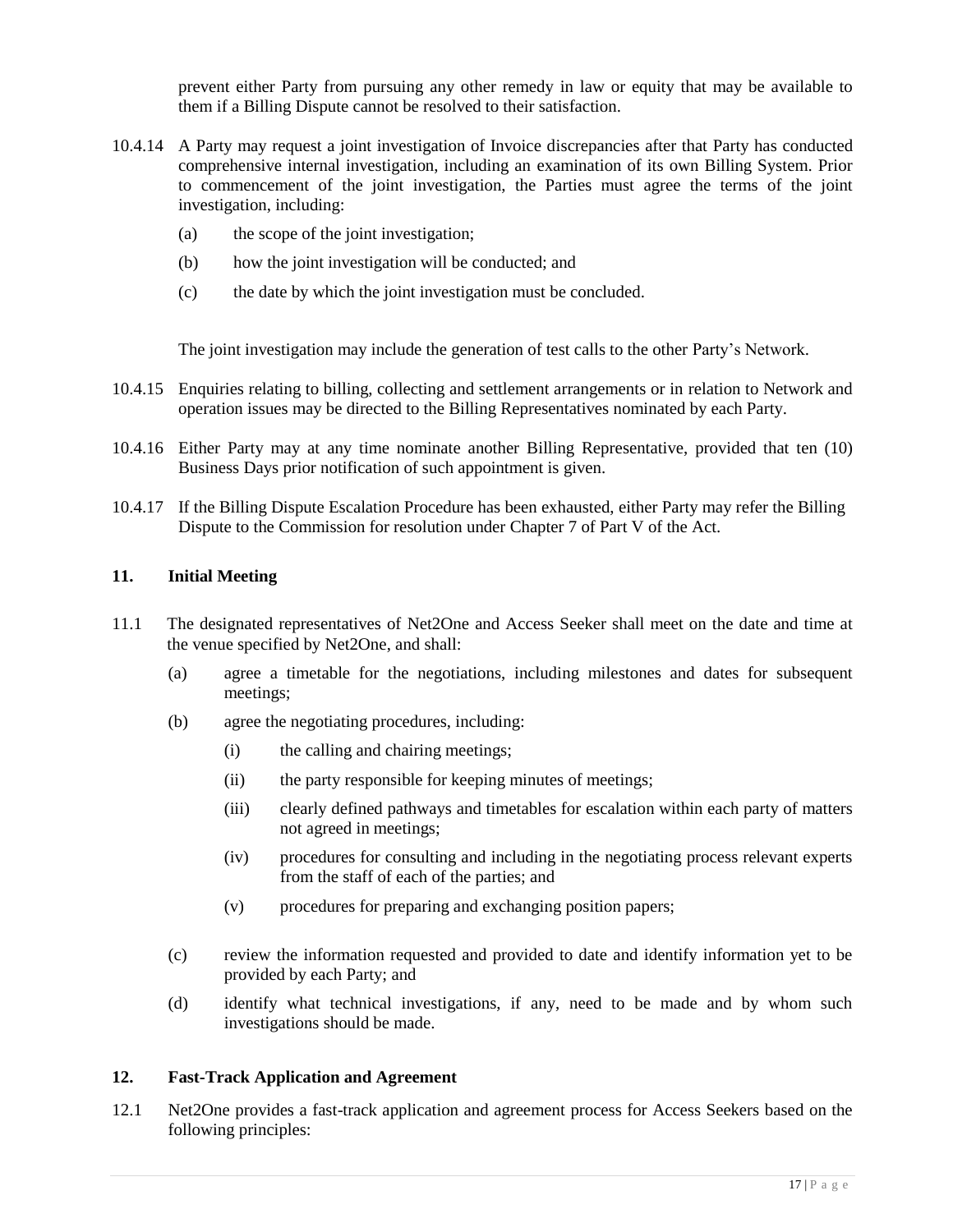- (a) the fast-track process is limited to the criteria set out by Net2One in accordance with paragraph 12 of Section D in this RAO;
- (b) the fast-track application form is limited to gathering information from the Access Seeker as set out in paragraphs 2.2(a) and (b) of Section D in this RAO. The template for the fasttrack application form is made available under Section J in this RAO;
- (c) Net2One reserves the right to refuse the Access Seeker's fast-track application for the reasons set out in paragraphs  $6.1(e)$ , (f) or (g) of Section D in this RAO;
- (d) the fast-track agreement between Net2One and the Access Seeker must be on the terms of Net2One's RAO; and
- (e) Access Seeker and the Commission will be provided with two (2) copies of the RAO executed by Net2One or a notice of refusal that sets out the grounds for refusal under paragraph 12.1(c) of Section D in this RAO within ten (10) Business Days.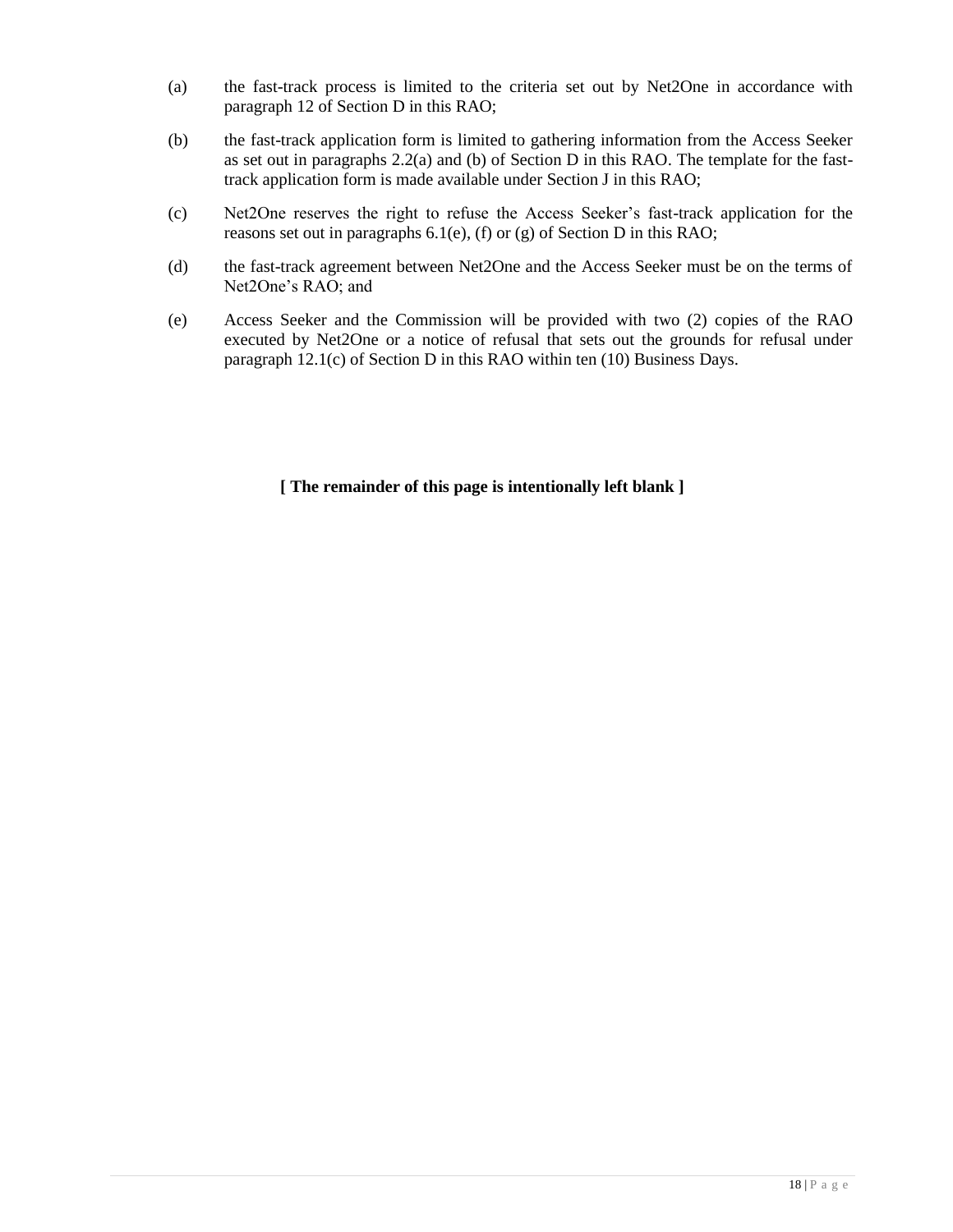#### **SECTION E: OBLIGATIONS FOR PROVISION OF INFORMATION**

- 1.1 The obligations of each Party to provide information to the other Party are subject to MSA Determination and the requirements of confidentiality in the confidentiality agreement signed by the Parties.
- 1.2 An Access Seeker must provide Net2One on a timely basis with all agreed information reasonably required to determine rates and charger to be billed by Net2One to the Access Seeker or by each Party to its Customers.
- 1.3 Net2One must provide the following information to the Access Seeker within ten (10) Business Days of receipt of a written request from the Access Seeker for the provision of access:
	- (a) any supplementary details of a Facility and/or Service offered by Net2One not included in the RAO, including details concerning POIs and other locations at which physical colocation, virtual co-location or in-span interconnection is available to the Access Seeker;
	- (b) any supplementary access charges for access to Facilities and/or Services not included in the RAO;
	- (c) any supplementary technical information relating to the Facilities and/or Services which may be the subject of the Access Request, which are not included in the RAO, including but not limited to the physical and logical interfaces of its Network necessary to allow the development and deployment of communications services, value-added services and communications equipment that can interconnect to, and interoperate with Net2One's Network;
	- (d) supplementary details of Net2One's operational processes and procedures not included in the RAO;
	- (e) supplementary details of Net2One's provisioning cycles not included in the RAO and any impact such cycles may have upon the Access Request by the Access Seeker;
	- (f) details of Net2One's alternative quality of service targets not included in the RAO and actual achievements of service targets in respect of the Facilities and/or Services which may be the subject of the Access Request;
	- (g) any security requirements, insurance requirements and creditworthiness information required by the Access Provider; and
	- (h) Net2One's reasons for failing to supply any of the information referred to in paragraphs  $1.3(a) - 1.3(h)$  of Section E in this RAO.
- 1.4 To the extent permitted by Malaysia laws and any relevant guidelines or Customer service standards in force pursuant to the Operator's respective Licence conditions, the Operator will exchange information and otherwise cooperate in relation to the prevention and investigation of fraudulent use or misuse of the Operator's respective Communications Services and theft of the Operator's provided terminal equipment.
- 1.5 Information provided under the RAO may only be used for the purpose for which it was given. Personal information about a Customer's credit worthiness, credit standing, credit history or credit capacity with, Malaysia Law.
- 1.6 Information required to be provided under the RAO need not be provided if the recipient Party has not established security measures that are adequate to protect the confidentiality of the information. If the recipient Party does not observe such security measures or any of the information is used by it for any purpose other than purpose for which it was given, the providing Party may deny the recipient Party further access to the information for the period during which the non-observance or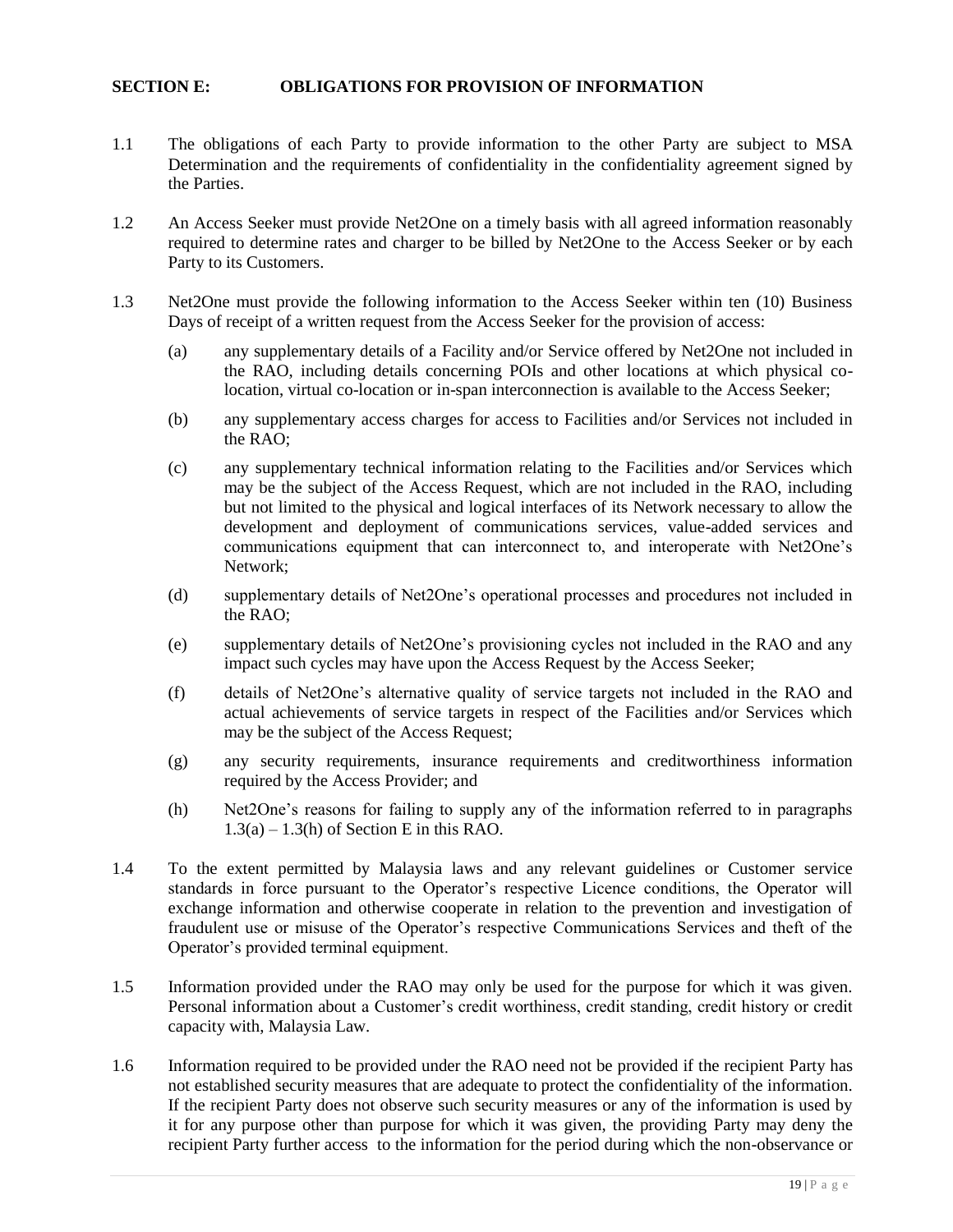non-conforming use. The Parties will cooperate to resolve the providing Party's reasonable concerns so that information exchange can be resumed as soon as possible.

- 1.7 The confidentiality agreement to be entered into by and between the Access Seeker and Net2One in relation to paragraph 1.6 of Section E in this RAO:
	- (a) shall be reciprocal;
	- (b) shall be no broader than the confidentiality provisions in this RAO;
	- (c) shall be no broader than necessary to protect the legitimate commercial interests of the Disclosing Party;
	- (d) shall include provisions prohibiting the Receiving Party from disclosing information to the third parties or using information other than as necessary for the purposes of assessing request for access; and
	- (e) shall not prevent the disclosure of Confidential Information or other information to the Commission by the Receiving Party.
- 1.8 The Parties acknowledge that when information (including for the purposes of this clause any updated information) required to be provided under this Paragraph is held on a database, the Party entitled to receive the information will not entitled to obtain direct access to the database.
- 1.9 (a) Subject to the Act and any subordinate legislation, nothing in the Access Agreement may be construed as requiring a Party at any time to disclose to the other Party information which is at the date when the Access Agreement comes into force, the subject of a confidentiality obligation owed to the third person unless the third person consents to such disclosure. Where the consent of a third person is required, the Party holding the information must use its reasonable endeavours to obtain the consent of that third person.
	- (b) After the Access Agreement comes into force a Party must use its best endeavours not to enter into any contract which would prevent it from making relevant information available to the other Party unless the contract includes a term which permits the contracting Party to make the information available if directed to do so by the Commission.
- 1.10 All communication information, call and other relevant information must be kept by both Parties for a period as may be agreed by the Parties pursuant to the Confidentiality Agreement for the purposes of verification and audit.
- 1.11 (a) The Access Seeker is required to obtain insurance which extends no further than the reasonable insurable interest that the circumstances require except for the following insurance beyond that necessary for worker's compensation, social security, employer's liability insurance and insurance within statutory limits as required by the laws of Malaysia in respect of its employees employed in connection with the work covered by the Access Agreement that may be entered into; and
	- (b) comprehensive general liability insurance in excess of Ringgit Malaysia Twenty Million (RM20,000,000.00) for any one claim or series of claims arising out of an accident or occurrence in connection with the Access Agreement that may be entered into.
- 1.12 Net2One may only request creditworthiness information from the Access Seeker:
	- (a) if Net2One reasonably believes that the Access Seeker may not be able to meet any liabilities that may arise under an Access Agreement with the Access Seeker;
	- (b) if the creditworthiness information sought is limited to information which is publicly available; and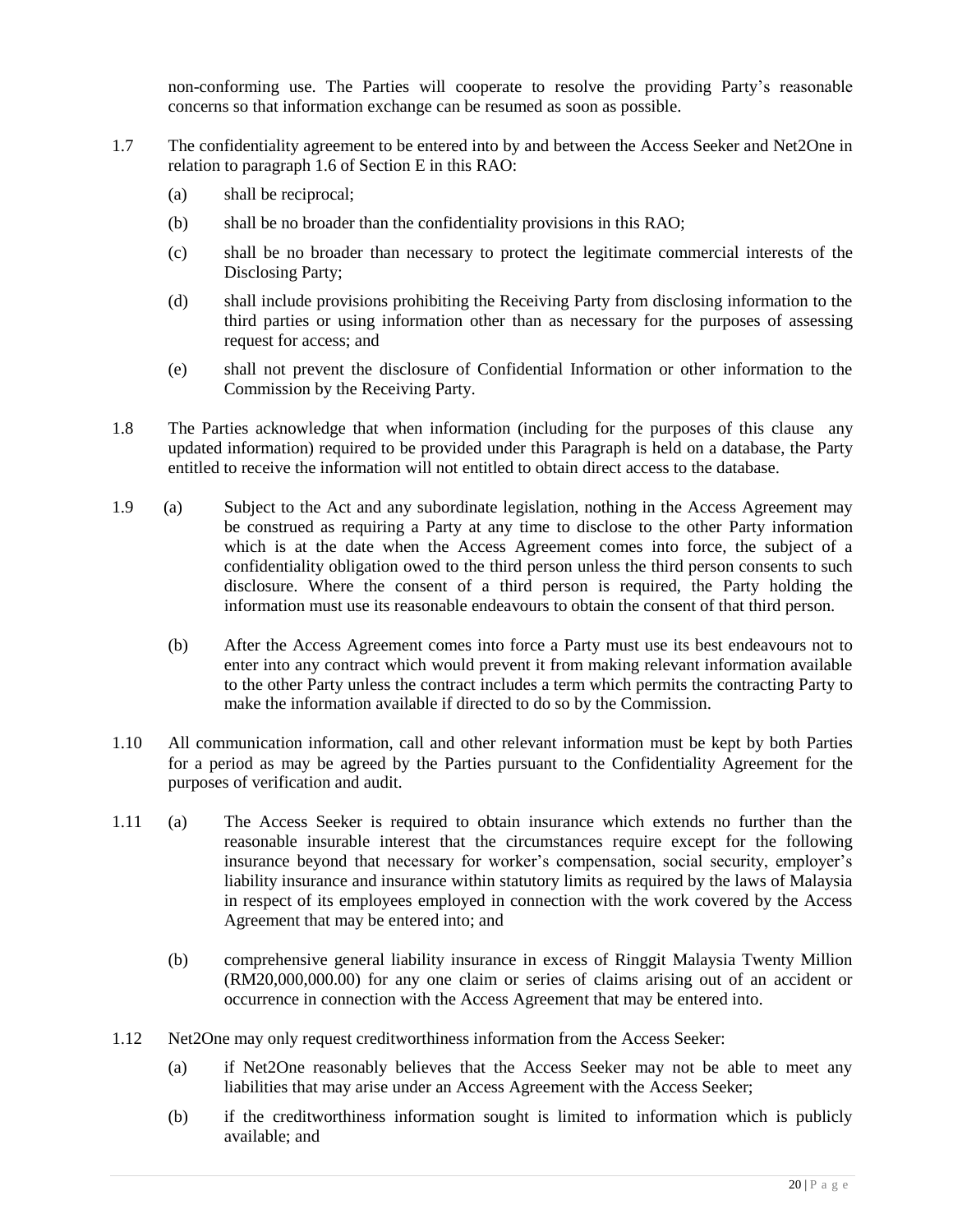- (c) to the extent commensurate with a commercially reasonable estimate of the charges that will be incurred by Net2One over the minimum period of access to Facilities and/or Services in an Access Agreement.
- 1.13 An Operator shall only use Intellectual Property and information provided by another Operator for the purposes of providing or acquiring access to requested Facilities and/or Services. An Operator must not use such Intellectual Property or information for the development or marketing of other communication services or Equipment by that Operator; its own divisions, subsidiaries, partners or other entities in which it has a direct or indirect equity, contractual or other interest, or third parties.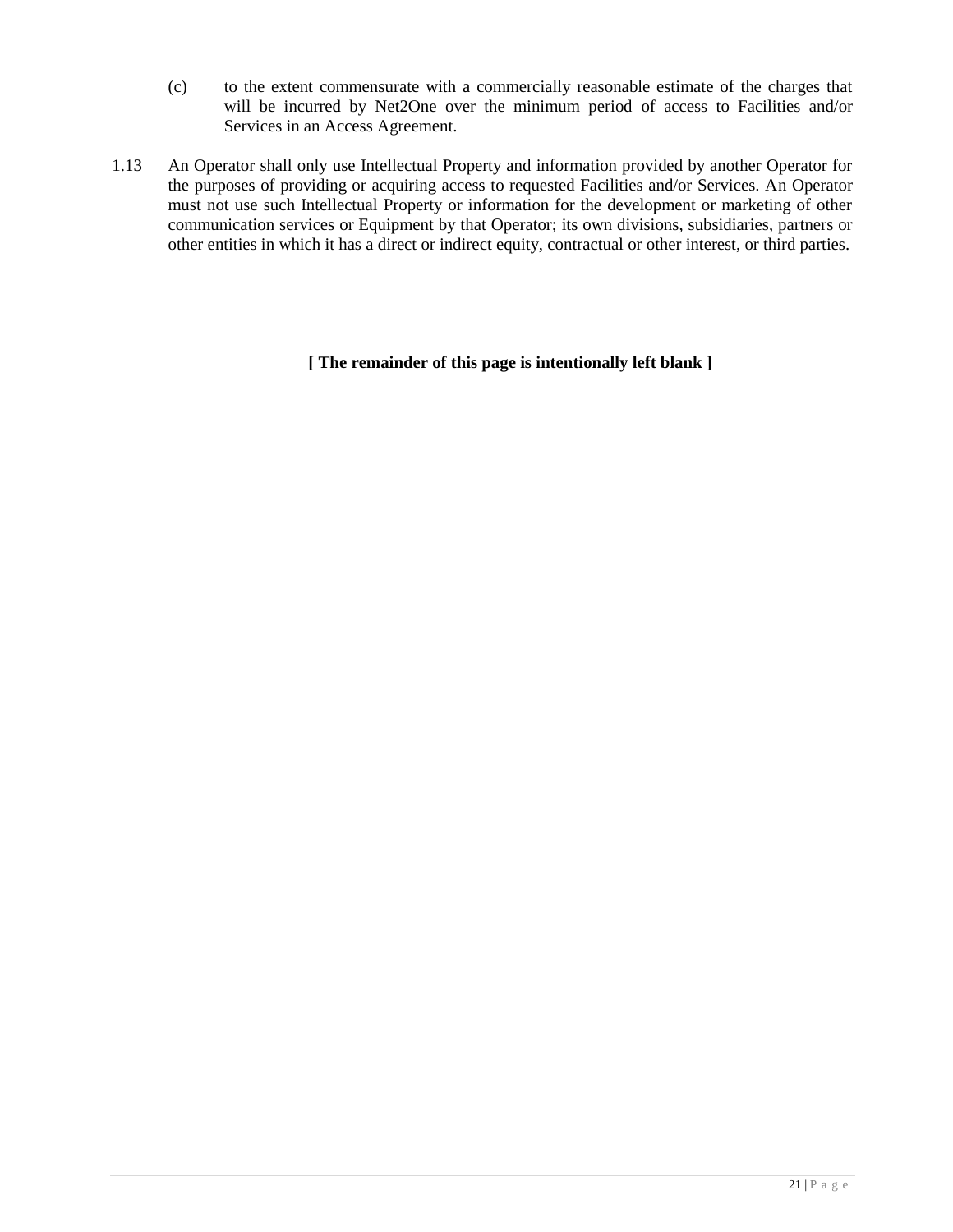#### **SECTION F: BILLING AND SETTLEMENT OBLIGATIONS**

- 1.1 Where relevant, the billing and settlement obligations set out in Section 5.11 of the MSA Determination shall be applicable.
- 1.2 The Access Seeker shall pay Net2One the Charges for the relevant Facilities and/or Services supplied by Net2One to the Access Seeker, as specified in this RAO.
- 1.3 The Parties shall bear and pay all taxes as required by Malaysian law that result from the implementation of this RAO.
- 1.4 All payments must:
	- (a) be made by the Access Seeker in Ringgit Malaysia (RM) and paid on the Due Date unless otherwise agreed in writing by the Parties;
	- (b) be paid by electronic transfer to Net2One or exceptionally, by cheque to the nominated account(s) of Net2One if agreed by Net2One; and
	- (c) must be accompanied by such information as is reasonably required by Net2One to properly allocate payments received.
- 1.5 Net2One may impose any security requirements on the Access Seeker in the event that Net2One reasonably determines that the Access Seeker presents a credit risk and that imposing the security requirement will materially reduce or remove that risk.
- 1.6 Net2One guarantees that the amount and type of any security requirements to be imposed on the Access Seeker is only imposed in Net2One's security policy and is commensurate with:
	- (a) a commercially reasonable estimate of the charges that will be incurred by the Access Seeker over:
		- (i) for Facilities and/or Services with a minimum period of access, the minimum period of access to those Facilities and/or Services; and
		- (ii) for Facilities and/or Services without a minimum period of access, a single Billing Period for those Facilities and/or Services;

in an Access Agreement;

- (b) the creditworthiness of the Access Seeker; and
- (c) security previously reasonably required by Net2One.
- 1.7 Net2One must not impose a security requirement on the Access Seeker which:
	- (a) exceeds a commercially reasonable estimate of the charges that will be incurred by Net2One over the minimum period of access of Facilities and/or Services to be provided by Net2One to the Access Seeker; or
	- (b) is designed to, or has effect of, denying or delaying the Access Seeker's access to Facilities and/or Services.
- 1.8 Unless otherwise agreed Net2One will invoice Charges in advance based in each Billing Period. Each invoice will be issued 30 days before the commencement of each Billing Period. Rental charges shall commence to be payable from the date Facilities or Services are provided, which shall be the Agreed Ready For Service Date unless otherwise stated.
- 1.9 Each invoice will state the charges for the Billing Period and will be accompanied by information as may be reasonably necessary for the Access Seeker to verify rates and Charges contained in the bill. The issuance of invoices shall be made in accordance with the Billing Cycles specified in the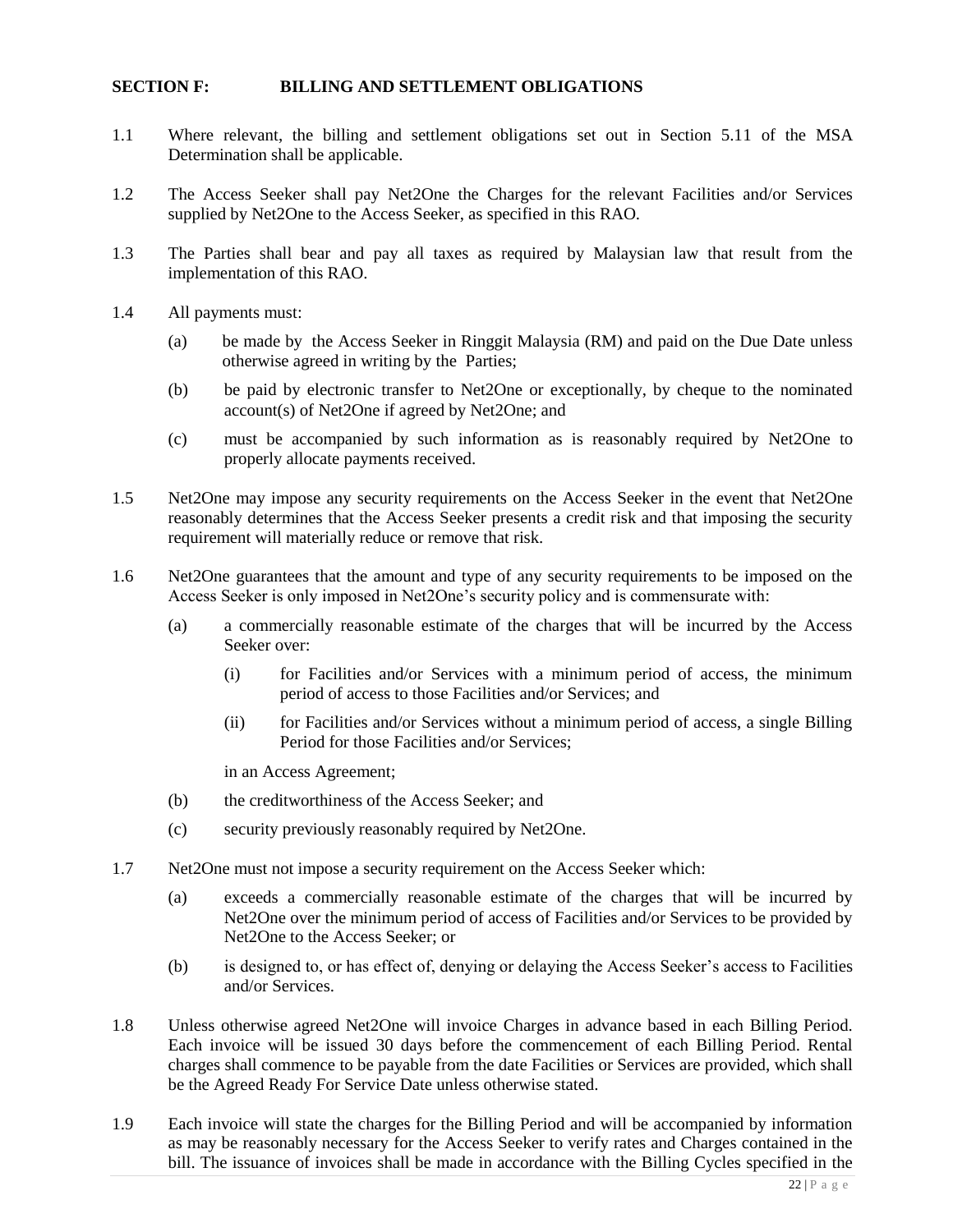Service Specific Obligations, except where a different Billing Cycle is agreed with the Access Seeker in the Access Agreement.

- 1.10 If an operator discovers an error in an invoice, it must notify the other operator. The operator who made the error must make necessary adjustment to correct that error in the next invoice. Any omitted or miscalculated Charges from an invoice within one (1) month after end of the billing cycle may be included in a later invoice, provided the Charges are substantiated and the inclusion or amendment shall be made within three (3) months from the issuing of the original invoice in which the omitted or miscalculated Charges should have been included or within thirteen (13) months from the month in which the Services were provided, whichever is later.
- 1.11 Where Net2One is unable to issue an Invoice, it may issue an Invoice to an Access Seeker for a provisional amount, based on the last Invoice (provisional invoice). In such circumstances, Net2One may invoice an Access Seeker for a provisional amount for a period of not more than three successive Billing Periods, provided the amount of the provisional Invoice is no more than the average of the most recent three Invoices. Where there have not been three (3) past Invoices for access to the relevant Services or Facilities, Net2One may issue a provisional Invoice up to the full value of the amount based on the most recent Invoice. The Access Seeker shall pay the Provisional Amount by the Due Date. The Provisional Amount will be adjusted in the next invoice or as soon as practicable but not later than sixty (60) days after the month in which the charges were incurred or such other time period as may be agreed in writing ("Adjustment Period"). If an adjustment is not made within the Adjustment Period, the Access Seeker shall treat the Provisional Amount as the actual invoice. If the actual amount for a particular Billing Period is higher than the provisional amount for the Billing Period, then the Access Seeker shall pay in full such difference with no interest within one (1) month from the receipt of the actual Invoice to Net2One. If the actual amount for a particular Billing Period is lower than the provisional amount for the Billing Period, then Net2One shall reimburse in full such difference with no interest within one (1) month from the receipt of the actual Invoice to the Access Seeker.
- 1.12 The Invoices shall state all Charges in Ringgit Malaysia and the Access Seeker shall make payment in Ringgit Malaysia unless otherwise agreed by the parties.
- 1.13 The Access Seeker may request for an aggregated summary of billings for access to the Facilities and/or Services from Net2One for the Facilities and/or Services provided to the Access Seeker. Net2One shall provide the aggregated summary of billings to the Access Seeker in monthly tranches.
- 1.14 Billing Disputes

In the event the Access Seeker wishes to dispute an invoice, the Access Seeker shall notify Net2One in writing within thirty (30) Business Days after the date of receipt of such invoice.

The dispute notification shall provide the following information: -

- (a) the reasons for which the Access Seeker disputes the Invoice;
- (b) the amount in dispute; and
- (c) details required to identify the relevant invoice and Charges in dispute including the account number, the invoice reference number, the invoice date, the invoice amount; and the billing verification information.
- 1.15 Withholding of Disputed Amounts

Subject to paragraph 1.14 above, Net2One will allow the Access Seeker to withhold payment of any amount disputed in good faith by the Access Seeker.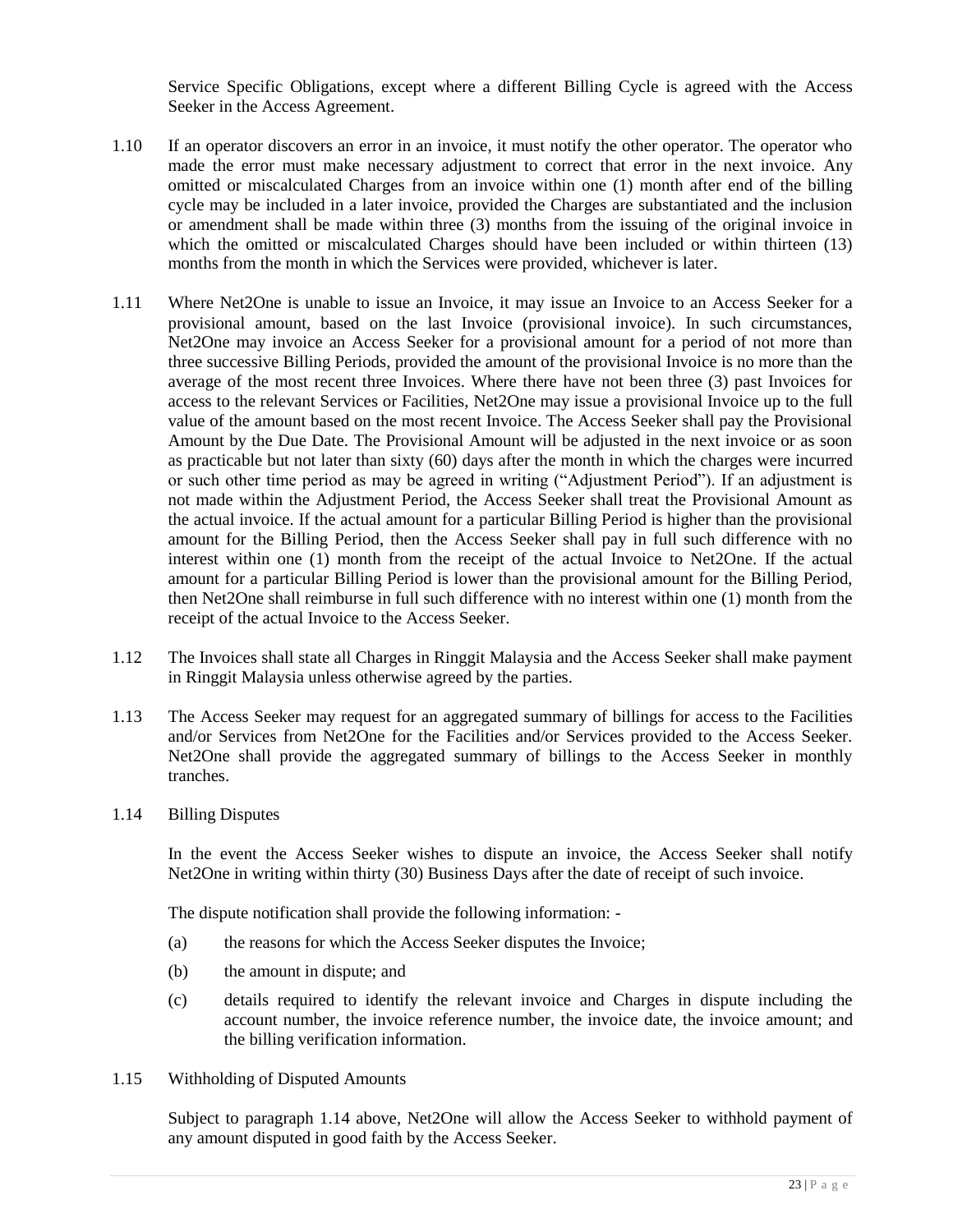## 1.16 Billing Dispute Resolution

Where relevant the Parties must comply with the Dispute Resolution Procedures applicable to the billing disputes:

- (a) The Access Seeker notifies Net2One within fifteen (15) Business Days from the date of receipt of the invoice of such dispute (unless otherwise agreed by Net2One and Access Seeker in the Access Agreement); and
- (b) The Access Seeker's notification specifies the information referred to in paragraph 1.14 above.
- 1.17 Subject to withholding of amounts being disputed in good faith, Net2One may charge interest in any amount outstanding from the Access Seeker from time to time, in respect of that overdue sum at the rate of two percent (2%) per annum above Maybank Berhad's Base Lending Rate calculated daily from the due date until the date of actual payment. Payments which are overdue by more than sixty  $(60)$  days will bear interest at the rate of three percent  $(3%)$  per annum above Maybank Berhad's Base Lending Rate calculated from the due date until the date of receipt of the full payment by Net2One.
- 1.18 For the purpose of clarification, the Security Sum does not relieve the Access Seeker from its obligations to pay amounts of any Invoices to Net2One's right to suspend, disconnect, or terminate the relevant network facilities or network services due to non-payment of any sums due or payable to Net2One.
- 1.19 Net2One shall be entitled to revise the Security Sum in any of the following event:
	- (a) at each subsequent anniversary from the Commencement Date;
	- (b) where, in the opinion of Net2One, the Security Sum is less than the actual Minimum Value calculated at the end of the most recent ninety (90) days period;
	- (c) upon the provisioning of new or additional network facilities or network services to the Access Seeker; or
	- (d) where there is material change in circumstances in relation to the Access Seeker's creditworthiness. For clarification, a material change in circumstances includes, but is not limited to, a failure by the Access Seeker to pay on the Due Dates at least three (3) Invoices rendered in the preceding six (6) months ( so long as those amounts have not been disputed in good faith). If the amounts in the invoices are disputed in good faith, this will not constitute a material change in circumstances for purposes of this Clause 1.19 (d).
- 1.19 Where the Security Sum is revised pursuant to subsection 1.19 (b) above, the Access Seeker shall within ten (10) Business Days from the written request of Net2One, deposit the new Security Sum with Net2One.
- 1.19.1 Where the Access Seeker deposits monies in lieu of a Bank Guarantee, such monies shall be deposited in a separate interest bearing account ("said accounts") and any interest secured thereon be held by Net2One in addition to the Security Sum. Net2One shall forward to the Access Seeker a statement of the said accounts annually.
- 1.19.2 In the event Net2One elects to suspend or terminate the provisioning of relevant Access Service(s) to the Access Seeker, Net2One shall have the right to use the Security Sum (together with any interest thereon) to set off any outstanding sum due and payable to Net2One by the Access Seeker.
- 1.19.3 Subject to subsection 1.19.3 above, upon termination of this RAO, the Security Sum deposited with Net2One or parts thereof, together with interest thereon, (if any) shall be returned and/or refunded to the Access Seeker.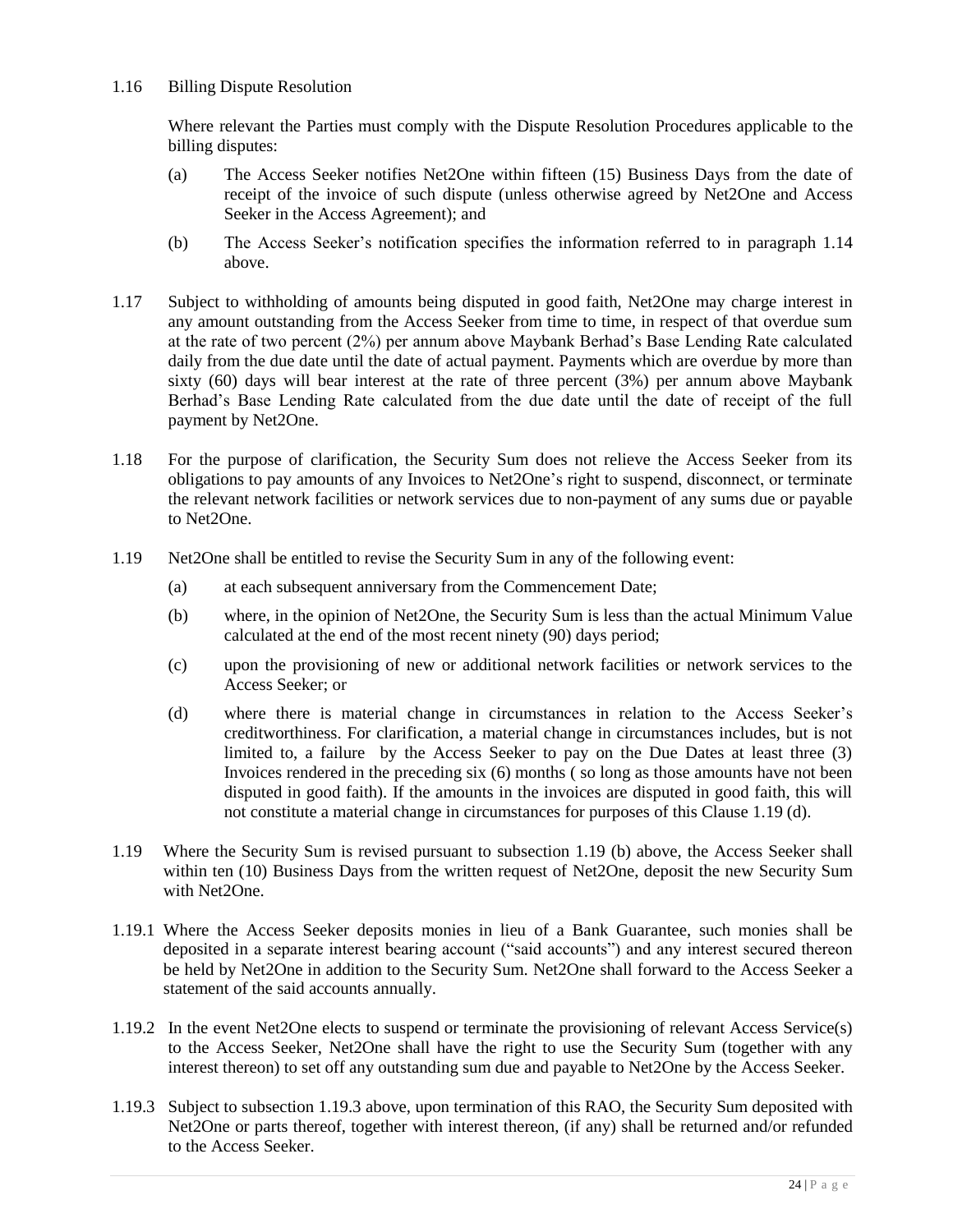1.20 Unless otherwise agreed by Net2One and the Access Seeker in an Access Agreement, Net2One may not set-off Invoices except where the Access Seeker is in liquidation or at least three (3) Invoices have been issued and such Invoices have not been paid (excluding disputed amounts).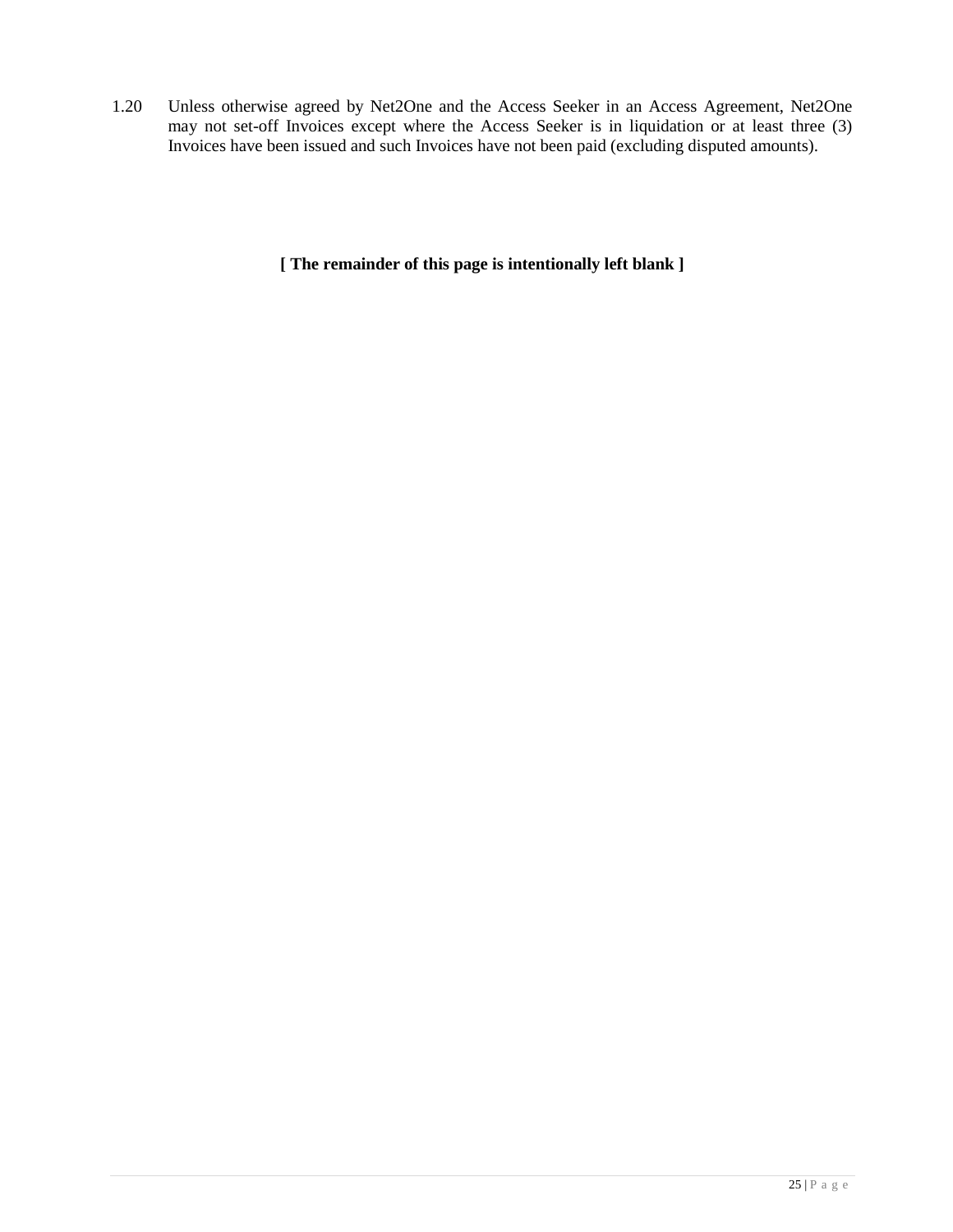#### **SECTION G: GENERAL OBLIGATIONS**

#### **Notices**

1.1 Any communications in respect of Net2One's RAO should be made in writing to:

| Attention:             | Group Head, Regulatory                                              |
|------------------------|---------------------------------------------------------------------|
| Address:               | 2271, Jalan Usahawan 2,<br>Cyber 6,<br>63000 Cyberjaya,<br>Selangor |
| Facsimile <sup>.</sup> | 03-8313 6988                                                        |
| Email:                 | regulatory@altel.my                                                 |

#### **Term, Suspension and Termination Obligations**

2.1 Term

The Operators shall, unless otherwise required by the Access Seeker, enter into an Access Agreement with a term of no less than three (3) years from the date of execution of the Access Agreement.

2.2 Termination circumstances

Subject to paragraph 2.5, Net2One may terminate an Access Agreement or part thereof if any of the circumstances referral to in subsections 2.2 (a), 2.2 (b) or 2.2 (c) below apply and Net2One has notified the Access Seeker of its intention to terminate the Access Agreement:-

- (a) The Access Seeker has materially breached the Access Agreement and Net2One has notified the Access Seeker that it will terminate the said Agreement in no less than thirty (30) days if the Access Seeker has not remedy its breach by the end of that period; or
- (b) The Access Seeker is subject to a winding up Order; or
- (c) A Force Majeure has continued for a period of more than ninety (90) days.

Net2One shall forward to the Commission copy of the notice of termination at the same time as providing the notice of termination to the Access Seeker.

2.3 Changes in law

Where the continued operation of the Access Agreement or access to any Access Service(s) provided by Net2One is or will be unlawful (as a result of a legislative change), the Access Seeker and Net2One shall meet within five (5) Business Days of becoming aware of the relevant change in law to review whether access to the relevant Access Service(s) may be provided by Net2One on different terms and conditions, Net2One may terminate the provision of access to the relevant Access Service(s).

2.4 Suspension circumstances

Subject to paragraph 2.5, Net2One may only suspend access to any Access Service(s) in the following circumstances: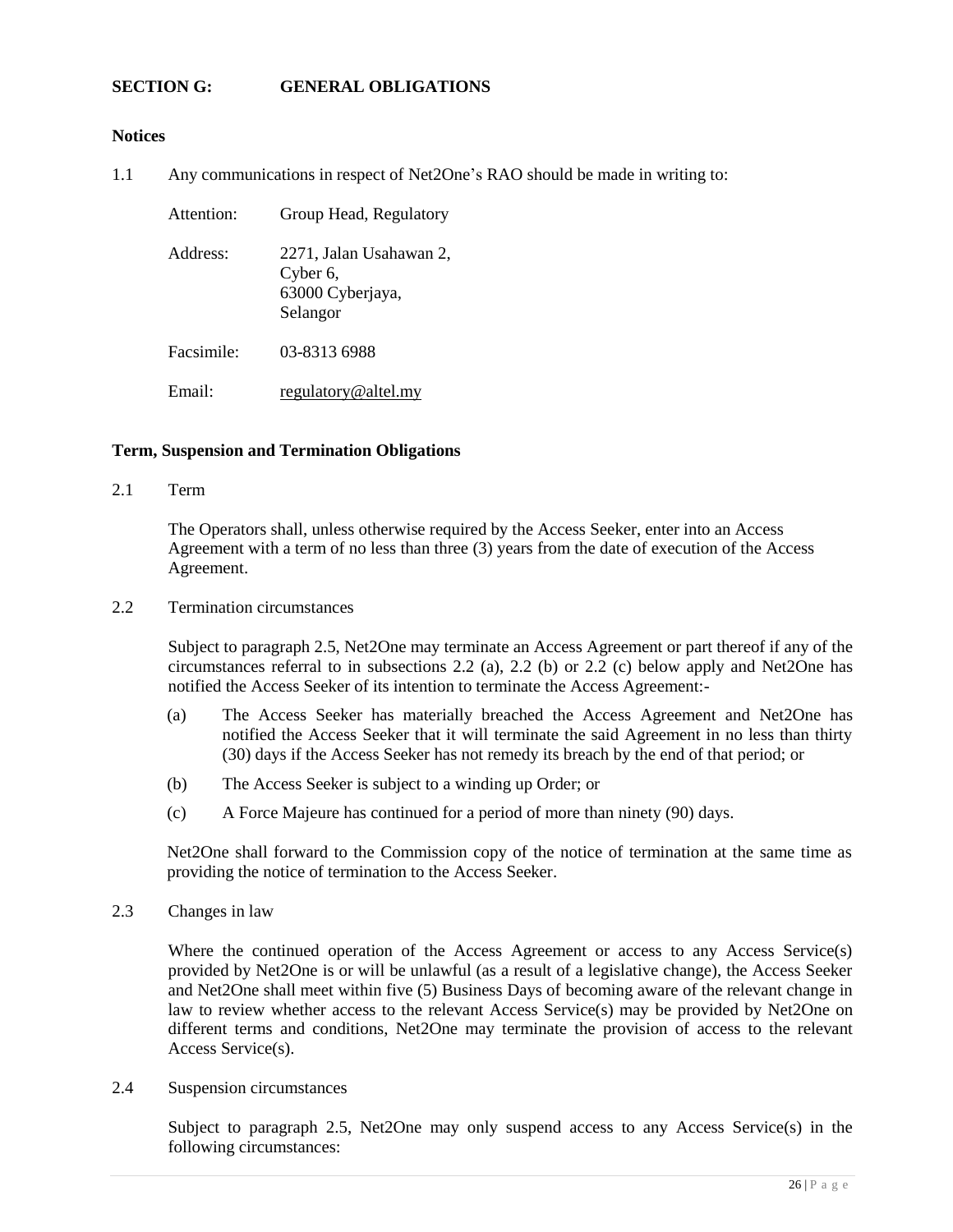- (a) The Access Seeker's Facilities materially adversely affect the normal operation of Net2One's Network or are a threat to any person's safety;
- (b) The Access Seeker's Facilities or the supply of Access Service(s) pose an imminent threat to life or property of Net2One, its employees or contractors;
- (c) The Access Seeker's Facilities cause material physical or technical harm to any Facilities of Net2One or any other person;
- (d) Where the Access Seeker has failed to pay Invoices in accordance with Section 5.11 of the MSA Determination;
- (e) Where force majeure applies; or
- (f) The Access Seeker breaches any laws, regulations, rules, or standards which has a material adverse effect on Net2One or the provision by Net2One of Access Service(s) under the Access Agreement.

For the purposes of this paragraph 2.4, Net2One must provide Access Seeker five (5) Business Days' notice in writing, including written reasons, prior to suspending access to any Access Services(s).

2.5 Undertakings:

If the Operators to an Access Agreement adopt the terms and conditions specified in an undertaking that has been registered with the Commission in accordance with the Act, the Operators must notify Commission within five (5) Business Days of such adoption. In such circumstances, the terms and conditions of the Access Agreement will continue to be in force for the remainder of the term of that Access Agreement, even if the access undertaking is withdrawn or expires prior to the expiry of that term.

2.6 Post-termination fees

Net2One shall not recover any additional charges, costs or expenses on termination or suspension of an Access Agreement or access to any Access Service(s) provided under it except:

- (a) Charges invoiced in arrears and not yet paid; or
- (b) Charges arising during an applicable minimum contractual period provided that:
	- (i) such charges must be reduced to reflect any cost savings to Net2One from not having to supply the Facilities and/or Services to the extent that they have been terminated or suspended; and
	- (ii) Net2One must use reasonable endeavours to mitigate its costs of termination or suspension and maximize cost savings under subsection 2.6(b)(i) above.
- 2.7 Upfront charges refund

On termination of an Access Agreement or access to any Access Service(s) provided under it, Net2One shall refund to the Access Seeker all amounts paid in advance to the extent that the amount (or part of the amount calculated on pro-rata basis) relate to the period after the date of effect of such termination.

2.8 Deposits and guarantees

Notwithstanding the obligation in paragraph 2.7, Net2One shall: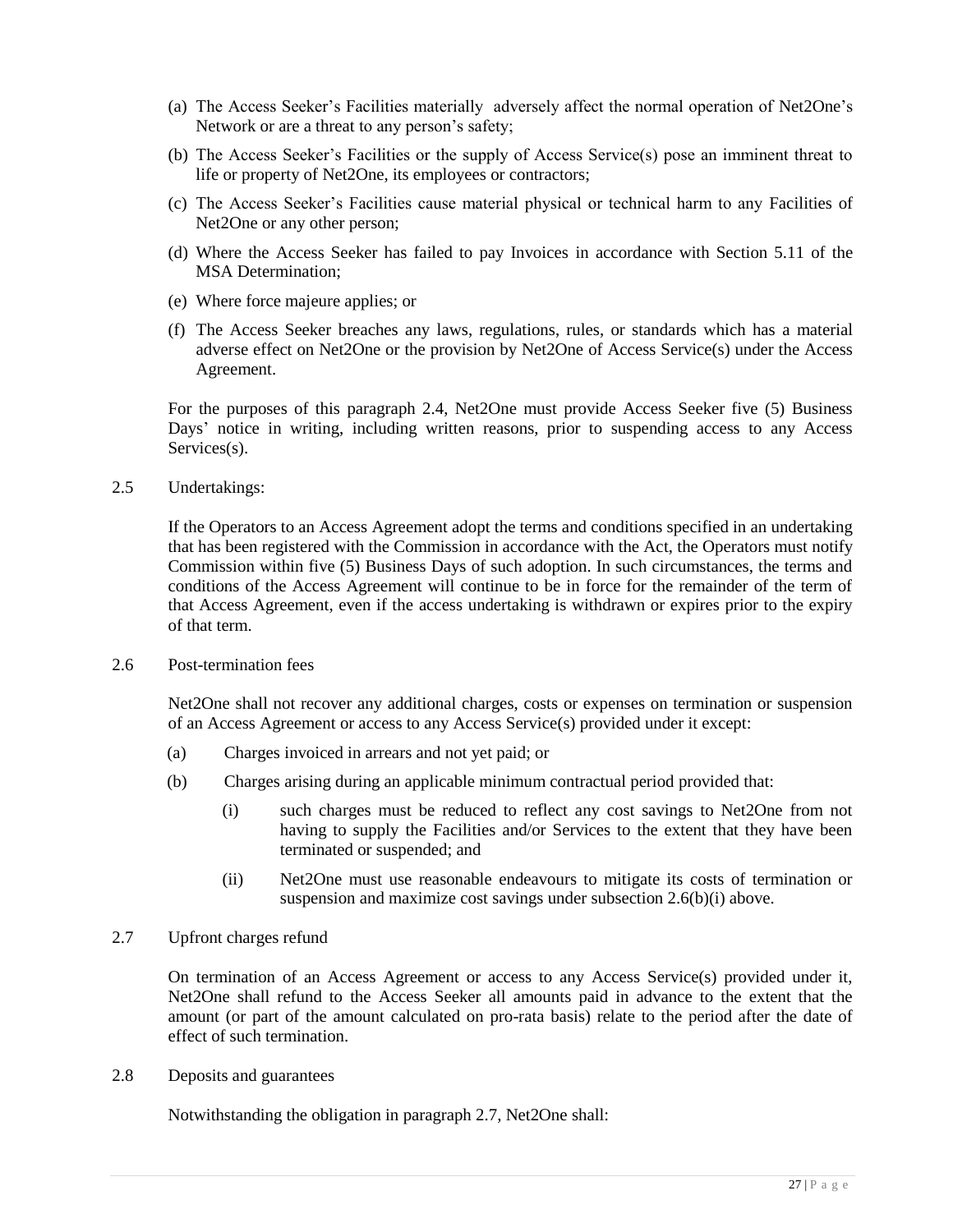- (a) Within sixty (60) days of termination of the Access Agreement refund to the Access Seeker any deposit paid (without interest) provided all other amounts payable by the Access Seeker to Net2One have been paid; and
- (b) Immediately upon termination of the Access Agreement unconditionally waive any rights under the guarantees provided by the Access Seeker except in respect of amounts payable by the Access Seeker to Net2One as at the date of termination.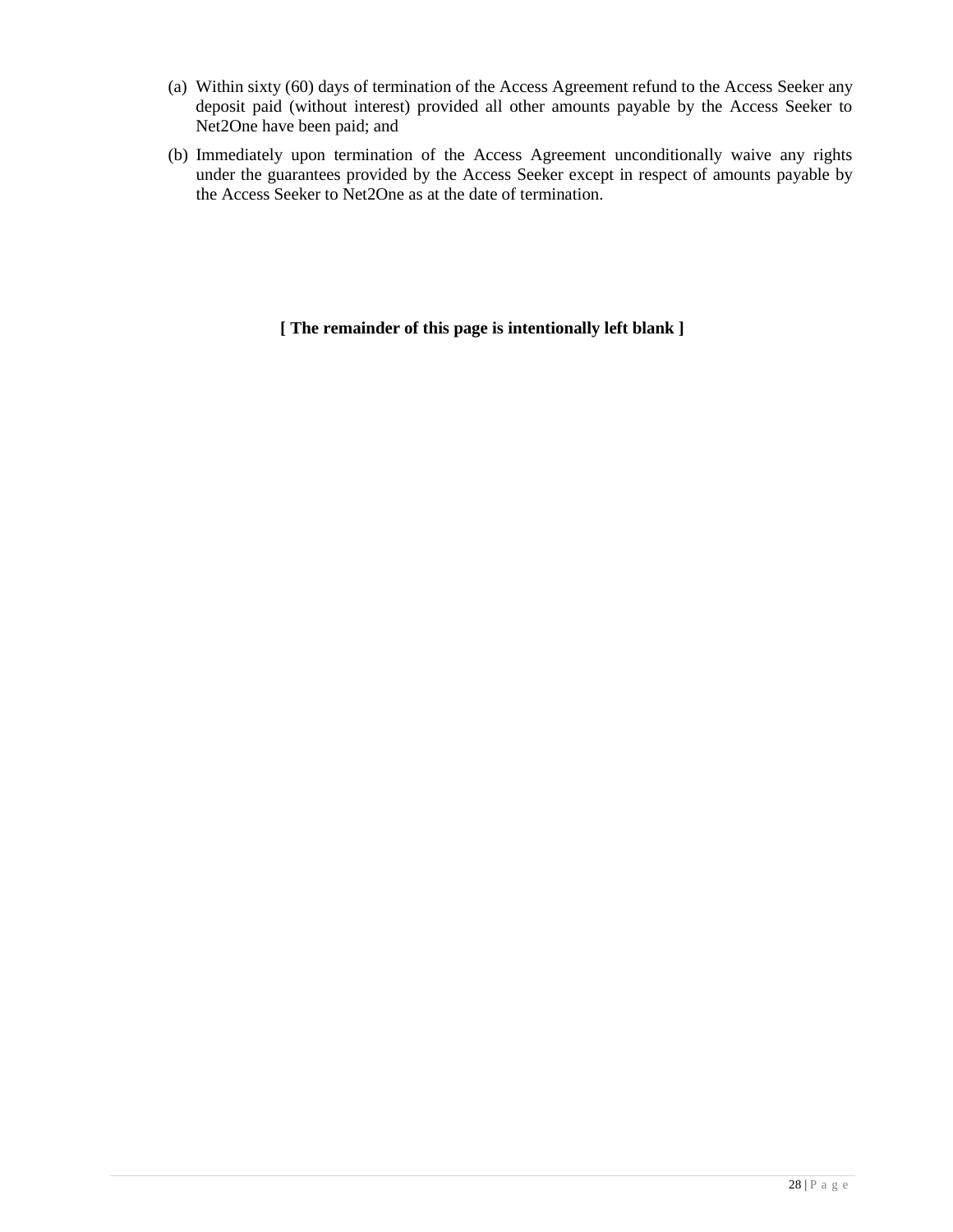#### **SECTION H: TECHNICAL AND OPERATIONAL OBLIGATIONS**

## **PART 1 - MANUALS**

#### **1. General**

- 1.1 Part 1 of Section H is applicable only in relation to the provision of Facilities and/or Services listed in the Net2One RAO preface.
- 1.2 Where applicable, the Parties will:
	- (a) Use their reasonable endeavours to within four (4) weeks from the Commencement Date negotiate, agree and document as soon as reasonably practicable the new or modified provisions of the Technical and Implementation Manual and the Operations and Maintenance Manual and any other Manuals which the Parties deem necessary to establish pursuant to the Access Agreement;
	- (b) Comply with the operational procedures and methods set out in the Manuals; and
	- (c) Where such procedures and methods have not been agreed, negotiate operational procedures and methods, in relation to:
		- (i) the planning, ordering, provisioning and delivery of the relevant network facilities or network services;
		- (ii) the management of the relevant network facilities or network services including:
			- (aa) QOS indicators, reporting on performance in terms of those indicators and determining the appropriate action to be taken in the event that service quality falls below the agreed indicator levels;
			- (bb) Network operations in the event of Network failure, congestion and blockage and ensuring that the Parties' Network are adequately protected from harm;
			- (cc) Test procedures and other technical and operational matters relating to the provision of network facilities or network services by Net2One to the Access Seeker;
			- (dd) The handling of Customer operations; and
			- (ee) Such other matter as Net2One determines.
- 1.3 Where relevant, the content obligations set out in Section 5.5 to Section 5.16 of the MSA Determination shall be applicable.
- 1.4 Each Operator shall be responsible for the operations and maintenance of its own facilities and services.
- 1.5 Each Operator shall establish and maintain a fault reporting service that allows Customers who are directly connected to the Network of that Operator and to whom that Operator supplies Facilities and/or Services (inter alia) to report faults relating to any Network, Facility and/or Service.
- 1.6 Each Operator will advise all of its directly connected Customers to report all faults to the fault reporting service.
- 1.7 An Operator shall:
	- (a) perform fault reporting and identification on a non-discriminatory basis; and
	- (b) treat the faults reported by another Operator on an equivalent basis as it treats the faults reported by itself.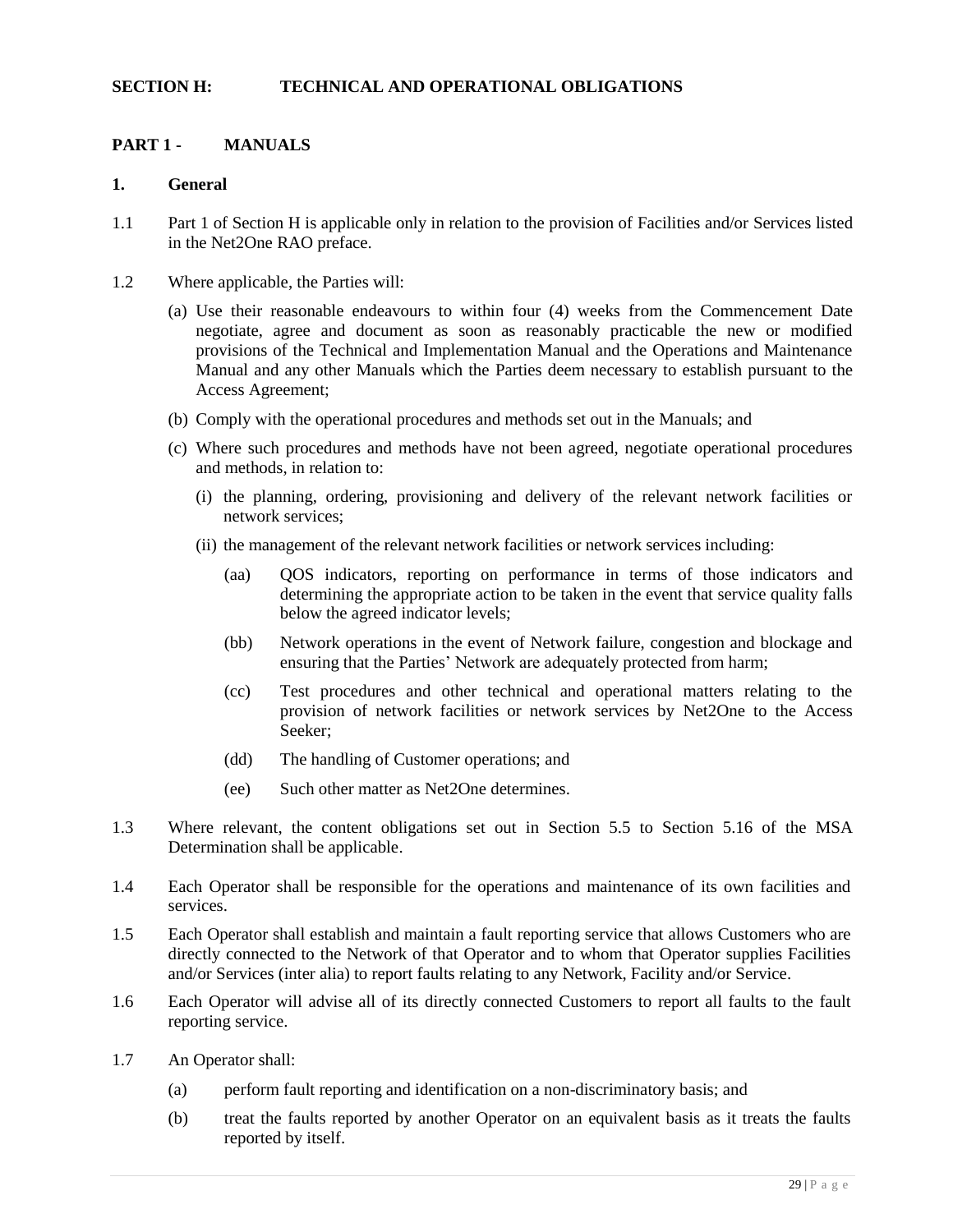- 1.8 If a Customer reports a fault to an Operator:
	- (a) when the Customer is directly connected to another Operator; or
	- (b) which clearly relates to a Network, Facility and/or Service of another Operator, the Operator which receives the report shall promptly inform the other Operator of the reported fault, or refer that Customer to the other Operator's fault reporting service.
- 1.9 The Operator in whose Network the fault occurs is responsible for rectifying it and restoring services including for the purpose of restoring the supply of Facilities and/or Services which are used in another Operator's Network.
- 1.10 If a major fault occurs which affects communication that crosses or would cross both Operators' Networks, initial responsibility for identifying the fault rests with the Operator who first becomes aware of the fault.
- 1.11 If an Operator identifies a fault occurring in its Network or with its network facilities which may have an adverse effect on another Operator's Network, network facilities, network services or Equipment, the first-mentioned Operator must promptly inform the other Operator of:
	- (a) the existence of the fault;
	- (b) the actions being taken by the first-mentioned Operator to rectify the identified faults and restore the service; and
	- (c) the outcome of those actions.
- 1.12 Each Operator is responsible for establishing and maintaining a fault reporting service at its own cost irrespective of the location of the fault.
- 1.13 Each Operator shall give priority to faults in the following order:
	- (a) the highest service loss impact in terms of the number of Customers affected;
	- (b) those which have been reported on previous occasions and have re- occurred; and
	- (c) all other faults.
- 1.14 Each Operator shall rectify faults on a non-discriminatory basis.
- 1.15 Each Operator shall respond to and rectify faults within the lesser of:
	- (a) timeframes set out in a relevant Service Specific Obligation or, if there is no such timeframe, the response timeframes, progress update frequencies and rectification timeframes set out in the table below;
	- (b) timeframes which will result in compliance by all affected Operators with any applicable mandatory standards that apply to service availability and restoration; and
	- (c) timeframes equivalent to that which Net2One provides to itself.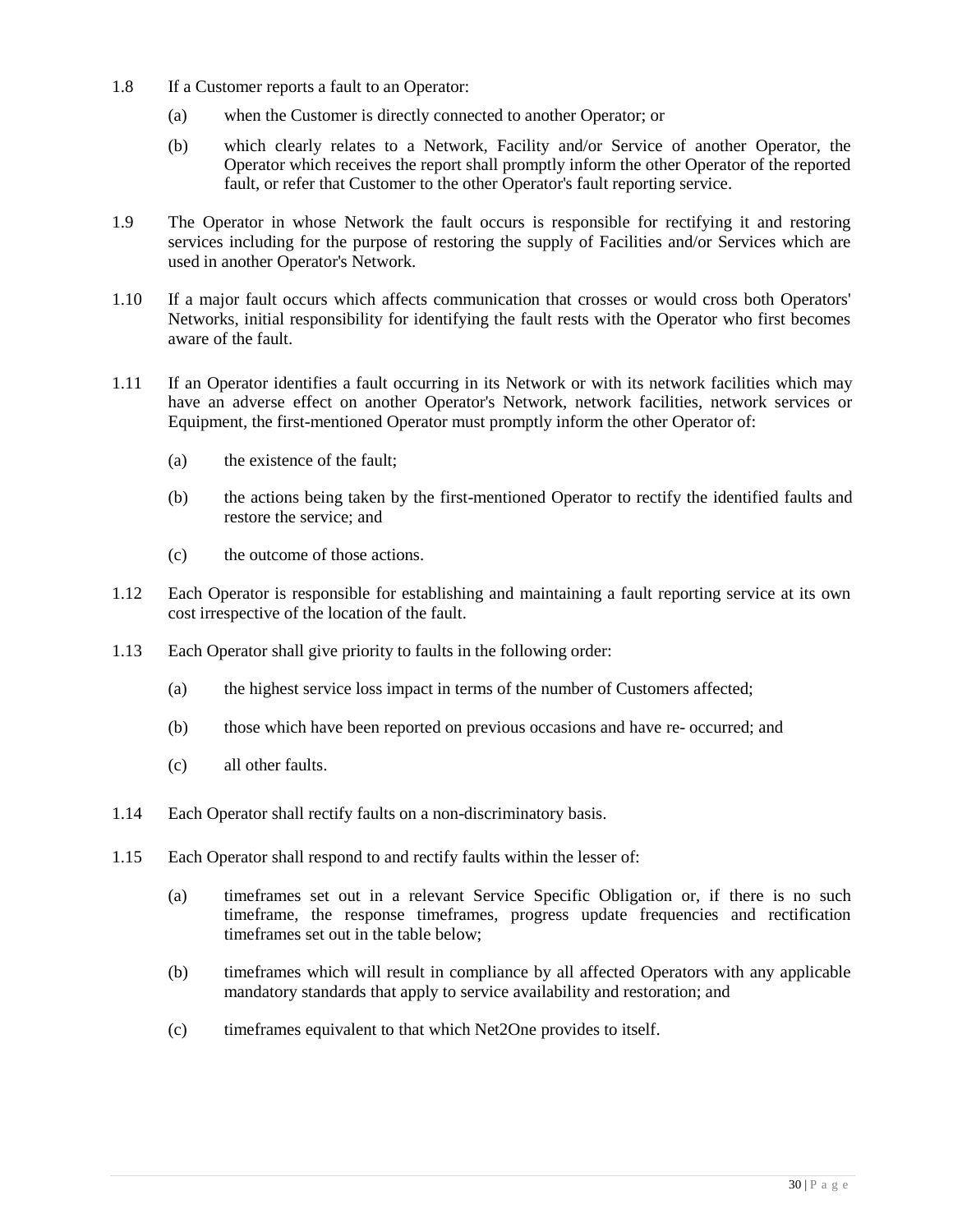| Priority | Fault types                                 | Response                      | Progress                         | Rectification time                 |
|----------|---------------------------------------------|-------------------------------|----------------------------------|------------------------------------|
| Level    |                                             | Timeframe                     | Update                           |                                    |
|          |                                             |                               | Frequency                        |                                    |
| Level 1  | 1. Major switch outage                      | Within one $\{1\}$            | Every one $(1)$                  | Four $(4)$ hours                   |
|          |                                             | hour                          | hour                             |                                    |
|          | 2. Transmission bearer<br>total outage      |                               |                                  |                                    |
|          | 3. Route blocking $> 30\%$                  |                               |                                  |                                    |
|          | 4. Major signalling<br>problem              |                               |                                  |                                    |
|          | 5. Major routing issues<br>Fraudulent calls |                               |                                  |                                    |
| Level 2  | 1. Minor switch outage                      | Within four $\{4)$            | Every four $(4)$                 | Twenty-four                        |
|          | 2. Minor routing issue                      | hours                         | hours                            | $(24)$ hours                       |
|          | 3. Minor signalling                         |                               |                                  |                                    |
|          | problems                                    |                               |                                  |                                    |
|          | 4. Route blocking 10%-<br>30%               |                               |                                  |                                    |
|          | 5. Cross line and silent                    |                               |                                  |                                    |
|          | calls                                       |                               |                                  |                                    |
|          | Mobile number<br>portability                |                               |                                  |                                    |
|          | issues                                      |                               |                                  |                                    |
|          |                                             |                               |                                  |                                    |
| Level 3  | 1. Faults affecting single                  | Within twenty-                | Every twenty-                    | Seventy-two                        |
|          | or small number of<br>Customers             | four $(24)$<br>hours          | four $(24)$ hours                | $(72)$ hours                       |
|          | 2. Route blocking <10%                      |                               |                                  |                                    |
|          |                                             |                               |                                  |                                    |
| Level 4  | 1. Remote congestion                        | Within forty-<br>eight $(48)$ | Every forty-<br>eight (48) hours | Ten $(10)$<br><b>Business Days</b> |
|          | 2. External Technical                       |                               |                                  |                                    |
|          |                                             | hours                         |                                  |                                    |
|          | Irregularities<br>(''ETI')                  |                               |                                  |                                    |
|          | 3. Other performance                        |                               |                                  |                                    |
|          | related issues                              |                               |                                  |                                    |

- 1.16 If an Operator intends to undertake planned maintenance **("Maintenance Operator'')** which may affect an Access Seeker's Network, Facilities and/or Services, the Maintenance Operator must:
	- (a) provide the least the greater of the time which it notifies its own Customers and ten (10) Business Days' notice of the planned maintenance;
	- (b) use its reasonable endeavours to minimize any disruption to the carriafe of communications that crosses or would cross both Operators' Networks, and which are caused by the maintenance or re-routing; and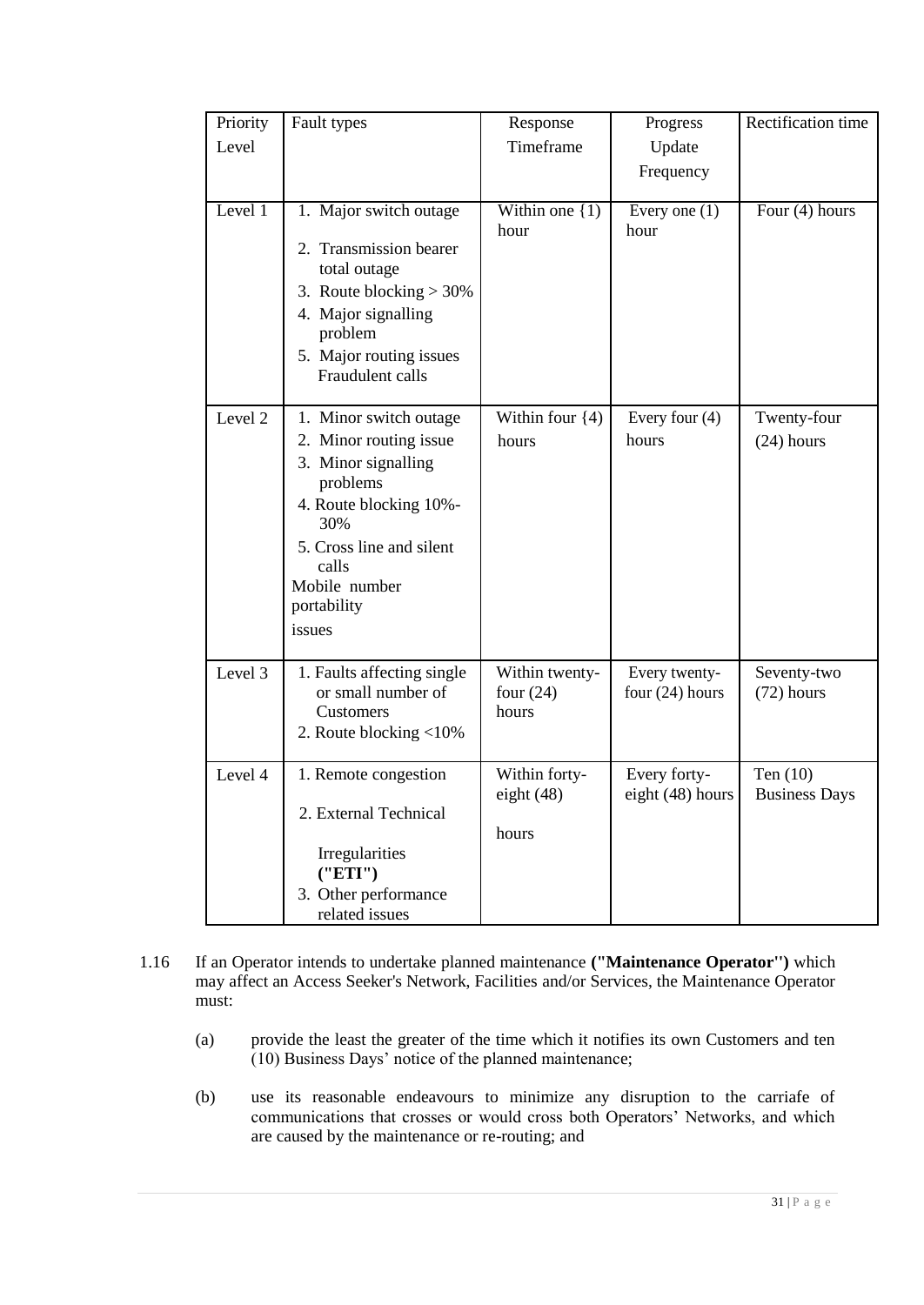- (c) where the Operators agree that it is practicable, provide or alternative routing carriage at no additional cost to the Access Seeker.
- 1.17 A Maintenance Operator shall undertake planned maintenance within windows of time agreed with other Operators, and where the windows of time for such planned maintenance have the least effect on end users.
- 1.18 If a Maintenance Operator needs to undertake emergency maintenance which may affect the other Operator's Network, the Maintenance Operator must, if it is able to:
	- (a) provide at least twenty-four (24) hours' notice of the planned maintenance;
	- (b) use its reasonable endeavours to minimise any disruption to the carriage of communications that crosses or would cross both Operators' Networks, and which are caused by the maintenance or re-routing; and
	- (c) where the Operators agree that it is practicable, provide alternative routing or carriage at no additional cost to the other Operator.
- 1.19 Net2One shall maintain a twenty-four (24) hours a day, seven (7) days a week fault reporting and rectification service.
- 1.20 The Operators must report all interconnection and access outages that relate to Networks, Services and/or Facilities to the Net2One's relevant fault reporting and rectification service.
- 1.21 The Operators shall conduct interconnection service tests at agreed annual intervals to ensure the maintenance of interconnection services at agreed services levels in accordance with standards as agreed by both parties or such other standards as may be determined by the Commission.
- 1.22 An Operator must not do anything, or knowingly permit any third person to do anything, in relation to Network, network facilities, network services or Equipment which:
	- **(**a) causes interference; or
	- (b) materially obstructs; interrupts or impedes the continuous use or operation of, the Network, network facilities, network services or Equipment of another Operator.
- 1.23 If an Operator notices ("Notifying Operator") another Operator that the other Operator's Network, network facilities, network services or Equipment is causing interference to the Notifying Operator's Network, network facilities, network services or Equipment:
	- (a) the other Operator shall rectify the situation as soon as possible, and in any case, within twenty-four (24) hours of receiving notice from the Notifying Operator, so that no interference is caused; or
	- (b) If the other Operator shall not able to locate the source of the interference within twenty-four (24) hours under paragraph 1.23(a) above, the other Operator shall promptly notify the Notifying Operator, and both Operators shall meet as soon as possible, and in any case, within twenty-four (24) hours of such notice and jointly examine each other's Network, network facilities, network services or Equipment to locate the source of the interference.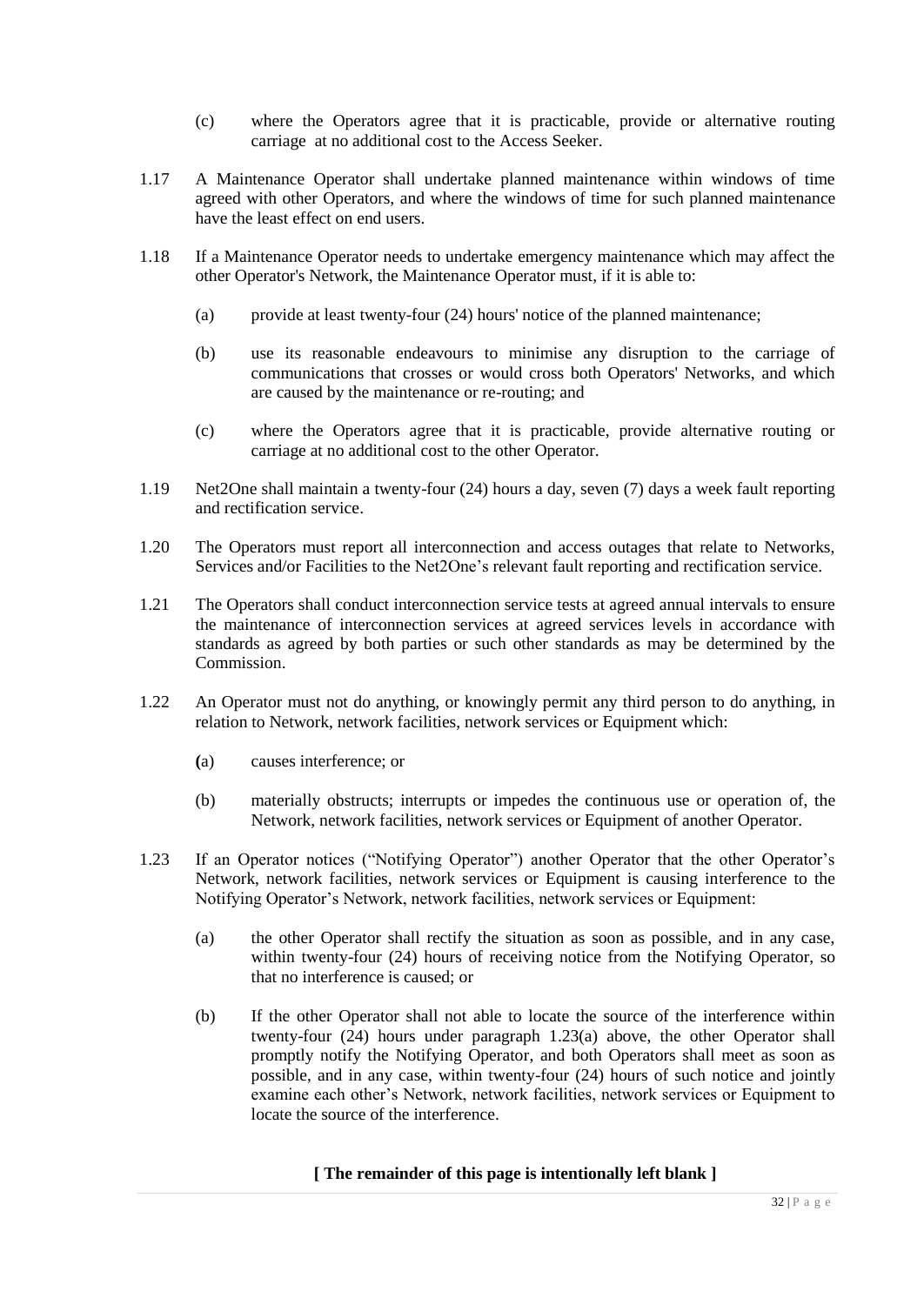# **PART II - FORECASTING**

- 1. General
- 1.1 Part II of Section H sets out forecasting procedures that are applicable only in relation to the provision of Facilities and/or Services listed in the Net2One RAO preface.
- 1.2 Where relevant, the forecasting obligations set out in Section 5.6 of the MSA Determination shall be applicable:
	- (a) Subject to paragraphs 1.2(c) and (d) of Part II of Section H in this RAO, Net2One may require the Access Seeker to provide forecasts in good faith with regard to a certain period of supply of access to Facilities and/or Services in accordance with Part II of Section H in this RAO.
	- (b) The Access Seeker may request preliminary information from Net2One about the availability and capacity of its Facilities and/or Services to the extent the Access Seeker requires such information to provide forecasts.
	- (c) Net2One may request the Access Seeker to confirm the relevant forecasts to ensure that access can be provided in accordance with the forecasts.
	- (d) Net2One and the Access Seeker may agree to an alternative forecasting and ordering procedure other than that set out under Part II of Section H in this RAO as part of an Access Agreement. In such circumstances, the parties shall be bound by the terms of that alternative procedure and not Part II of Section H in this RAO.
	- (e) Subject to paragraph 1.2(c) of Part II of Section H in this RAO, Net2One may require the Access Seeker to provide forecasts that are legally binding on the Access Seeker, only to the extent that Net2One is permitted to recover costs and expenses as set out in paragraph 1.2(p) of Part II of Section H in this RAO.
	- (f) Net2One may request an Access Seeker to provide with sufficient details to enable it to carry out network planning and provisioning, the following information ("Forecast Information"):
		- (i) the Facilities and/or Services in respect of which forecasts are required;
		- (ii) the total period of time covered by each forecast;
		- (iii) the intervals or units of time to be used in making the forecast and the intervals of time in which Net2One provides forecasting to itself;
		- (iv) the network area or operational area to which forecasts shall relate;
		- (v) the frequency with which a forecast must be updated or a further forecast made in accordance with this RAO and the length of time after which Net2One provides itself with the updated or further forecasts; and
		- (vi) such other information that Net2One reasonably requires in order to provide access to Facilities and/or Services requested by the Access Seeker.
	- (g) Forecasts to be provided by the Access Seeker shall not contain: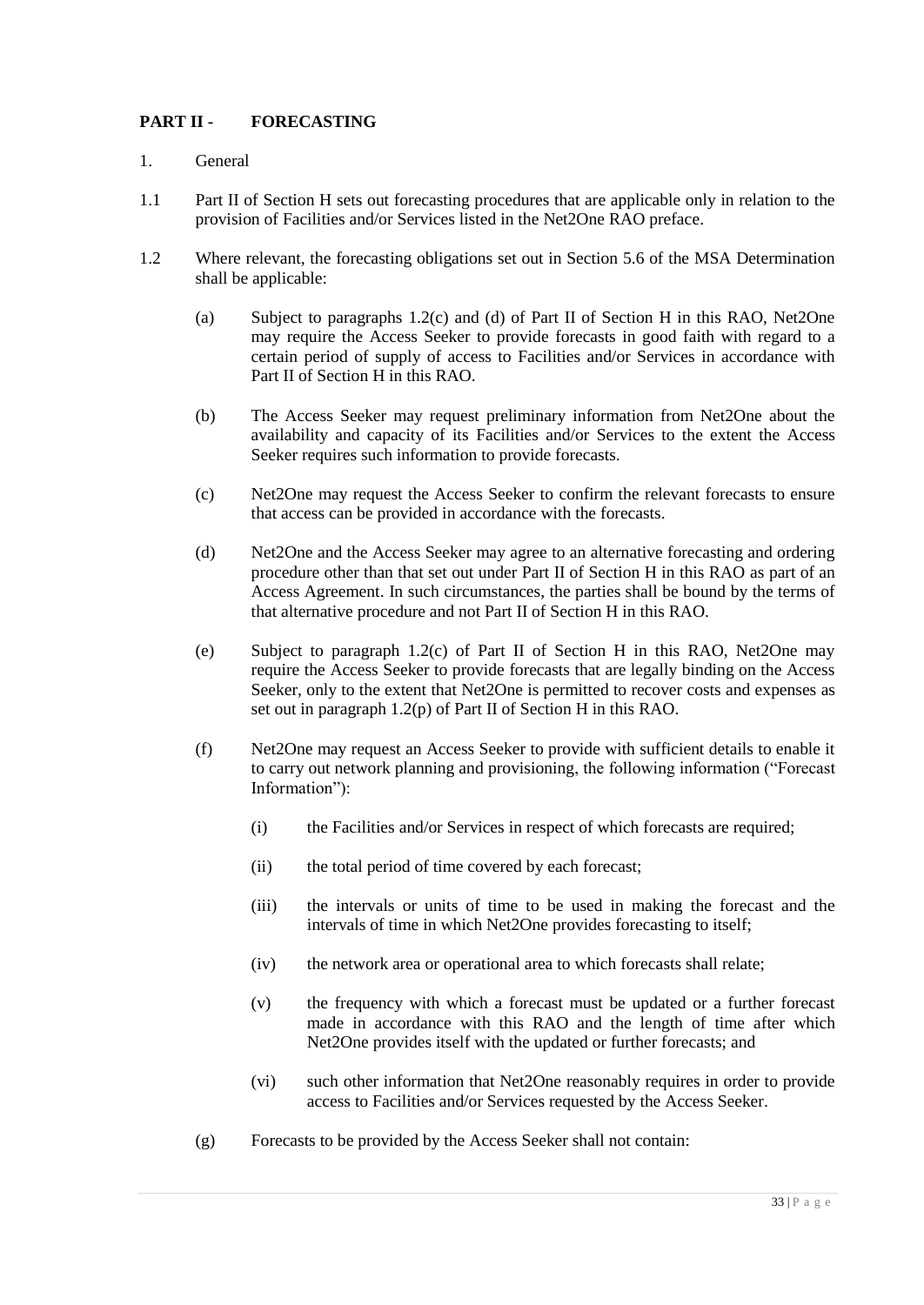- (i) any information that is or would allow Net2One to infer any non-permitted information;
- (ii) any information that identifies or would enable the identification of Customer or particular services of the Access Seeker.
- (h) Net2One shall require the Access Seeker to provide forecasts in accordance with a forecast request four (4) weeks after receipt of such request.
- (i) Forecast Information is treated as Confidential Information and shall only be used by personnel of Net2One whose role is within Net2One's wholesale or interconnection group or within that part of the network engineering group of Net2One responsible for interconnection or access, for the purpose of responding to and planning for the forecast and related orders.
- (j) Net2One may distribute Forecast Information of an Access Seeker outside the groups of people referred to in paragraph 1.2(j) of Part II of Section H in this RAO if:
	- (i) the Forecast Information of the Access Seeker is aggravated with forecasts provided by other Operators and Net2One's own requirements; and
	- (ii) the Forecast Information or its use does not otherwise identify the Access Seeker, its services and its Customers in any manner.
- (k) Net2One shall notify the Access Seeker within five (5) Business Days of receiving a forecast whether or not Net2One considers the forecast to be in compliance with the forecast request and:
	- (i) if Net2One considers that the forecast does not comply with the forecast request, the Access Seeker must comply with the forecast request four (4) weeks after receiving such notice; or
	- (ii) if Net2One considers that the forecast does comply with the forecast request, Net2One must specify that the forecast is accepted.
- (l) Net2One may reject a forecast following provisional acceptance where Net2One believes that the forecast is inaccurate or, there is sufficient2 capacity having regard to:
	- (i) total current usage of the Facilities and/or Services by Net2One and all Access Seekers;
	- (ii) the current rate of growth of the Access Seeker's usage of the Facilities and/or Services;
	- (iii) the current rate of growth of total usage of the Facilities and/or Services by Net2One and all Access Seekers; and
	- (iv) the amount of capacity in the Facilities and/or Services that Net2One currently has available and can reasonably provision for the Access Seeker over the forecast period which must be at least equivalent to that which Net2One can reasonably provision for itself.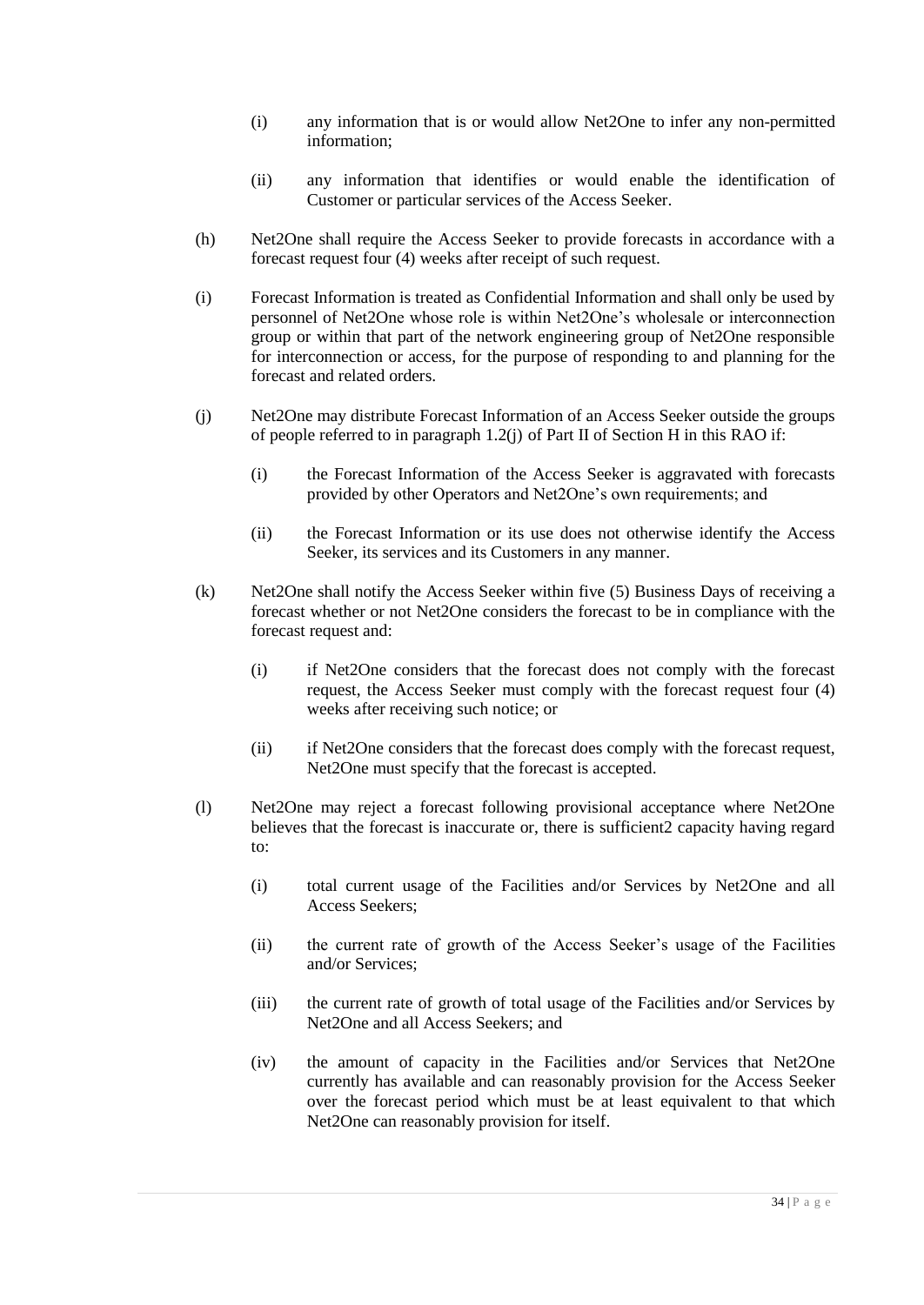- (m) If the forecast is rejected in accordance with paragraph  $1.2(m)$  of Part II of Section H in this RAO Net2One must give notice of its acceptance or rejection ("Rejection Notice") of a forecast to the Access Seeker:
	- (i) within fifteen (15) Business Days of receipt of the relevant forecast; and
	- (ii) must specify the grounds on which Net2One rejects the forecast and an offer to meet within five (5) Business Days of the Rejection Notice for further discussion.
- (n) The Access Seeker must reconsider its forecast following a Rejection Notice and either confirm its rejected forecast and provide further explanation or submit a new forecast, within twenty-one (21) Business Days of receipt of the Rejection Notice. Net2One will then reconsider any re-submitted or amended forecast.
- (o) Net2One shall only recover any costs or expenses incurred due to its acceptance of a forecast from the Access Seeker if the forecast is not met by the Access Seeker in the event:
	- (i) such costs and expenses were reasonably and necessarily incurred by Net2One;
	- (ii) Net2One reasonably seeks to mitigate its loss no longer than the relevant forecast period; and
	- (iii) Net2One only recovers seventy-five percent (75%) of such costs and expenses which could not be mitigated under paragraph 1.2(o)(ii) of Part II of Section H in this RAO.
- (p) Net2One must carry out network planning in order to enable forecasts to be met subject to paragraphs 1.2 (k), (l), (m) of Part II of Section H in this RAO. If the Access Seeker has confirmed a forecast under paragraph 1.2(c) of Part II of Section H in this RAO, it will be binding on the Access Seeker.
- 1.3 Accept and Fulfilling Orders
- 1.3.1 Net2One will use reasonable efforts to accept and fulfill Orders from the Access Seeker for Services that comply with a Forecast accepted by Net2One.
- 1.3.2 Net2One will use reasonable efforts to accept and fulfill Orders that are in excess of agreed Forecast levels where:
	- (a) there is available capacity after meeting the Forecast requirements of other Operators or Net2One's own Forecast requirements; or
	- (b) Net2One can readily increase or upgrade existing capacity.
- 1.3.3 If there is available capacity or capacity can be increased or upgraded readily, Net2One will allocate that capacity on a non-discriminatory basis to meet:
	- (a) its own requirements; and
	- (b) Forecast requirements of Access Seeker including those of other Operators.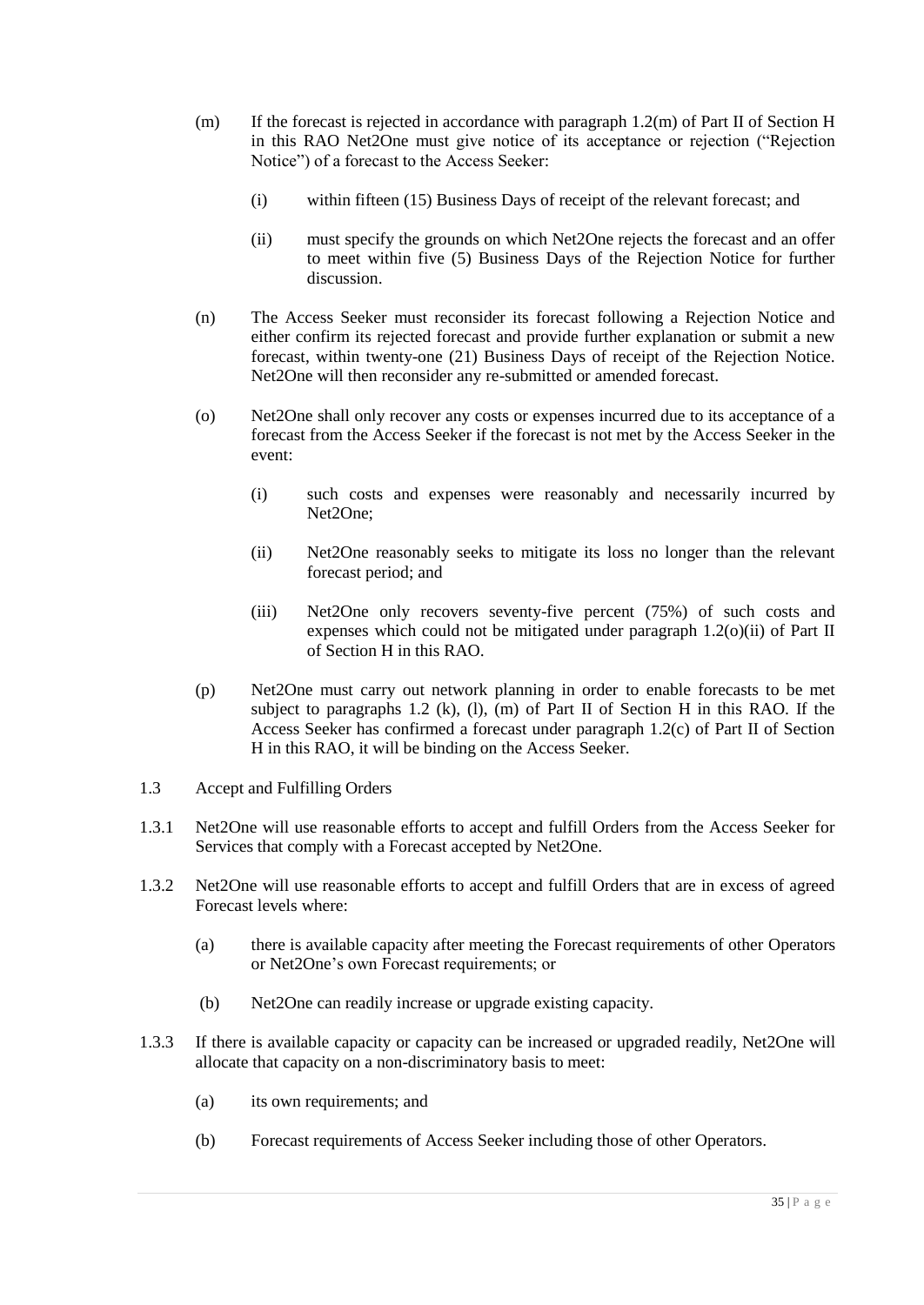- 1.3.4 Having regard to its obligations under Assessment of Access Request in Section D of this RAO, Net2One is not required to fulfil Orders that are in excess of agreed Forecast Levels where this would materially degrade the quality of Services provided by Net2One to other Operators and to itself.
- 1.4 Requirement for Extra Capacity
- 1.4.1 Net2One may require the Access Seeker to procure additional capacity on the Access Seeker's side of the Network to the extent that Net2One estimates that Operators may require additional capacity to meet demand and a failure by the Access Seeker to procure that additional capacity may cause an adverse impact on the operation of Net2One's Network.
- 1.4.2 If the Access Seeker fails to procure the additional capacity in accordance with paragraph 1.4.1 of Part II of Section H in this RAO, Net2One must notify the Access Seeker in writing and the parties must meet within five (5) Business Days after receipt of the notice from Net2One to identify alternative sources of capacity.
- 1.4.3 Net2One may bar or block calls or traffic to the Access Seeker's Network to minimize congestion within its Network if the matter cannot be resolved within ten (10) Business Days of the date of the meeting pursuant to paragraph 1.4.2 of Part II of Section H in this RAO.
- 1.5 Net2One shall permit capacity installed in connection with the provision of a network service to be used in connection with another network service at the Access Seeker's option.
- 1.6 If Net2One is able to offer an earlier delivery date, Net2One will advise the Access Seeker and if requested, deliver access to the relevant Facilities and/or Services at the earlier delivery date.
- 1.7 Where there is a delay in the delivery of an Order and:
	- (a) the delay is caused by Net2One:
		- (i) Net2One shall notify the Access Seeker of the delay, together with its reasons when Net2One becomes aware of it;
		- (ii) Net2One shall permit the Access Seeker to cancel the Order without penalty if the delay is longer than the equivalent time period for delivery of the Facility and/or Service; and
		- (iii) the delivery date shall be extended for a further period and Net2One shall promptly notify the Access Seeker of the same; or
	- (b) the delay is caused by the Access Seeker:
		- (i) Net2One shall notify the Access Seeker of the delay when Net2One becomes aware of it;
		- (ii) the parties must work together to minimize the delay; and
		- (iii) the delivery date shall be extended for a further period and Net2One shall promptly notify the Access Seeker of the same;
- 1.8 The Access Seeker is permitted to cancel or vary an Order at any time subject to paragraph 1.9 of Part II of Section H in this RAO.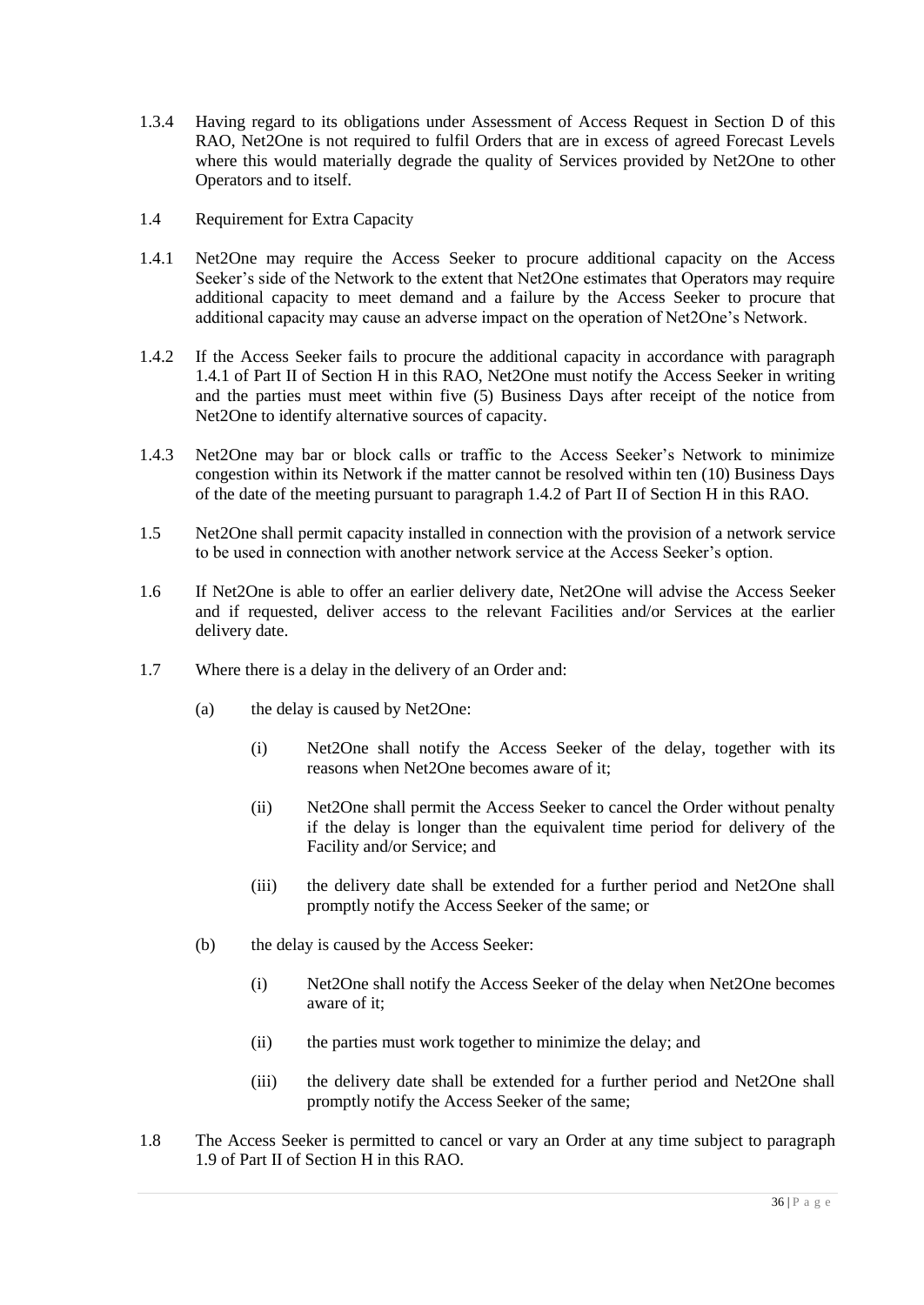- 1.9 Cancellation or Variation Penalty
- 1.9.1 Net2One may impose a charge for the cancellation or variation of an Order.
- 1.9.2 Access Seeker is required to pay the charge, not exceeding the lesser of the following amounts:
	- (a) the sum of costs incurred by Net2One which is directly attributable to the cancellation or variation; or
	- (b) an amount equal to the sum of charges that would have been payable by the Access Seeker in the six (6) months immediately following the cancellation or variation had the Order not been cancelled or varied.
- 1.10 Net2One shall co-operate with the Access Seeker in relation to the testing and provisioning of ordered Facilities and/or Services and treat the Access Seeker's testing and provisioning on an equivalent basis to that which Net2One treats testing and provisioning for itself.
- 2. Forecasting Requirements
- 2.1 As a result of special network management requirements, the Access Seeker is required to provide a five (5) year rolling forecast.
- 2.2 The Access Seeker shall meet the requirements of forecasting process that enables Net2One plan for the expected need Access Service(s) in order to fulfill the forecast.
- 2.3 The Access Seeker shall provide forecast between particular destinations. The Access Seeker and Net2One will discuss in good faith on the planning and design of the relevant part of their respective networks.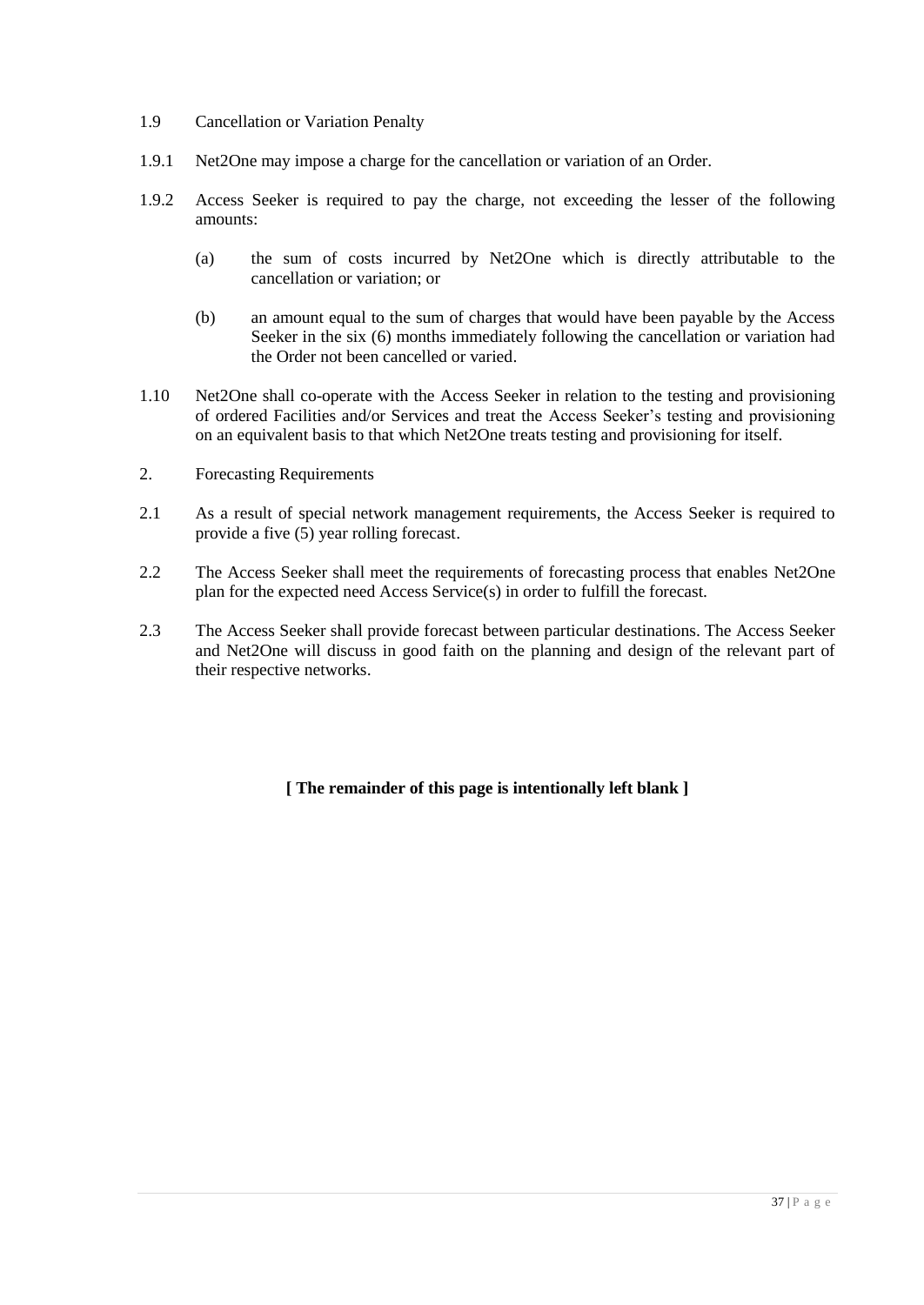## **PART III - ORDERING AND PROVISIONING**

- 1. General
- 1.1 Part III of Section H sets out ordering and provisioning procedures that are applicable only in relation to the provision of Facilities and/or Services listed in the Net2One RAO preface.
- 1.2 Where relevant, the ordering and provisioning procedures obligations set out in Section 5.7 of the MSA Determination shall be applicable.
	- (a) Net2One shall designate and notify the Access Seeker of one or more of the following:
		- (i) a person to whom orders for access to Facilities and/or Services are to be delivered;
		- (ii) the e-mail address of the contact point to which orders for access to Facilities and/or Services are to be delivered; and
		- (iii) a mechanism where orders for access to Facilities and/or Services can be made, provided that if such a mechanism is the only method which Net2One provides for the receipt of orders for that Facility and/or Service, Net2One cannot require the Access Seeker to invest in specialized technology or systems.
	- (b) Net2One may require the Access Seeker to provide it with an order which outlines the Access Seeker's access requirements, prior to the access being provided. Net2One may request the Access Seeker to provide the following information in an order for access to Facilities and/or Services:
		- (i) the Facilities and/or Services to which access is requested;
		- (ii) a requested date and time for delivery;
		- (iii) the location of the points of delivery;
		- (iv) Equipment of the Access Seeker to be used in connection with order, to the extent it may adversely affect Net2One's Network; and
		- (v) Such other information that Net2One reasonably requires in order for it to provide access to the Facilities and/or Services as requested by the Access Seeker, provided that such information shall not include any information which Net2One does not require from itself for similar provisioning, which identifies or enables the identification off a Customer or services of the Access Seeker or which is non-permitted information
	- (c) Ordering information is treated as Confidential Information and shall only be used by those persons within Net2One whose role is within Net2One's wholesale or interconnection group and that part of the network engineering group of Net2One responsible for interconnection or access, for the purpose of responding to and provisioning for the order.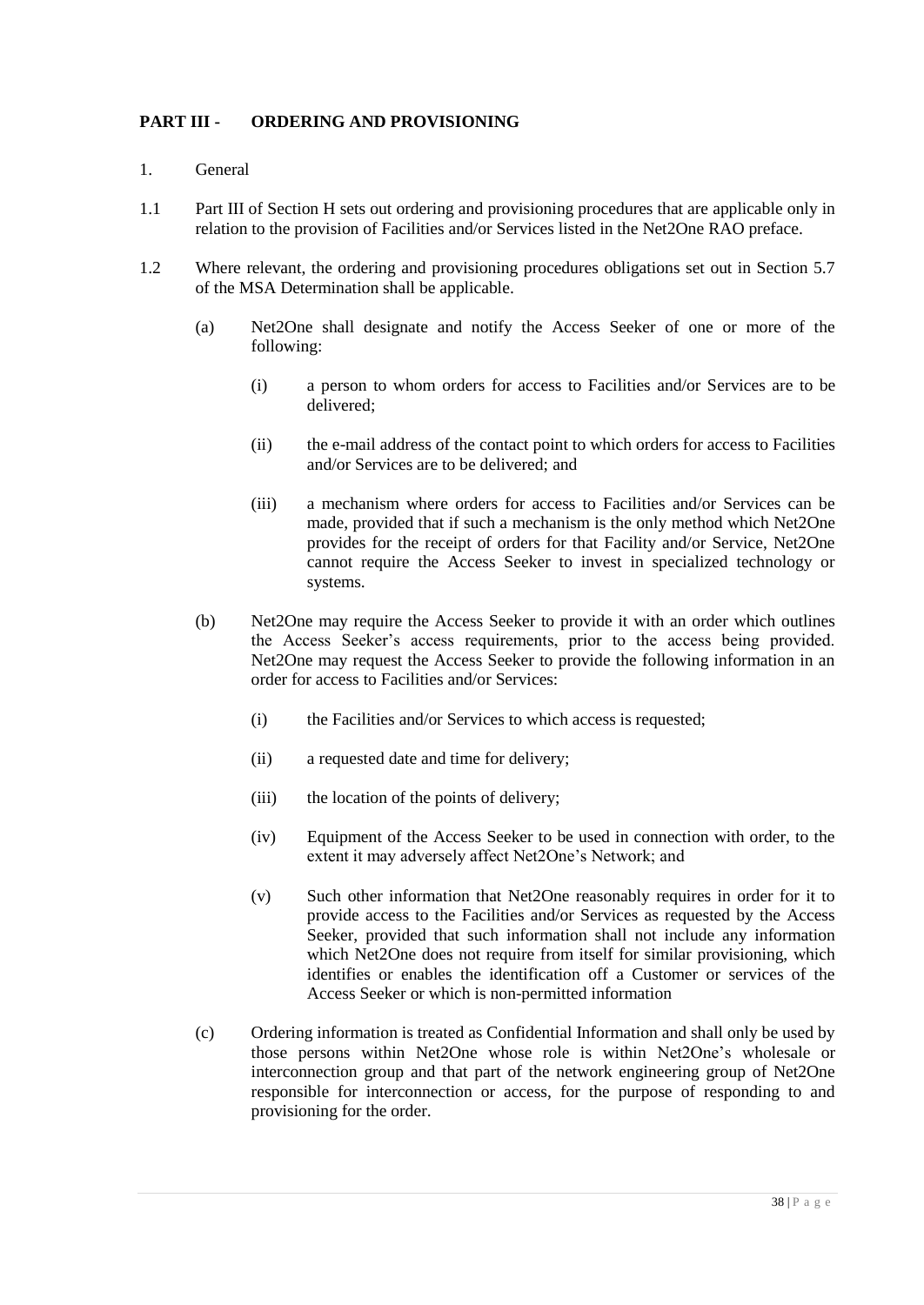- 2. Ordering Procedures
- 2.1 Subject to paragraph 2.2 the Access Seeker may place firm orders for Network Capacity and Interconnect Capacity (collectively "Capacity") from time to time with the quantity indicated in the first year forecast.
- 2.2 Acknowledgement of Receipt
- 2.2.1 Within two (2) Business Days of receipt of an Order, Net2One shall:
	- (a) if the Order is complete confirm receipt of the Order by specifying the day and time the Order was received **("Order Date")**; or
	- (b) if the Order is incomplete return the Order to the Access Seeker and specify the information reasonably required by Net2One to clarify or complete the Order.
- 2.2.2 If the Access Seeker resubmits a completed Order within fourteen (14) Business Days of the Order having been returned by Net2One, the Order Date is the day the Order is resubmitted by the Access Seeker.
- 2.2.3 If the Access Seeker resubmits a completed Order more than fourteen (14) Business Days of the Order having been returned by Net2One, the Order is deemed to be a fresh Order.
- 2.3 Net2One shall include the following in its Notice of Receipt:
	- (a) the time and date of receipt of the Order;
	- (b) a list of any additional information required by Net2One to provision the Order;
	- (c) the available capacity and timeframe for the fulfilment of the Order at the available capacity;
	- (d) the position of the Order in Net2One's queue.
- 2.4 If the Order is accepted, Access Provider must specify in its Notice of Acceptance:
	- (a) an indicative date when the Services requested in the Order will be ready to be provided ("Indicative Fulfillment Date"), subject to the Order being confirmed by the Access Seeker and any Indicative Fulfillment Date as confirmed by the Access Seeker shall be the Agreed Ready For Service Date;
	- (b) the date when civil works (if any) are intended to commence;
	- (c) an estimate of the Charges for fulfilling the Order;
	- (d) such information as is reasonably necessary for the Access Seeker to benefit from access to the Service; and
	- (e) a validity period of ninety (90) days after acceptance for the Access Seeker to confirm the Order.
- 2.5 Net2One will not require Access Seeker's confirmation of an Order if Net2One accepts the Order without change. Where the Access Seeker's confirmation is required for Net2One to proceed with fulfilling an Order, the Access Seeker is permitted to provide its confirmation within the Validity Period and Net2One shall not provision the Order until the confirmation is received.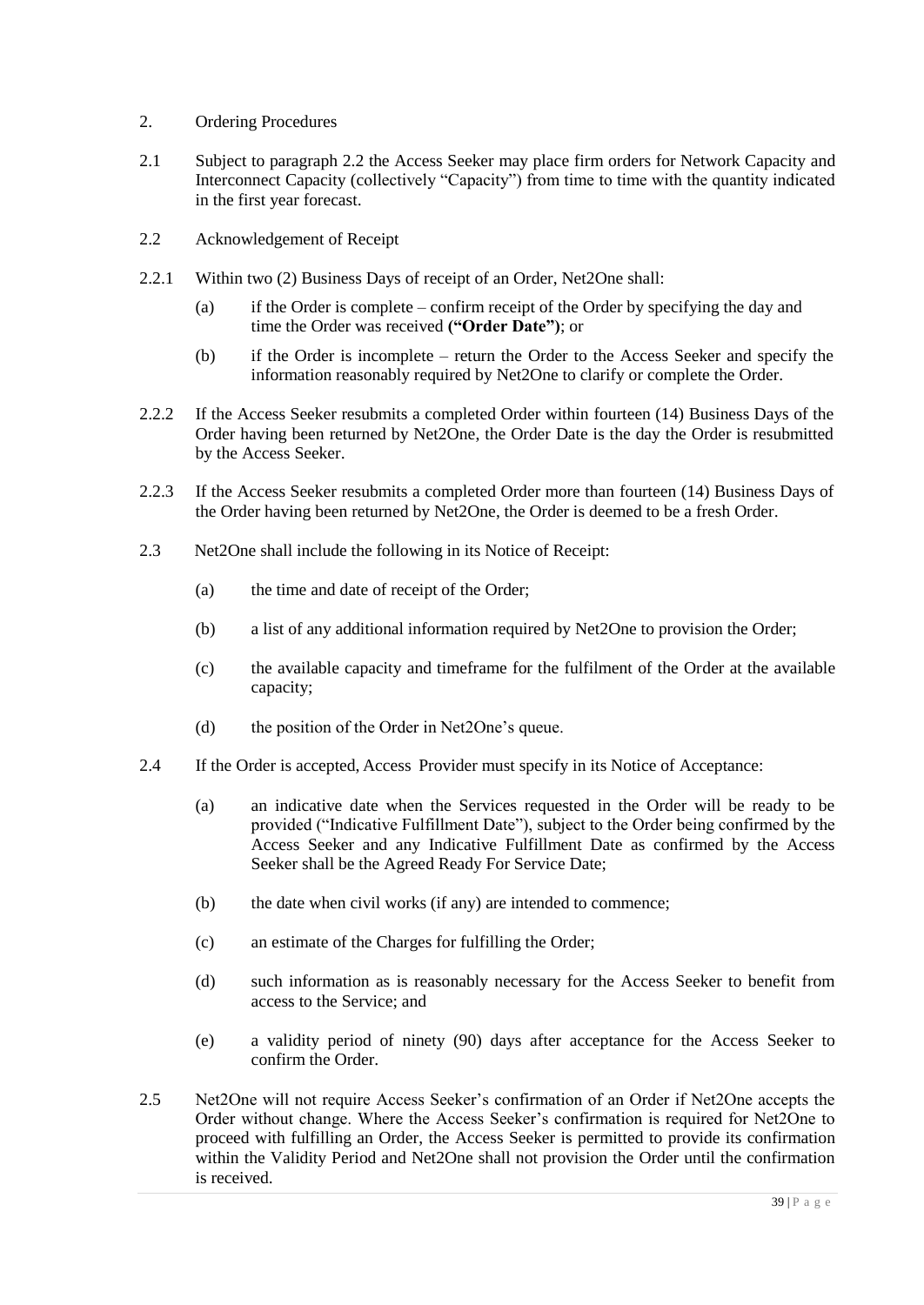- 2.6 If the Notice of Acceptance provided by the Net2One contains estimates of charges:
	- (a) Net2One shall not exceed the estimate without providing the Access Seeker with a written notice prior to exceeding the estimate that:
		- (i) the estimate will likely to exceed;
		- (ii) an explanation of the reasons for exceeding the estimate; and
		- (iii) a further estimate of the charges for the work necessary to fulfill the Order.
	- (b) The Access Seeker shall be permitted to withdraw the Order without penalty within ten (10) Business Days if the revised estimate in the notice exceeds the original estimate by more than ten percent (10%).
	- (c) Where the actual cost incurred by Net2One exceeds an estimate or revised estimate due to:
		- (i) information or facts provided by the Access Seeker which are inaccurate or erroneous or not disclosed by the Access Seeker; or
		- (ii) a change in the scope of work by the Access Seeker,

The Access Seeker shall be obliged to pay Net2One for the actual cost incurred; and

- (d) Net2One shall only commence work after the Access Seeker confirms that it is agreeable to the estimate or revised estimate.
- 2.7 The Access Seeker shall ensure that the order contains enough information to enable Net2One to access and fulfil the order.
- 2.8 When an order is placed, Net2One shall:
	- (a) establish a single queue for all Orders for a given type of Facility and/or Service, where those Orders are required for itself or any Access Seekers;
	- (b) give the equivalent priority to the handling of all Orders in each queue; and
	- (c) otherwise treat all Orders in each queue in compliance with its queuing policy which shall be non-discriminatory and shall maximize the efficiency of its ordering and provisioning process.
- 2.9 Net2One shall treat the Orders of Access Seekers on an equivalent basis to that which Net2One treats Orders for itself for the same or similar Facilities and/or Services.
- 2.10 Net2One shall notify the Access Seeker at the time of providing an acknowledgment of receipt of the Order of their acceptance of and position in, Net2One's queue.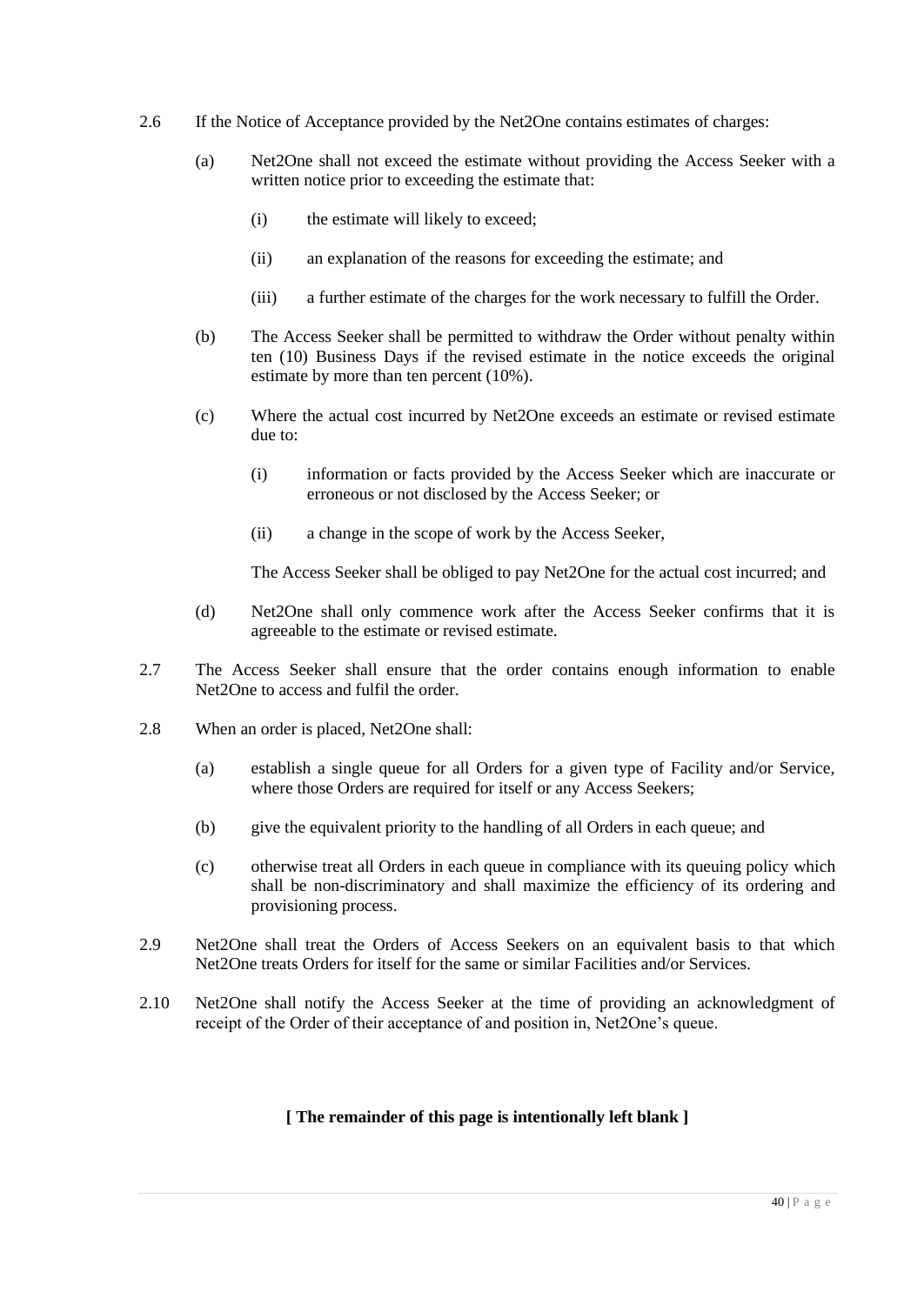2.11 Indicative delivery times: The following are the indicative delivery timeframes for the following aspects of a Facilities or Services:

| <b>Order Type</b>                                                                                                                                              | Indicate delivery time frames |  |
|----------------------------------------------------------------------------------------------------------------------------------------------------------------|-------------------------------|--|
| All orders involving the provision of new<br>Facilities and infrastructure relevant to the<br>Services that are the subject of the order                       | Sixty (60) Business Days      |  |
| All Orders involving augmentation of<br>capacity on existing Facilities<br>and<br>infrastructure relevant to the Services that<br>are the subject of the order | Twenty (20) Business Days     |  |

The indicative delivery timeframes shall commence from the date the Access Seeker confirms an Order in as per the Technical Implementation set out.

- 2.12 Where there is a delay in the delivery of an Order, the delivery date specified in the confirmed Order or indicative delivery time set out above shall be extended for a further period as may be reasonably necessary by Net2One.
- 2.13 If Net2One reasonably believes that the capacity in any Facilities and/or Services required by:
	- (a) the Access Seeker pursuant to the relevant Forecast and/or Order;
	- (b) other Access Seekers pursuant to their relevant Forecasts and/or Orders; and
	- (c) Net2One for the purposes of its own divisions, subsidiaries, partners or other entities in which it has a direct or indirect equity, contractual or other interest,

would in aggregate exceed the capacity which Net2One will be in a position to provide, Net2One must:

- (d) notify all Access Seekers to whom relevant capacity is supplied; and
- (e) allocate the available capacity between itself, the Access Seeker and other Access Seekers in accordance with Net2One's Capacity Allocation Policy.
- 2.14 Allocation of Constrained Capacity
- 2.14.1 Capacity on Net2One's Network is constrained if the capacity that is immediately available to meet the relevant Service ("Available Capacity") is less than the total capacity required ("Required Capacity") to meet:
	- (a) the Access Seeker's Agreed Forecast and those of other Operators;
	- (b) Net2One's own Forecast; and
	- (c) any redundant capacity ("Redundant Capacity") that is reasonable for Net2One to reserve in respect of the relevant Service.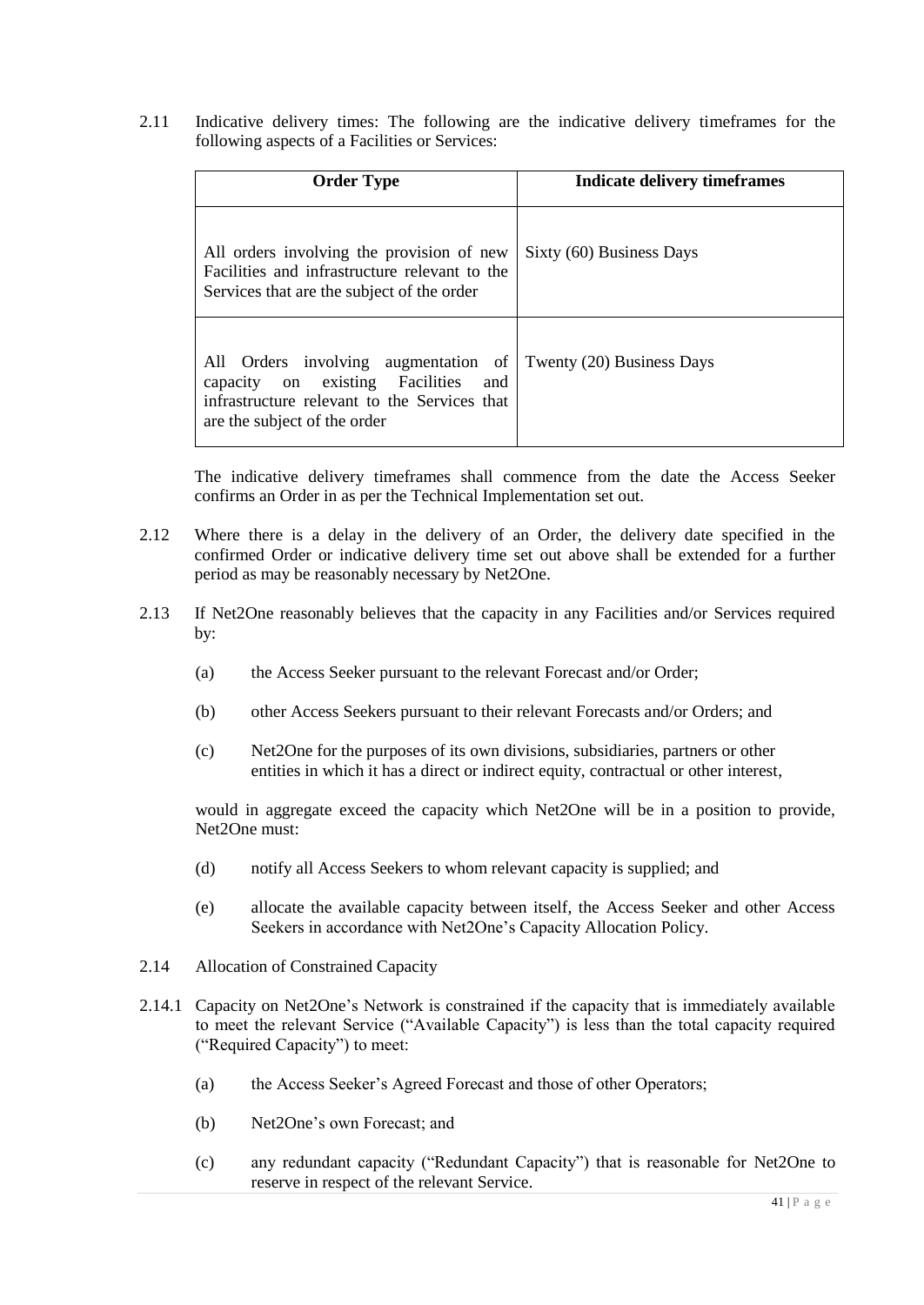- 2.14.2 Net2One must maintain a policy for allocating constrained capacity ("Capacity Allocation Policy") which shall be freely disclosed to each Access Seeker upon entry into an Access Agreement and the Commission upon the Effective Date, to both Access Seekers with whom Net2One has an Access Agreement and the Commission each time it is amended and any other Operator on request.
- 2.14.3 For clarity purpose, the Capacity Allocation Policy shall set out the principles in accordance with which Net2One shall determine how to allocate capacity between its own divisions, subsidiaries, partners or other entities in which it has a direct or indirect equity, contractual or other interest and any other Operator, in circumstances where the amount of capacity available is less than the aggregate of capacity required by Net2One's own divisions, subsidiaries, partners or other entities in which it has a direct or indirect equity, contractual or other interest and the other Operator and shall:
	- (a) be fair and reasonable;
	- (b) be consistent with Net2One's duty of non-discrimination;
	- (c) treat the Access Seeker's requirements on an equivalent basis to that which Net2One treats itself for the same Service; and
	- (d) allocate the Available Capacity less the Redundant Capacity (if any) in proportion to each operator's Forecast (including Net2One's own Forecast).
- 2.14.4 If Net2One anticipates that it may not be able to meet the Access Seeker's Forecast (whether agreed or not) because of constrained capacity, Access Provider must:
	- (a) notify the Access Seeker that capacity is constrained;
	- (b) give the Access Seeker a copy of Access Provider's Capacity Allocation Policy in relation to the Service required by the Access Seeker; and;
	- (c) allocate the Available Capacity between itself, the Access Seeker and other Operators in accordance with the Capacity Allocation Policy.
- 2.15 Subject to subsection 2.15.1 below, if Net2One fails to meet any timeframe in paragraph 2.11 with respect to the delivery of access to Facilities or Services pursuant to an Order made in accordance with the Access Agreement except when such failure caused solely by the Access Seeker's delay Net2One shall, without limitation to any other rights the Access Seeker may have in the Access Agreement or law, provide a rebate to the affected Access Seeker. The rebate shall be for an amount equivalent to the recurring rental changes payable for the Facilities or Services prorated daily for the number of days delayed subject to a maximum sum of one (1) month's rental.
- 2.15.1 Net2One shall not be liable for failures or delays in meeting the Agreed Ready For Service Date or any timeframe of delivery for Services due to any of the following reasons:
	- (a) the Service being modified or altered in any way at Access Seeker's request;
	- (b) an act of God, an act of any government, an act of any third party which is beyond Net2One's control or any other circumstance commonly known as "force majeure";
	- (c) incomplete order information provided by the Access Seeker to Net2One; or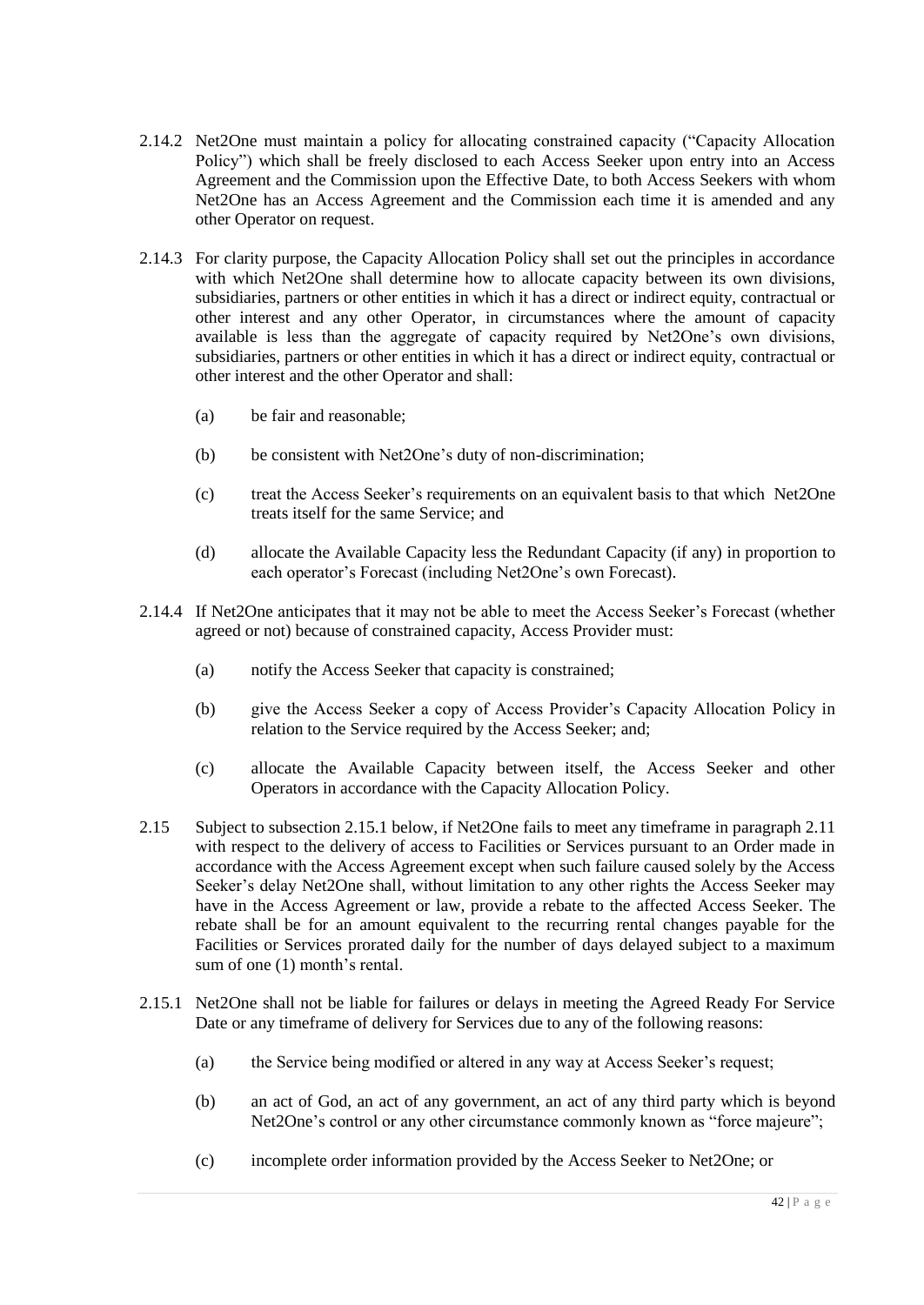(d) any act or omission of Access Seeker which causes or contributes to the delay or failure to meeting the delivery date.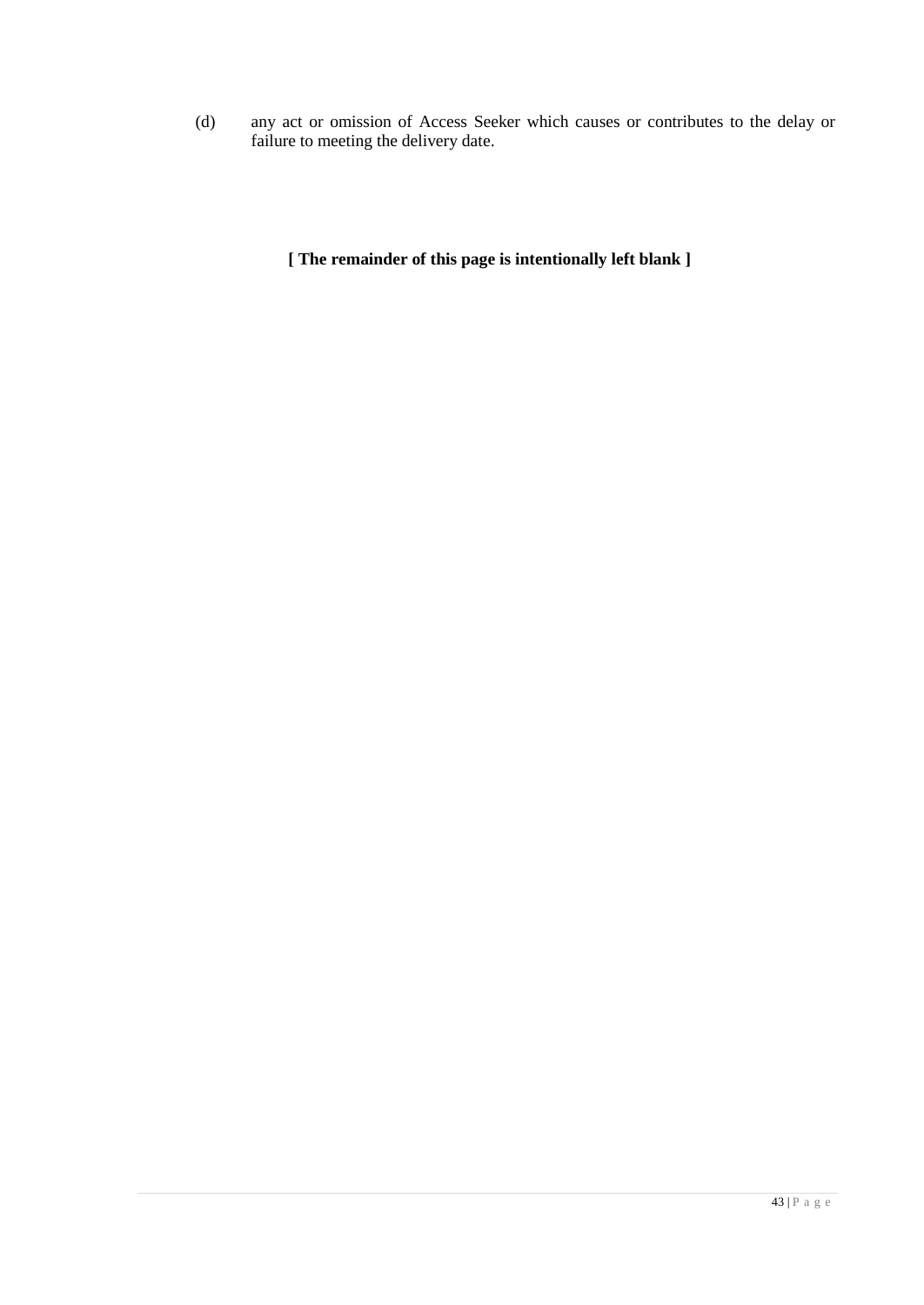# **PART V – NETWORK CHANGE**

- 1. General
- 1.1 Part V of Section H sets out network change procedures that are applicable only in relation to the provision of Facilities and/or Services listed in the Net2One RAO preface.
- 1.2 Where relevant, the network change procedures obligations set out in Section 5.10 of the MSA Determination shall be applicable.
- 2. Network Change Procedures
- 2.1 Each Party is responsible for the safety of its network and must take all reasonable and necessary steps to ensure that its Network:
	- (a) do not endanger the safety or heath of the officers, employees, contractors, agents or Customers of the other Party; and
	- (b) do not damage, interfere with or cause any deterioration in the operation of the other Party's Network.
- 2.2 A Party must not modify, or take any action which would have the effect of modifying the operation of the Network of the other Party or take any action with respect to the other Party's Network without the other Party's permission.
- 3. Network Change Obligations
- 3.1 Network Change

This paragraph applies where a party proposes to implement a Network Change of a type referred to in paragraph 3.2 below which necessitates a change in the hardware or software (including interface software) of the other party's Network in order to ensure the continued proper operation and compatibility of the parties respective Networks, services and procedures.

- 3.2 Types of Changes
- 3.2.1 The following kinds of proposed Network Changes may be within the scope of paragraph 3.1 above:
	- (a) any change by the Operator proposing to make the change ("Notifying Operator") to any technical specification of the interconnection interface between their respective Networks ("Interface Change");
	- (b) any change by the Notifying Operator to any technical specification or characteristic of the Services or Facilities to which the other Party ("Recipient Operator") has access which will or might affect:
		- (i) the Recipient Operator's Network;
		- (ii) the Recipient Operator's use of the Services or Facilities provided by the Notifying Operator ("Service Change");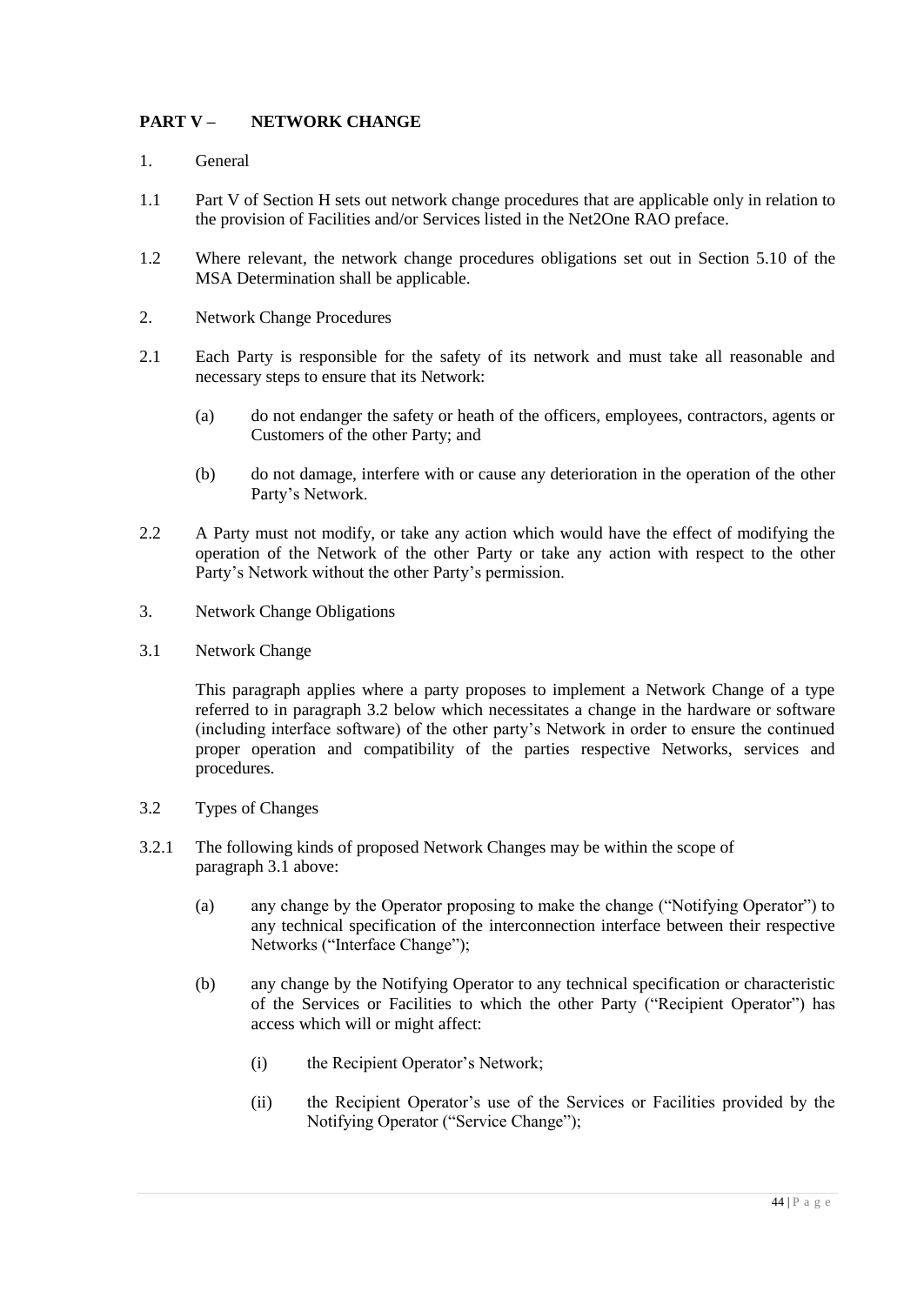- (c) any change by the Notifying Operator to any technical specification or characteristic of that Notifying Operator Network which will or might affect the Recipient Operator's Network ("Other Network Change");
- (d) any enhancement by the Notifying Operator of the features, functions or capabilities of the Services/Facilities to which the Recipient Operator has access, which enhancement the Notifying Operator proposes to make available either;
	- (i) to itself or,
	- (ii) to any other Operator ("functionality Change"), (collectively referred to as "Relevant Changes").
- 3.3 Notification of Change
- 3.3.1 If a Notifying Operator proposes to make Relevant Change to its Network, services or procedure, the Notifying Operator shall provide the Recipient Operator with notice in writing of:
	- (a) the nature, effect, technical details and potential impact on the Recipient Operator's Network of the proposed Relevant Change, described at a sufficient level of detail to enable the other Operator to identify and begin planning such changes as may be necessary or desirable for the Recipient Operator to make to its Network, services or procedures in consequence of the Relevant Change; and
	- (b) a date, which shall be no later than ten (10) Business Days from the date of the notice under this Clause, on which representatives of the Notifying Operator will be available to discuss with representatives of the Recipient Operator the proposed Relevant Change and the changes that may be necessary or desirable for the Recipient Operator to make to its Network, services or procedures in consequence of the Relevant change as soon as reasonably practicable and, in any event, with not less than the relevant notice period set out below:

| <b>Relevant Change</b>      | <b>Notice Period</b> |
|-----------------------------|----------------------|
| Interface Change            | 3 months             |
| Network Change              | 3 months             |
| <b>Service Change</b>       | 3 months             |
| <b>Functionality Change</b> | 3 months             |

- 3.3.2 Post-notification Procedures: The Notifying Operator shall:
	- (a) meet with the representatives of the Recipient Operator on the date set out in the Change Notice or as soon as practicable thereafter (but no later than the notice period set out in paragraph 3.3) for the purpose of discussing the Relevant Changes and any changes that may be necessary or desirable for the Recipient Operator to make to its Network, services or procedures in consequence of the Relevant Changes;
	- (b) provide any additional information reasonably requested by the Recipient Operator no later than ten (10) Business Days after the Recipient Operator's request for such additional information; and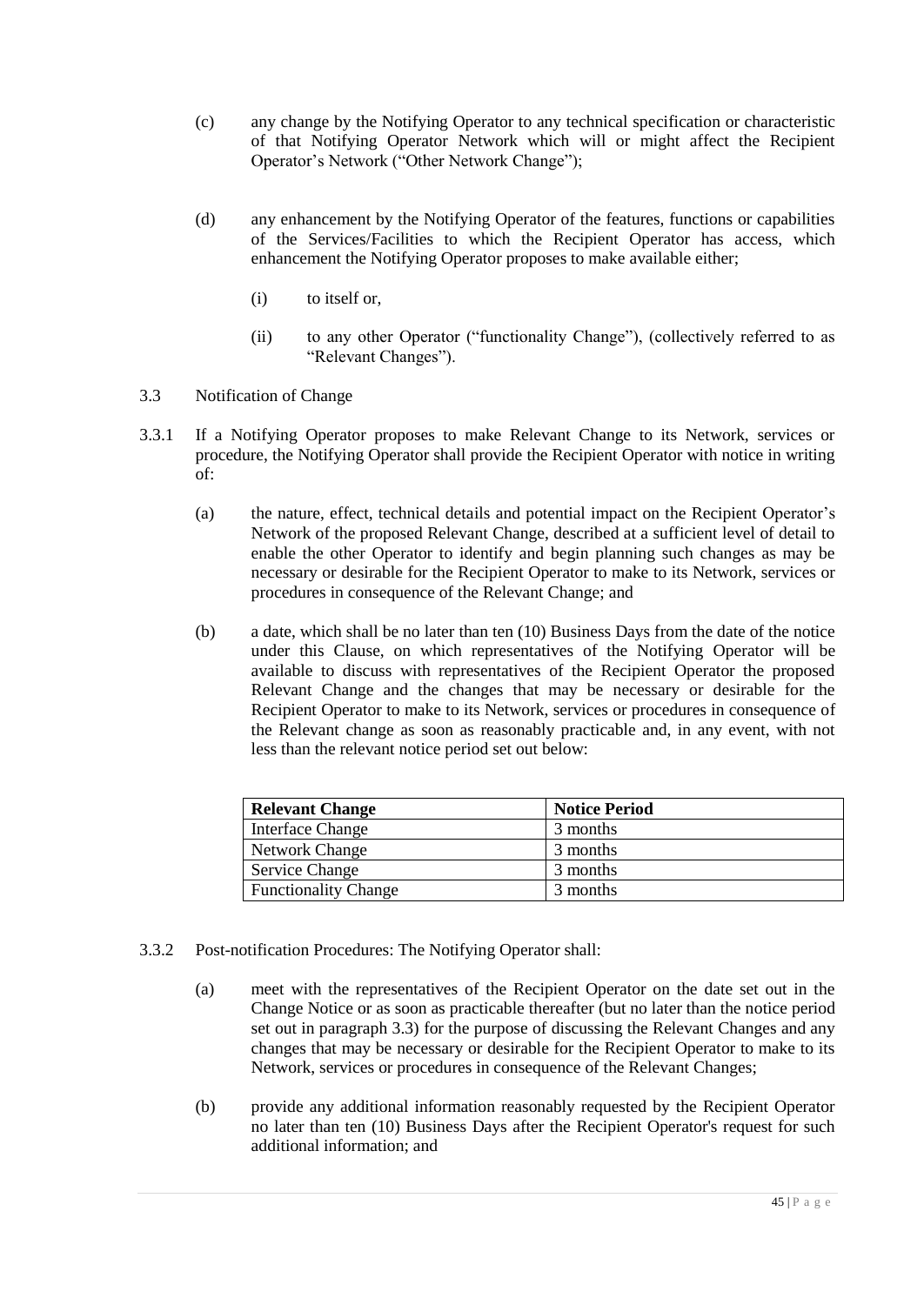- (c) take reasonable account of concerns raised and proposals made by the Recipient Operator to minimise any adverse impact of the Relevant Changes on the Recipient Operator and revise the Change Notice accordingly.
- 3.4 Testing
- 3.4.1 A Notifying Operator shall, bearing its own costs in doing so:
	- (a) co-operate with a Recipient Operator in relation to the development of procedures for testing the impact of Relevant Changes on the proper operation and compatibility of the parties' respective Networks;
	- (b) jointly carry out testing with the Recipient Operator no less than twenty (20) Business Days before the Notifying Operator proposes to effect the Relevant Changes. The testing shall be conducted in accordance with the testing procedures developed under subsection 3.4.1 (a).
- 3.4.2 Subject to the Recipient Operator having co-operated with the Notifying Operator in relation to the conduct of tests under subsection 3.4.1, if such tests:
	- (a) are not accepted by ten (10) Business Days prior to the date when the rator proposes to effect the Relevant Changes; or
	- (b) do not provide reasonable assurance of the continued proper operation and compatibility of the Operator' respective Networks, services and procedures the Notifying Operator must postpone implementation of the Relevant Changes. The period of the postponement will be the period necessary to allow the Operators to repeat the steps in subsections 3.3.1 to 3.4.1 above.
- 3.5 Testing failure: Subject to the Recipient Operator having co-operated with the Notifying Operator in relation to the conduct of tests under paragraph 3.4, if such tests:
	- (a) are not accepted by ten (10) Business Days prior to the date when the Notifying Operator proposes to effect the Relevant Changes; or
	- (b) do not provide reasonable assurance of the continued proper operation and compatibility of the Operators' respective Networks, services and procedures, the Notifying Operator must postpone implementation of the Relevant Changes. The period of postponement will be the period necessary to allow the Operators to repeat the steps in paragraph 3.3 to paragraph 3.4 of this Part V of Section H in this RAO.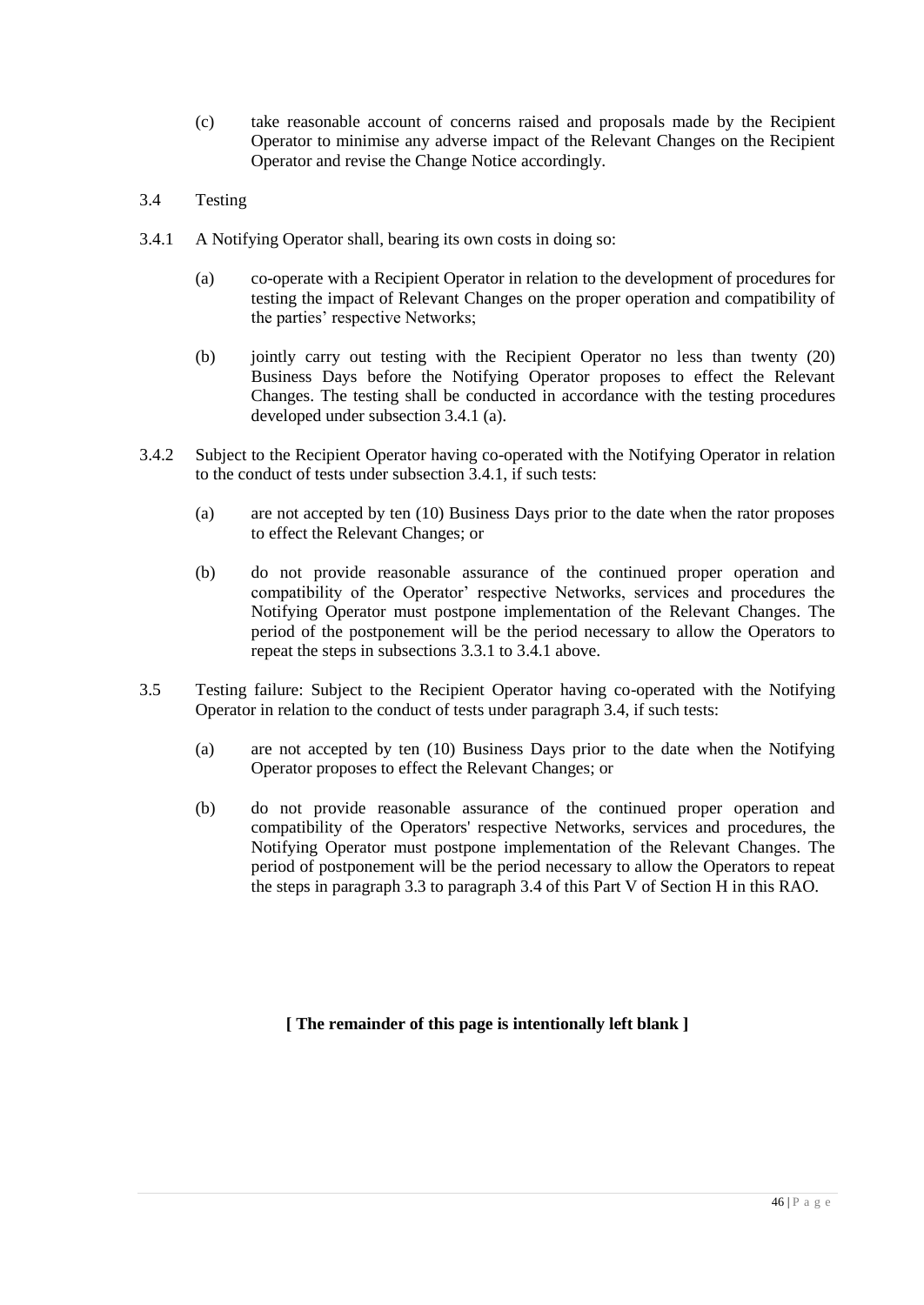## **PART VI – OPERATION AND MAINTENANCE**

- 1. General
- 1.1 Part VI of Section H sets out the operation and maintenance procedures that are applicable only in relation to the provision of Facilities and/or Services listed in the Net2One RAO preface.
- 1.2 Where relevant the operation and maintenance obligations set out in Section 5.12 of the MSA Determination shall be applicable.
- 2. Operational and Maintenance Standard
- 2.1 The Parties shall take reasonable steps to comply with agreed operations and maintenance standards.
- 2.2 In the absence of an agreement on the operations and maintenance standards, the operators may, upon mutual agreement, use ITU-T standards.
- 2.3 Each Party shall be responsible for the operations and maintenance of its own network facilities and network services.
- 3. Maintenance Procedures and Practices
- 3.1 Each Party shall on its own establish the recommended maintenance procedures for maintaining and servicing its own network facilities and network services.
- 4. Fault Management
- 4.1 The Parties will co-operate to each other to meet the terms of their respective Licences and to fulfill their obligations under the Agreement within windows of time agreed with other Operators.
- 4.2 The Parties will:
	- (a) manage their Networks to minimize disruption to services and in the event of interruption or failure of any service, will restore those services as soon as is reasonably practical;
	- (b) provide at least the greater of the time which it notifies its own Customers and ten (10) Business Days' notice of the planned maintenance; and
	- (c) where the Parties agree that it is practicable, provide alternative routing or carriage at no additional cost to the Access Seeker.
- 4.3 Each Party must manage, notify and correct faults arising in its Network which affect the Facilities and/or Services:
	- (a) as it would in the ordinary course for similar faults affecting the provision of Services by it;
	- (b) in accordance with the fault notification procedures and the principles of priority of repair of faults documented in the relevant Manual; and
	- (c) in accordance with any service quality standards determined by the Commission.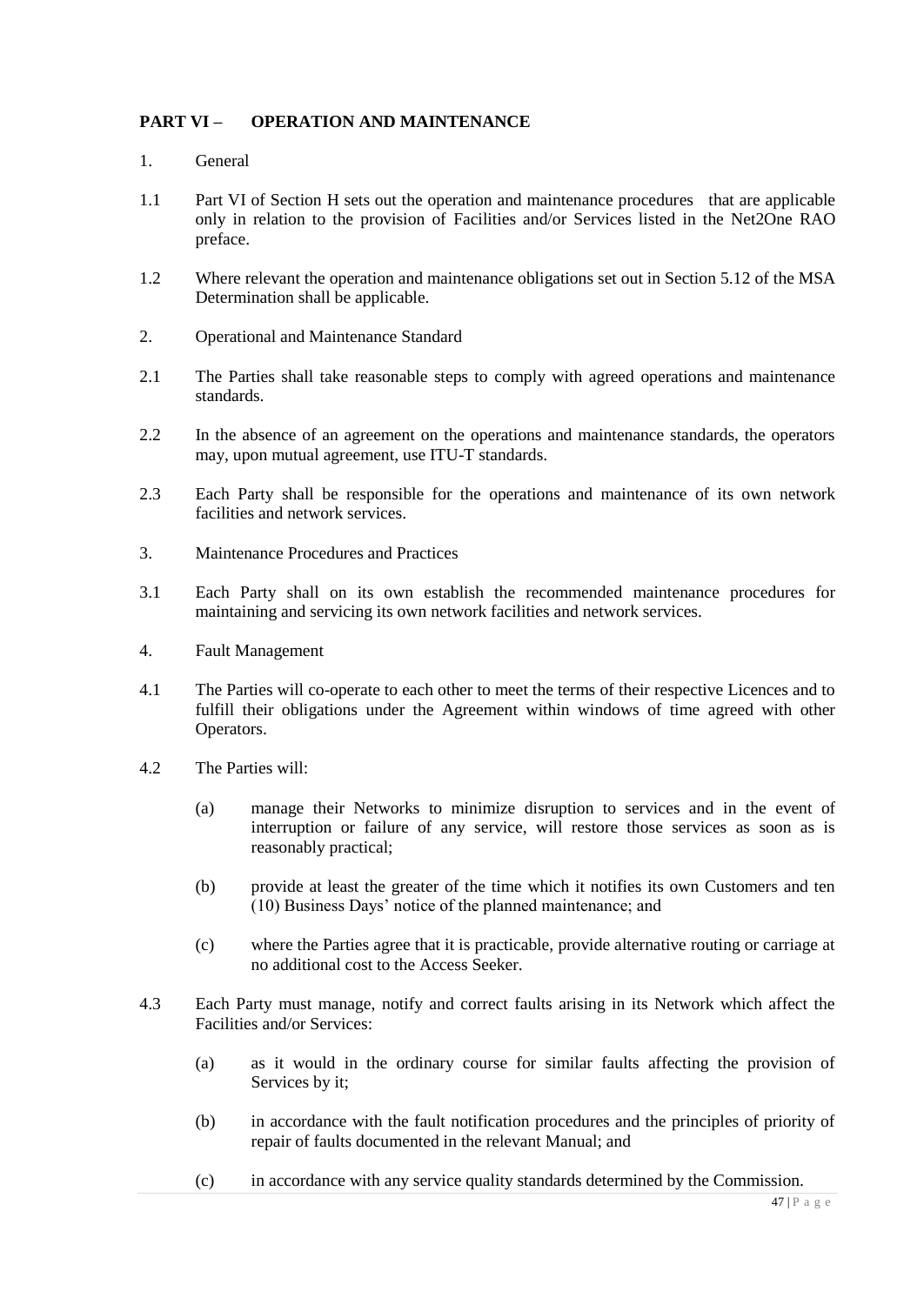# **PART VII - LEGAL BOILERPLATE OBLIGATIONS**

- 1. General
- 1.1 Part VIII of Section H sets out the legal boilerplate procedures that may be applicable as set out in Section 5.16 Legal Boilerplate Obligations of MSA Determination.
- 1.2 Each Operator shall specify all charges in the Access Agreement and shall not attempt to recover any other costs, expenses or charges which are not specified in the Access Agreement except where such work is to be done on a time and materials basis in which case Net2One shall do such work in accordance with a quotation agreed with the Access Seeker as set out in the MSA Determination.
- 1.3 Each Operator shall licence to the other Operator under the Access Agreement on a royaltyfree basis, all Intellectual Property rights necessary for the ongoing operation of the Access Agreement and the inter-operability of the Operators' Networks, subject to any relevant third party licences. The term of the licence must be consistent with the term of the relevant Access Agreement.
- 1.4 An Operator shall only vary the amount and type on any security requirements imposed on another Operator:
	- (a) a maximum of once in any twelve (12) month period;
	- (b) if there is a material increase in the credit risk to the Operator due to changes in either or both of the circumstances under paragraphs 1.6(a) and (b) of Section F in this RAO; and
	- (c) if the Operator determines, acting reasonably, that the variation will materially reduce or remove the increased credit risk.

if amounts contained in Invoices are disputed in good faith, this will not constitute a material increase in the credit risk to the Operator for the purposes of subsection 1.4(b) above.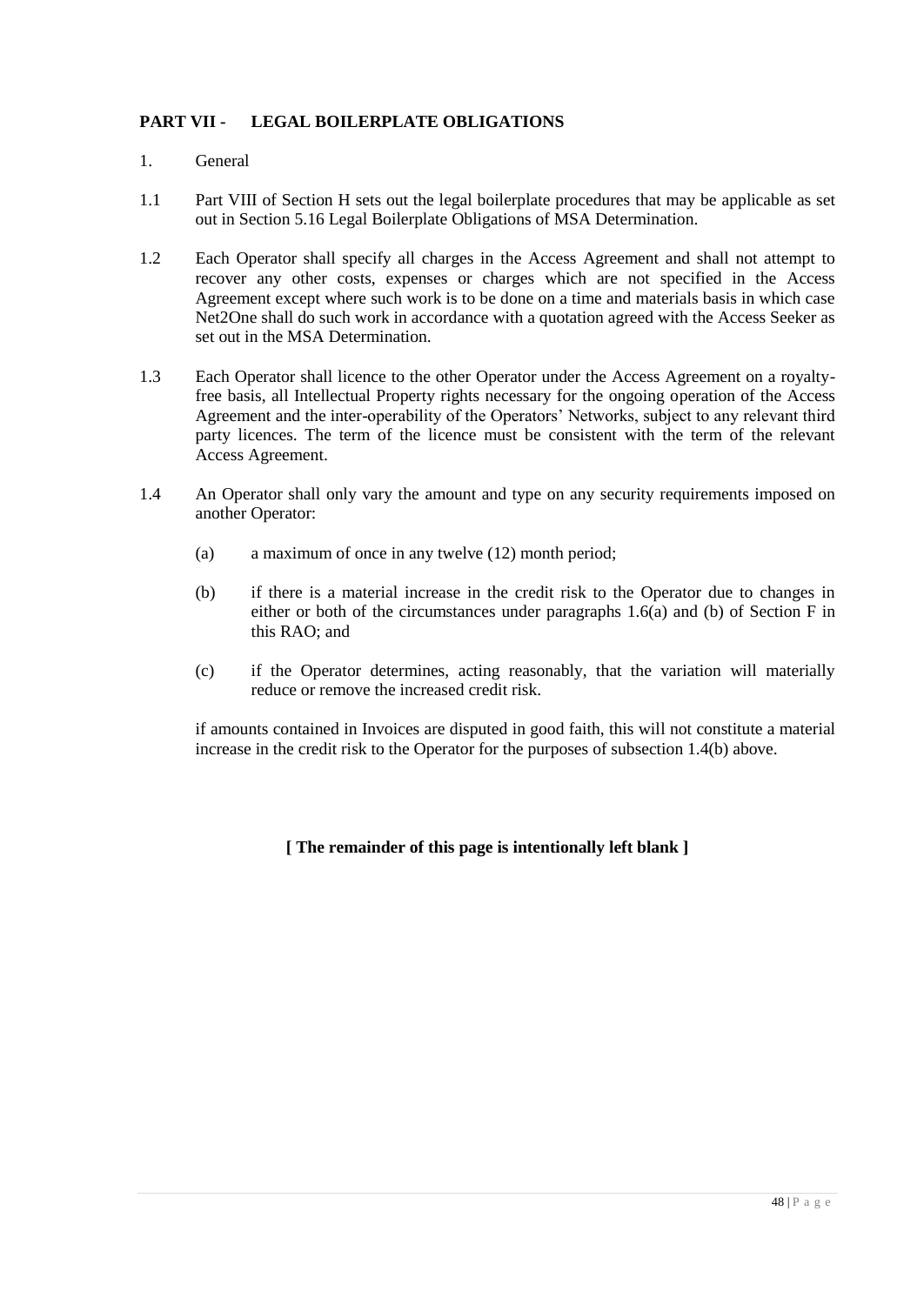# **SECTION I: SERVICE SPECIFIC OBLIGATIONS**

## **PRODUCT MODULES**

#### **SCHEDULE A: LIST OF FACILITIES AND/OR SERVICES**

I. Transmission Service

## **SCHEDULE B: CHARGES AND CHARGING PRINCIPLES**

Transmission Service

- I. Trunk Transmission Service
- II. End-to-End Transmission Service
- III. Wholesale Local Leased Circuit Service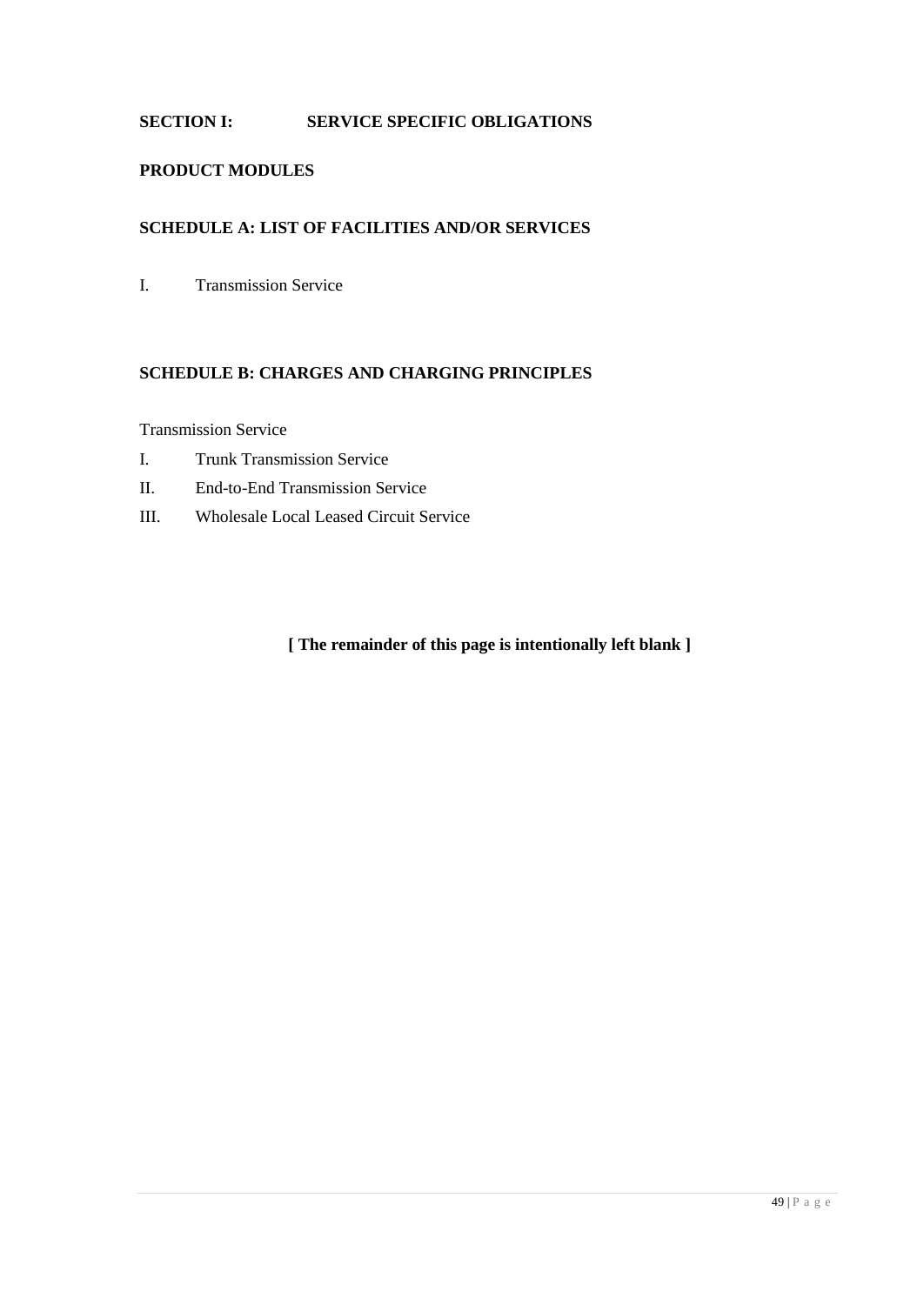### **SCHEDULE A**

## **I. TRANSMISSION SERVICE**

## **TERMS AND CONDITIONS**

- 1. General
- 1.1 This Schedule sets out the terms and conditions which are applicable to the Transmission Service.
- 1.2 For the purposes of paragraph 1.2 of Part II of Section H in this RAO, Net2One shall only request Forecasts where:
	- (a) the maximum period of time covered by Forecasts regarding Transmission Services is one (1) year;
	- (b) the minimum intervals or units of time to be used in Forecasts regarding Transmission Services is one (1) year;
	- (c) the maximum frequency to update or to make further Forecasts regarding Transmission Services is once a year.
- 1.3 For the purposes of paragraph 2.2 of Part III of Section H in this RAO, Net2One shall acknowledge receipt of each Order for a Transmission Service within two (2) Business Days.
- 1.4 For the purposes of paragraph 1.9 of Part III of Section H in this RAO, between the Operators, the Billing Cycle for Transmission Services will be quarterly.
- 2. Trunk Transmission Service
- 2.1 Trunk Transmission Service is a Facility and/or Service for the carriage of communications between any two technically feasible network transmission points, not being End User locations or Access Seeker Points of Presence, on Net2One's network, via such network interfaces at such transmission rates as may be agreed between Net2One and the Access Seeker on a permanent or virtual basis.
- 2.2 Where the Access Seeker leases Trunk Transmission Service from Net2One, Net2One equipment can be co-located in the Access Seeker's premises in accordance with Section 5.13 of the MSA Determination.
- 2.3 The Access Seeker shall provide Net2One reasonable access to its premises when Net2One reasonably requires it for the purpose of installing, maintaining, modifying or removing equipment related to the provision of Trunk Transmission Service by Net2One.
- 2.4 The minimum period for which the Access Seeker may lease Trunk Transmission Service is one (1) year.
- 3. End-to-End Transmission Service
- 3.1 End-to-End Transmission Service is a Facility and/or Service for the carriage of communications between two End User locations or between two Access Seeker Points of Presence or between one End User location and one Access Seeker Point of Presence via such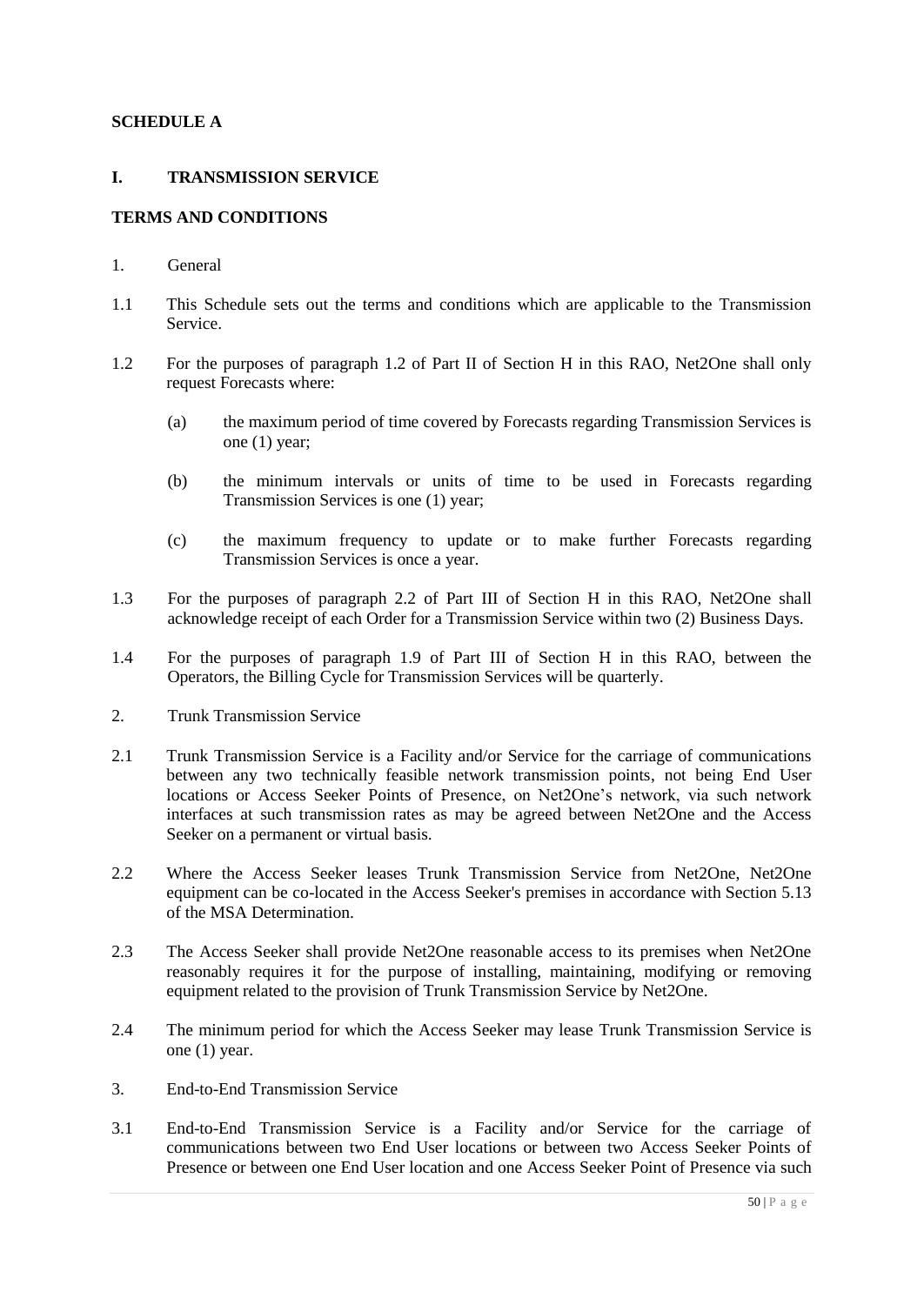network interfaces at such transmission rates as may be agreed between Net2One and the Access Seeker on a permanent or virtual basis.

- 3.2 Where the Access Seeker leases End-to-End Transmission Service from Net2One, Net2One equipment can be co-located in the Access Seeker's premises in accordance with Section 5.13 of the MSA Determination.
- 3.3 The Access Seeker shall provide Net2One reasonable access to its premises when Net2One reasonably requires it for the purpose of installing, maintaining, modifying or removing equipment related to the provision of End-to-End Transmission Service by Net2One.
- 3.4 The minimum period for which the Access Seeker may lease End-to-End Transmission Service is one (1) year.
- 4. Wholesale Local Leased Circuit Service
- 4.1 Wholesale Local Leased Circuit Service is a Facility and/or Service for the carriage of communications by way of a private circuit between a POI at Net2One's premised and an End User location or an Access Seeker Point of Presence, available on at one end of a private circuit. The Wholesale Local Leased Circuit Service comprises transmission and switching, whether packet or circuit, at such transmission rates as may be agreed between Net2One and the Access Seeker on a permanent or virtual basis.
- 4.2 Where the Access Seeker leases Wholesale Local Leased Circuit Service from Net2One, Net2One equipment can be co-located in the Access Seeker's premises in accordance with Section 5.13 of the MSA Determination.
- 4.3 The Access Seeker shall provide Net2One reasonable access to its premises when Net2One reasonably requires it for the purpose of installing, maintaining, modifying or removing equipment related to the provision of Wholesale Local Leased Circuit Service by Net2One.
- 4.4 The minimum period for which the Access Seeker may lease Wholesale Local Leased Circuit Service is one (1) year.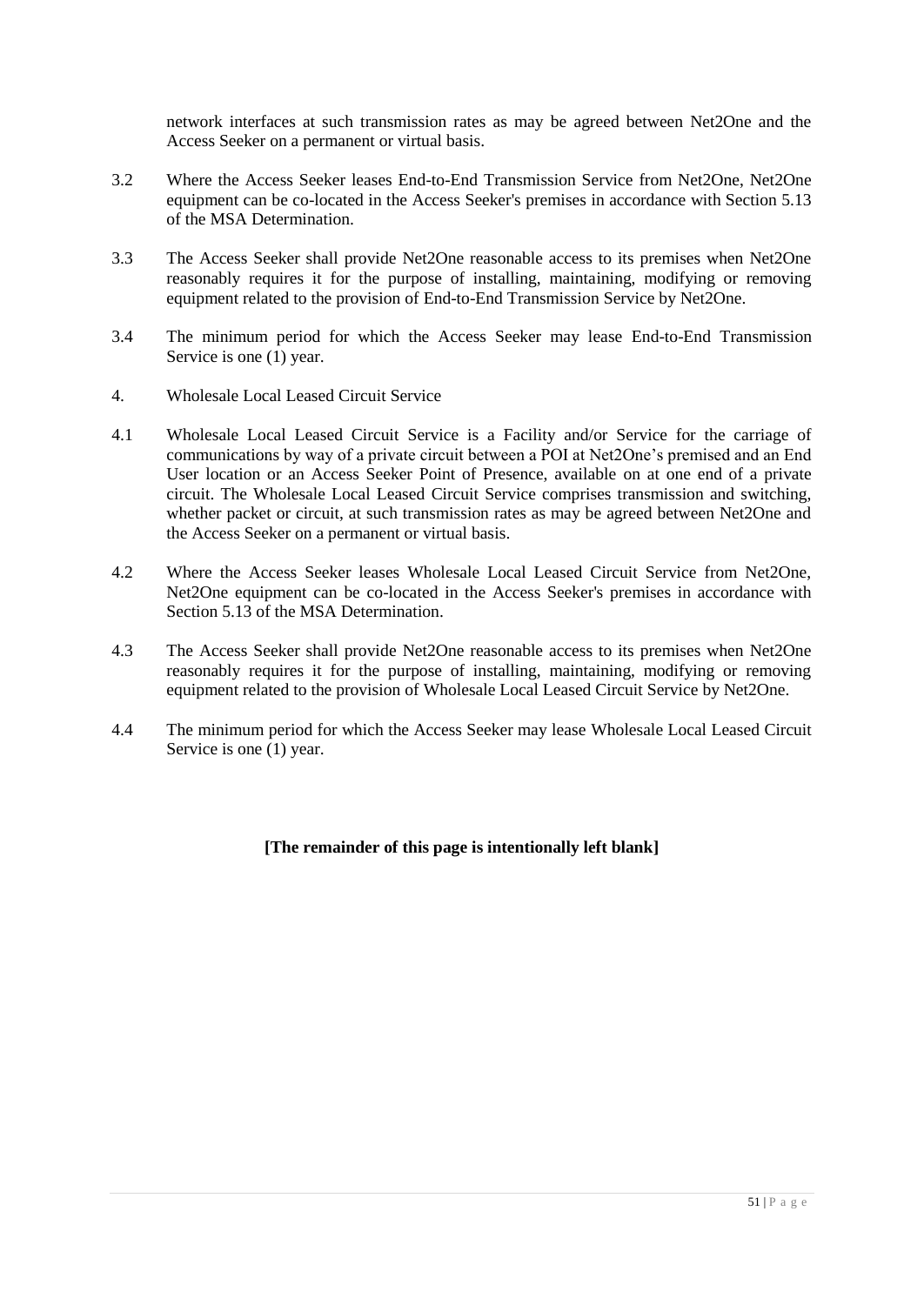## **SCHEDULE B**

# **TRANSMISSION SERVICE**

# **I. TRUNK TRANSMISSION SERVICE**

# **CHARGES AND CHARGING PRINCIPLES**

|                                       | <b>Ringgit Malaysia per month</b> |        |        |
|---------------------------------------|-----------------------------------|--------|--------|
|                                       | 2018                              | 2019   | 2020   |
| Within Peninsular Malaysia and within |                                   |        |        |
| <b>Sabah and Sarawak</b>              |                                   |        |        |
| 1 Mbps                                | 9                                 | 8      | 7      |
| 10 Mbps                               | 86                                | 78     | 71     |
| 100 Mbps                              | 863                               | 776    | 710    |
| 200 Mbps                              | 1,726                             | 1,551  | 1,421  |
| 500 Mbps                              | 4,314                             | 3,878  | 3,552  |
| 750 Mbps                              | 6,472                             | 5,817  | 5,327  |
| 1 Gbps                                | 8,836                             | 7,942  | 7,273  |
| 3 Gbps                                | 26,508                            | 23,825 | 21,820 |
| 5 Gbps                                | 44,180                            | 39,709 | 36,367 |

|                                              | Ringgit Malaysia per month |         |         |
|----------------------------------------------|----------------------------|---------|---------|
|                                              | 2018                       | 2019    | 2020    |
| <b>Between Peninsular Malaysia and Sabah</b> |                            |         |         |
| and Sarawak                                  |                            |         |         |
| 1 Mbps                                       | 37                         | 34      | 31      |
| 10 Mbps                                      | 371                        | 340     | 315     |
| 100 Mbps                                     | 3,712                      | 3,404   | 3,149   |
| 200 Mbps                                     | 7,423                      | 6,808   | 6,298   |
| 500 Mbps                                     | 18,558                     | 17,019  | 15,745  |
| 750 Mbps                                     | 27,837                     | 25,529  | 23,617  |
| 1 Gbps                                       | 38,007                     | 34,855  | 32,245  |
| 3 Gbps                                       | 114,022                    | 104,565 | 96,734  |
| 5 Gbps                                       | 190,036                    | 174,275 | 161,224 |

|                                     | Ringgit Malaysia per month |      |      |
|-------------------------------------|----------------------------|------|------|
|                                     | 2018                       | 2019 | 2020 |
| Installation (non-recurring charge) | 426                        | 447  | 469  |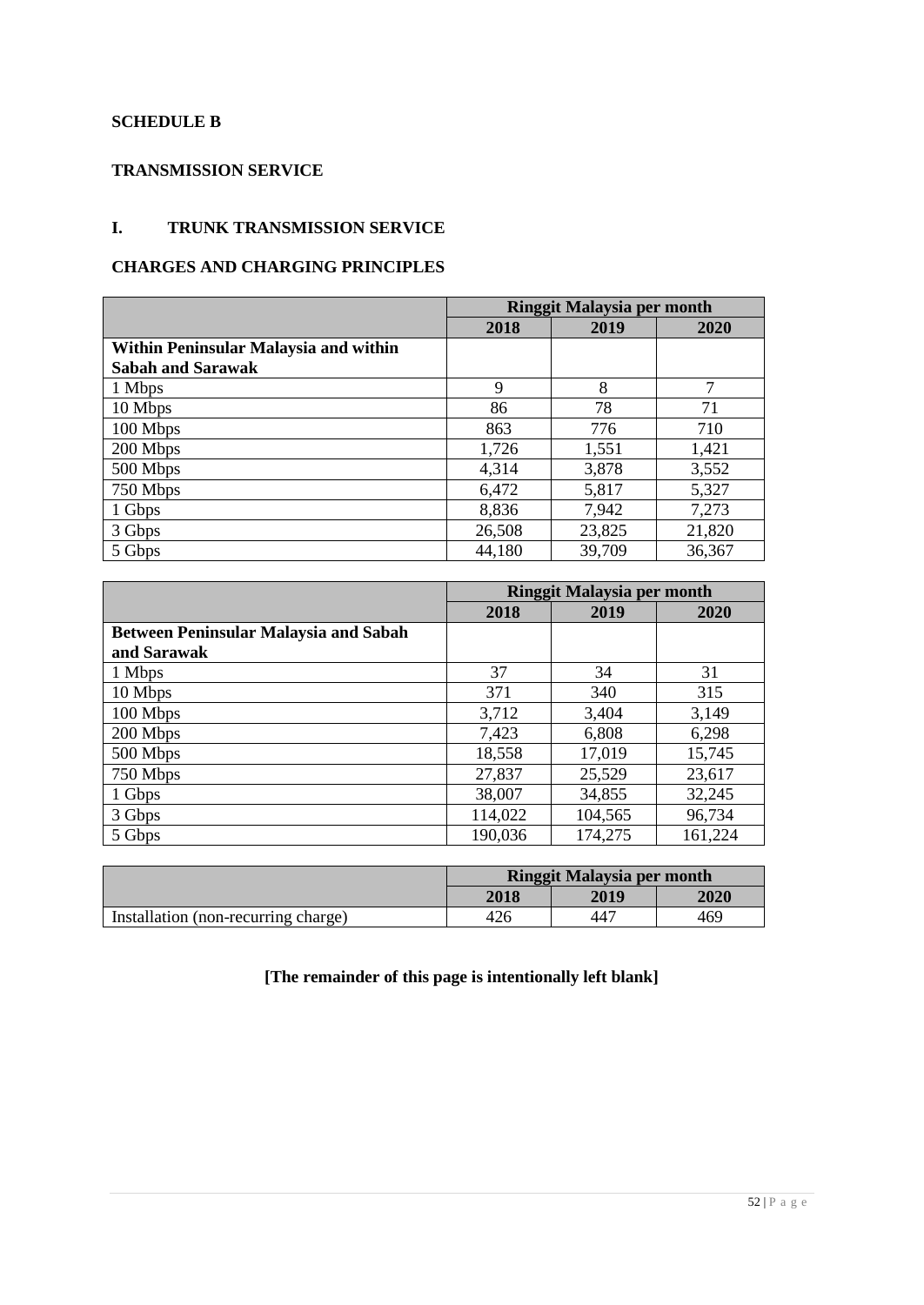# **II. END-TO-END TRANSMISSION SERVICE**

# **CHARGES AND CHARGING PRINCIPLES**

|                                       | <b>Ringgit Malaysia per month</b> |        |        |
|---------------------------------------|-----------------------------------|--------|--------|
|                                       | 2018                              | 2019   | 2020   |
| Within Peninsular Malaysia and within |                                   |        |        |
| <b>Sabah and Sarawak</b>              |                                   |        |        |
| 1 Mbps                                | 105                               | 106    | 108    |
| 10 Mbps                               | 1,353                             | 1,302  | 1,256  |
| 100 Mbps                              | 2,130                             | 2,000  | 1,895  |
| 200 Mbps                              | 2,993                             | 2,775  | 2,606  |
| 500 Mbps                              | 5,582                             | 5,102  | 4,737  |
| 750 Mbps                              | 7,739                             | 7,041  | 6,512  |
| 1 Gbps                                | 10,103                            | 9,166  | 8,459  |
| 3 Gbps                                | 28,406                            | 25,660 | 23,597 |
| 5 Gbps                                | 46,078                            | 41,543 | 38,144 |

|                                              | <b>Ringgit Malaysia per month</b> |         |         |
|----------------------------------------------|-----------------------------------|---------|---------|
|                                              | 2018                              | 2019    | 2020    |
| <b>Between Peninsular Malaysia and Sabah</b> |                                   |         |         |
| and Sarawak                                  |                                   |         |         |
| 1 Mbps                                       | 134                               | 133     | 132     |
| 10 Mbps                                      | 1,638                             | 1,565   | 1,500   |
| 100 Mbps                                     | 4,979                             | 4,628   | 4,334   |
| 200 Mbps                                     | 8,690                             | 8,032   | 7,483   |
| 500 Mbps                                     | 19,825                            | 18,243  | 16,930  |
| 750 Mbps                                     | 29,104                            | 26,753  | 24,802  |
| 1 Gbps                                       | 39,274                            | 36,079  | 33,430  |
| 3 Gbps                                       | 115,919                           | 106,399 | 98,511  |
| 5 Gbps                                       | 191,934                           | 176,109 | 163,001 |

|                                     | Ringgit Malaysia per month |       |       |
|-------------------------------------|----------------------------|-------|-------|
|                                     | 2018                       | 2019  | 2020  |
| Installation (non-recurring charge) |                            | 5,365 | 5.633 |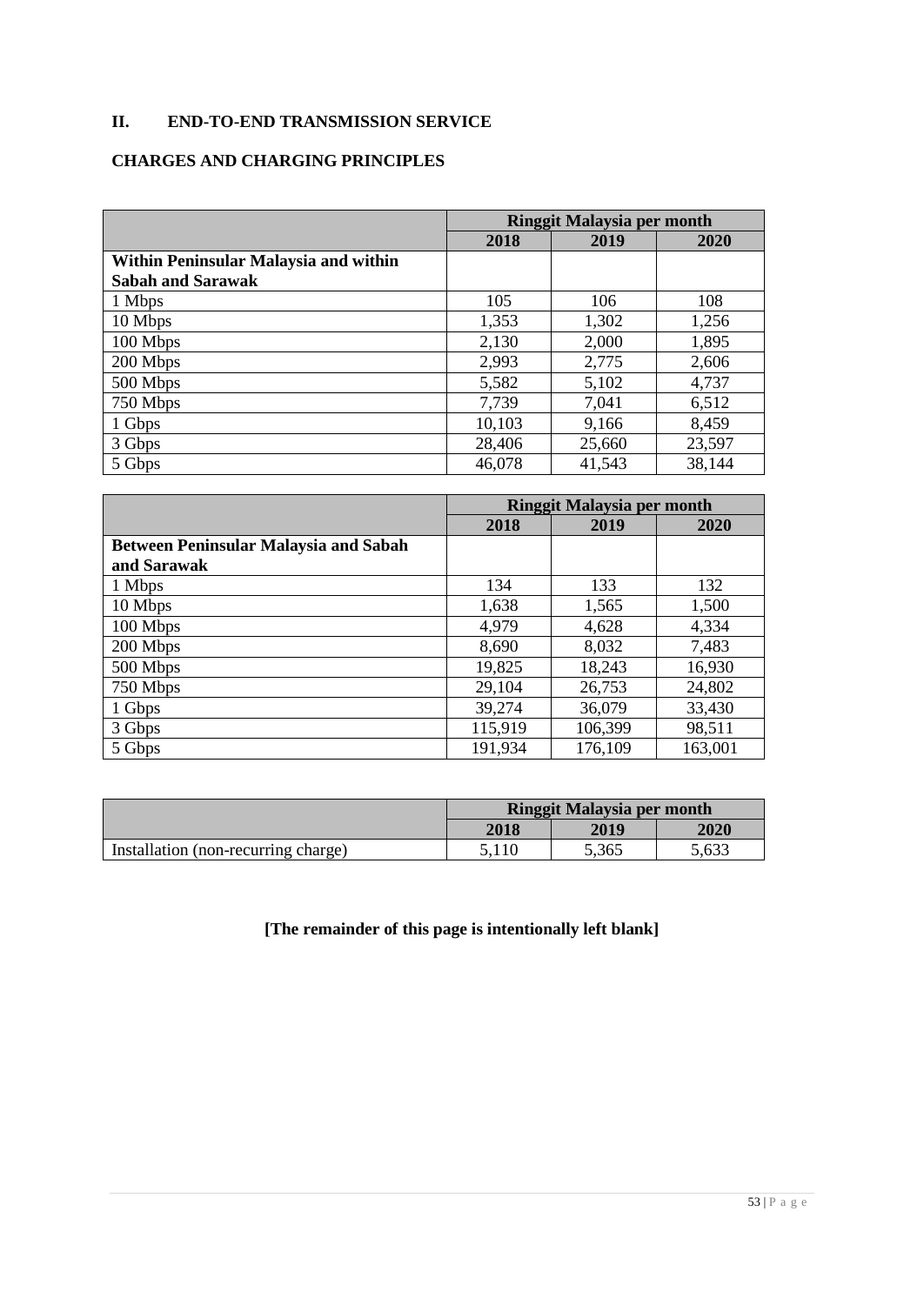# **III. WHOLESALE LOCAL LEASED CIRCUIT SERVICE**

# **CHARGES AND CHARGING PRINCIPLES**

|                                     | Ringgit Malaysia per month |        |        |
|-------------------------------------|----------------------------|--------|--------|
|                                     | 2018                       | 2019   | 2020   |
| Below 1 Mbps                        | 48                         | 49     | 50     |
| From 1 Mbps to 1 Gbps               | 634                        | 612    | 593    |
| From 1 Gbps to 10 Gbps              | 16,042                     | 15,432 | 14,869 |
| From 1 Gbps (using Dense Wavelength |                            |        |        |
| Division Multiplexing equipment)    | 949                        | 917    | 888    |

|                                     | <b>Ringgit Malaysia per month</b> |       |         |
|-------------------------------------|-----------------------------------|-------|---------|
|                                     | <b>2018</b>                       | 2019  | 2020    |
| Installation (non-recurring charge) | ر ر ر.ر                           | 2,683 | 1 0 1 ה |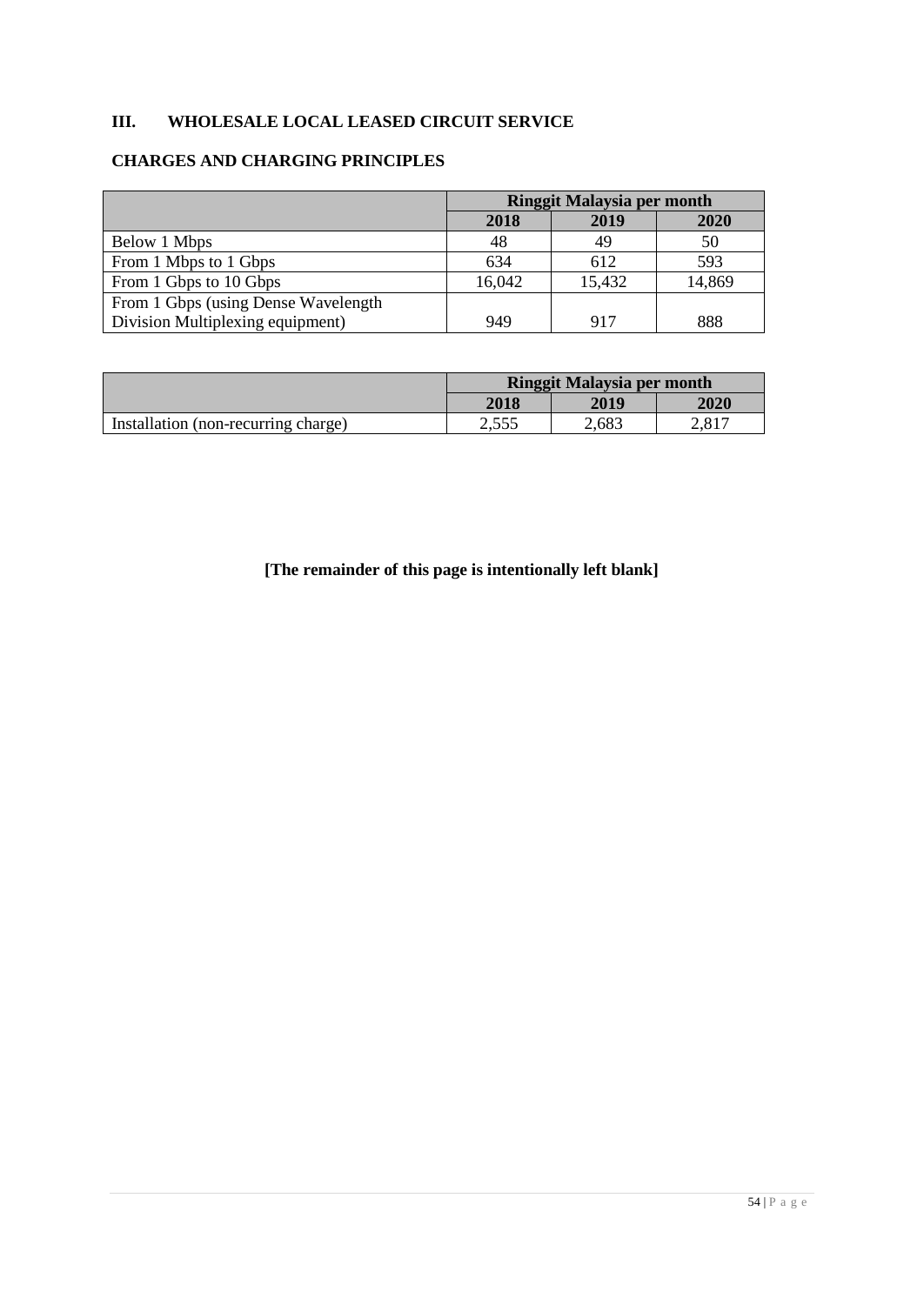#### **SECTION J: NON-DISCLOSURE AGREEMENT**

#### **NON-DISCLOSURE AGREEMENT**

**THIS NON-DISCLOSURE AGREEMENT** is made on \_\_\_\_day of ("Effective Date").

#### **BETWEEN**

**NET2ONE SDN BHD (Company Registration No: 201401005357 (1081436-W))** a company incorporated in Malaysia and having its principal place of business at 2271, Jalan Usahawan 2, Cyber 6, 63000 Cyberjaya, Selangor **("Net2One")** of one part

#### **AND**

**XXXX (Company No: XXX-X)** a company incorporated in Malaysia and having its principal place of business at ………………………….. **("xxx")** of the other part.

Net2One and XXXX shall hereinafter individually be referred to as a **"Party"** and collectively referred to as the **"Parties"**.

#### **WHEREAS**

- (A) The Parties wish to disclose certain Confidential Information (as defined in Clause 1) to each other for the purpose of …………….…. **("Business Purpose")**, and this will necessitate the sharing of confidential and/or proprietary information.
- (B) Each of the Parties wish to protect its position in relation to the Confidential Information so disclosed in relation to the Business Purpose, whether such Confidential Information is disclosed visually, orally, or in the form of photographs, drawings, pictorial, electronic or in other written material, machine readable data and human readable form, software or hardware together with any analysis, compilations, studies, presentation or other documents prepared by either of the Party in relation to the Confidential Information or derived from or pursuant to discussions with any of its affiliates or the officers, employees, agents, advisers, consultants or representatives thereof in relation to the Confidential Information.

**NOW THEREFORE**, in consideration of these premises, the Parties hereto agree as follows:

1. In this Agreement unless the context otherwise require the following expressions shall have the meanings respectively set out below:

"**Affiliate**" of a Party means in relation to that Party (i) any entity under the Control of such Party; (ii) any entity Controlling such Party; and (iii) any other entity under the Control of a Controlling entity under the preceding paragraph (ii).

"**Confidential Information**" shall include but not be limited to:

a) information, knowledge or data relating to sales, commercial matters, products and their price, financial or marketing plans and information, or information of an intellectual or non-technical form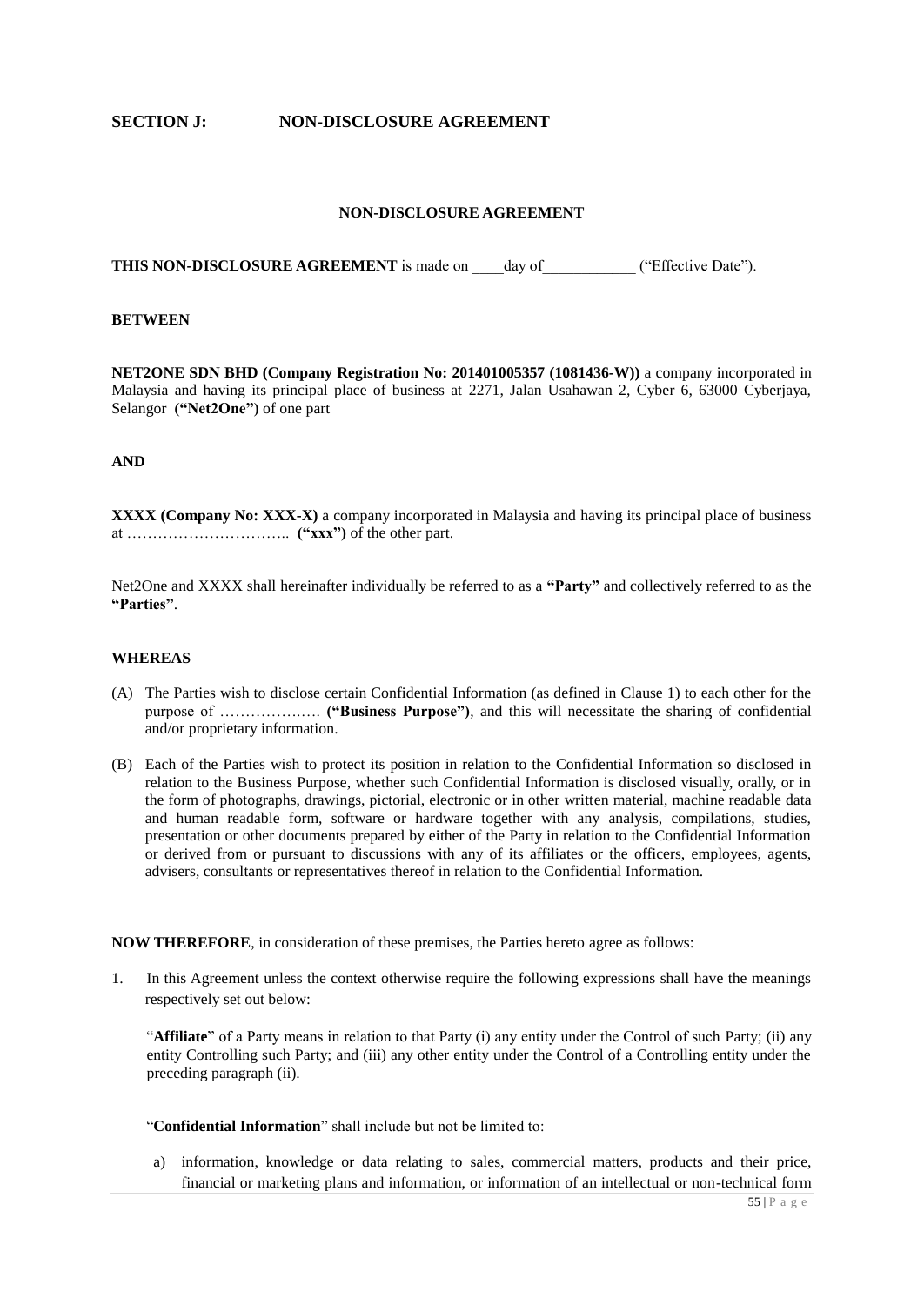including intellectual property or technical nature such as technical data, sketches, models, inventions, know-how, processes, apparatus, equipment, business plans, financial simulations, information concerning employees, research, experimental work, development, design details and specifications, engineering, financial information, procurement requirements, purchasing, manufacturing, customer lists, business forecasts, sales and merchandising, drawings, photographs, cinematographic works, charts, diagrams, specifications, standards, manuals, reports, formulae, algorithms, processes, lists, trade secrets, computer programs or software, data bases, software documentation, software source documents and formulae, improvement and any new material derived from the Confidential Information or other information in which the Disclosing Party has a business, proprietary or ownership interest or legal duty to protect including any information which is either clearly marked as 'Confidential' or unmarked, on which the Disclosing Party has included information which is confidential, or information relating in any way to the Business Purpose and the other party maybe given access to such Confidential Information or to create new Confidential Information and other Information to each other; and

b) information of whatever nature relating to the business of Net2One obtained by observation during visits (if any) to its premises.

**"Control'** or **"Controlling**" means the owning of fifty percent (50%) or more of the equity interest or any other type of ownership by one Party in another incorporated entity

"**Disclosing Party"** means a Party (through any of its Affiliates or the officers, employees, agents, advisers, consultants or representatives thereof or of the Party), who provides, discloses or supplies Confidential Information to the Receiving Party.

"**Receiving Party**" means a Party (through any of its Affiliates or the officers, employees, agents, advisers, consultants or representatives thereof or of that Party), who receives Confidential Information from the Disclosing Party.

- 2. All Confidential Information to be disclosed in a written form shall be clearly identified as such and shall bear a positive statement confirming its status or where it is not be clearly identified, it shall be deemed to be similarly protected. All Confidential Information to be disclosed orally shall be preceded by a positive oral statement prior to its disclosure which must be confirmed in writing within fourteen (14) days of the oral disclosure by the Disclosing Party to the Receiving Party during which time such Confidential Information disclosed orally shall be similarly protected.
- 3. Personal Data Protection Act
- 3.1 Where a Party receives any personal data (as defined by Personal Data Protection Act 2010) ("PDPA") (hereinafter referred to as "PDPA Receiving Party") from the Party which discloses personal data (hereinafter referred to as "PDPA Disclosing Party"), it shall ensure that it fully complies with the provisions of the PDPA and only deals with the data in so far as it may be necessary for the Business Purpose.
- 3.2 Without prejudice to any other obligation of the PDPA Receiving Party to indemnify PDPA Disclosing Party under this Agreement, PDPA Receiving Party shall indemnify PDPA Disclosing Party for any breach of the PDPA which renders the latter liable for any costs, claims or expenses.
- 3.3 In fulfilment of its obligations under the PDPA, PDPA Receiving Party shall have system in place to ensure:
	- i. full compliance with the PDPA; in particular the principles of the PDPA which deals with the security of personal data; and
	- ii. the reliability of all its employees who may be involved in processing the personal data.
- 3.4 PDPA Receiving Party shall take reasonable steps to ensure that all of its partners, shareholders, directors, employees, contractors, agents comply with this Clause where they are processing any of personal data on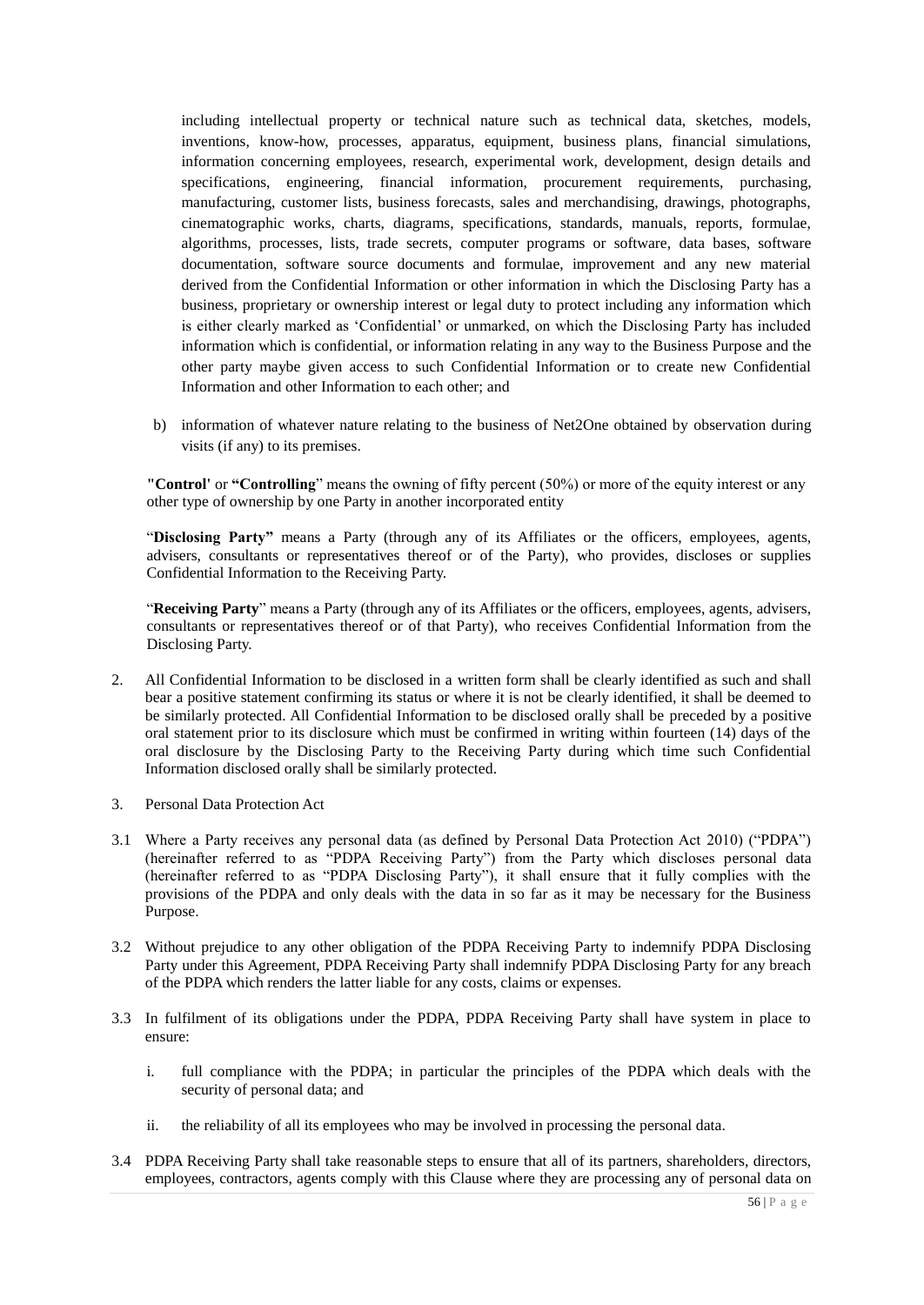behalf PDPA Disclosing Party (if permitted by PDPA Disclosing Party).

- 3.5 PDPA Receiving Party shall allow PDPA Disclosing Party reasonable access to such information as is necessary to ensure that it is complying with the above provisions and the PDPA as a whole.
- 4. In respect of all Confidential Information disclosed the Receiving Party undertakes, subject to Clause 5 below:
	- i. to keep such Confidential Information in strict confidence, and not to use the Confidential Information otherwise than for the purposes of the Business Purpose. Each Party shall be responsible for any breach of the terms of this Agreement;
	- ii. only to disclose the Confidential Information to such of its or its Affiliates' officers, employees, agents, advisers, consultants or representatives as on a genuinely "need to know" basis only for the purposes of this Agreement, and then only on the understanding that they agree to be similarly bound by the provisions of this Agreement. The Receiving Party shall procure such of its officers, employees, agents, advisers, consultants or representatives to comply with the terms hereof. In any event, the Receiving Party shall be responsible for any breach of the terms of this Agreement by any of its officers, employees, agents, advisers, consultants or representatives and shall take all measures (including but not limited to court proceedings) to restrain such officers, employees, agents, advisers, consultants or representatives from prohibited or unauthorised disclosure or use of the Confidential Information;
	- iii. not to disclose the Confidential Information to any person or entity not explicitly named in this Agreement or not involved in the Business Purpose, particulars of the Parties that have exchanged the Confidential Information, discussions and negotiations which are taking place concerning the Business Purpose between the Parties, any of the terms, conditions or other facts with respect to the Business Purpose including the status thereof, without prior written consent of the Disclosing Party;
	- iv. not to copy or reduce the Confidential Information into writing except as may be strictly necessary for the purposes of this Agreement;
	- v. to maintain and protect the Confidential Information so disclosed with the same degree of care and control as used to keep confidential its own Confidential Information, and in any event with not less than a reasonable degree of care and to ensure that the Confidential Information has been kept in separate and secured storage. The Receiving Party shall restrict access to the Confidential Information so as to prevent its unauthorized use, disclosure or reproduction and shall maintain reasonable procedures to prevent loss of any Confidential Information;
	- vi. not to use or cause to be used any Confidential Information in the course or pursuit of any other business relationship or otherwise with any person or entity which is acting or may act in business competition with the Disclosing Party or to secure a competitive advantage over the Disclosing Party or cause, suffer or permit to be done any of the foregoing acts;
	- vii. to return to the Disclosing Party on demand or expiry or termination of this Agreement all Confidential Information including all copies thereof, and to destroy or to certify its destruction all notes and any other written reports of documents which may have been made by the Receiving Party and which contain any part of the Confidential Information, except as authorised in writing by the Disclosing Party, or as is strictly necessary to complete any outstanding obligations relating hereto between the Parties (whereupon such items shall be returned or destroyed on completion thereof);
	- viii. to immediately advise the Disclosing Party of any unauthorised disclosure, misappropriation or misuse by any person of any Confidential Information, upon the Receiving Party having knowledge of the same and will co-operate in every way to help the Disclosing Party regain possession of the Confidential Information and prevent further breach; and
	- ix. not to reverse engineer, disassemble or de-compile or use in contravention of this Agreement, any prototypes, software or other tangible objects that embody the other Party's Confidential Information.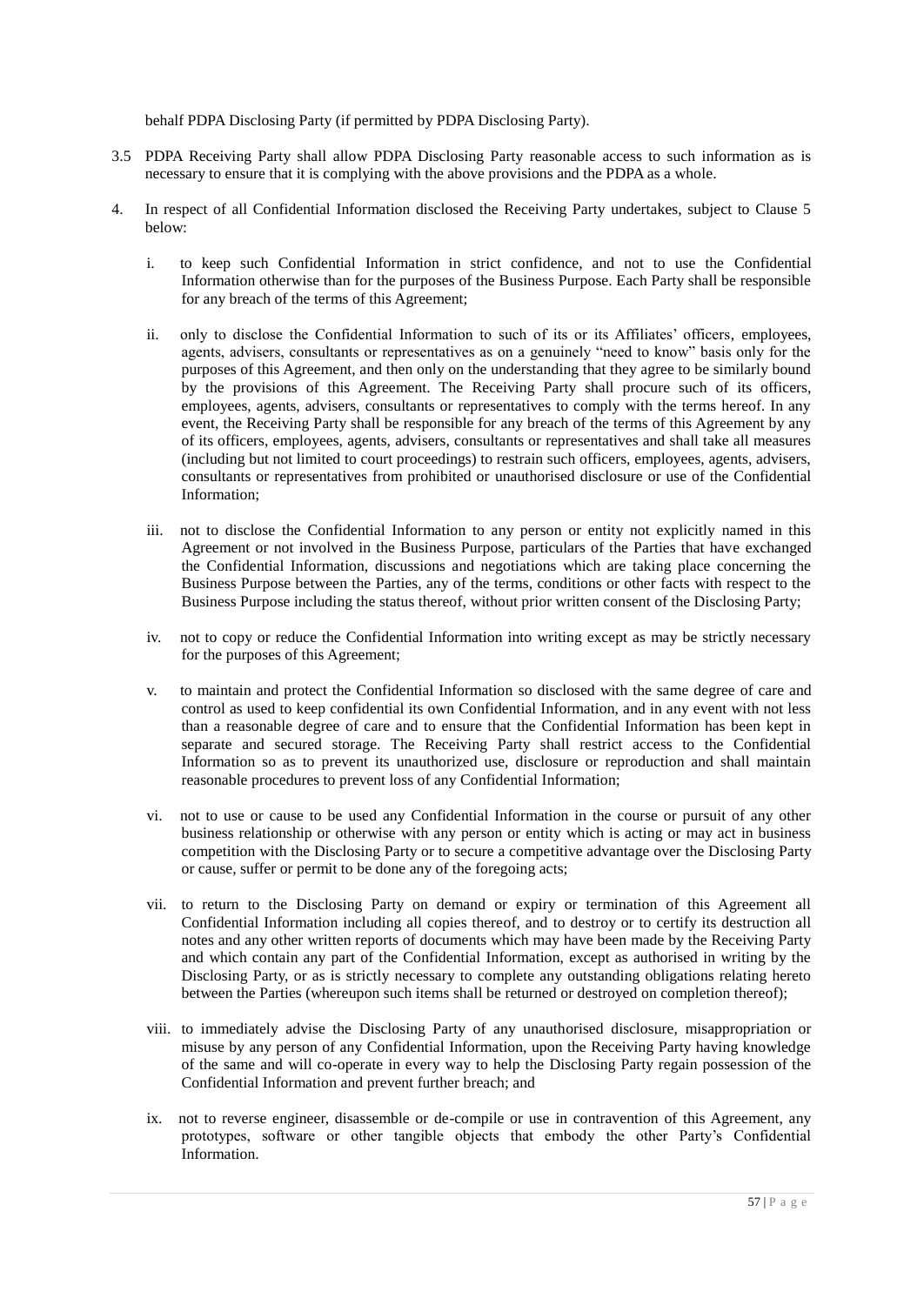- 5. The obligations in Clause 4 above shall not apply to any Confidential Information which:
	- i. the Receiving Party can show that the Confidential Information was already in or came into the public domain prior to the date of this Agreement or thereafter becomes publicly available without any violation of this Agreement or otherwise than by a breach of this Agreement;
	- ii. the Receiving Party can show that the Confidential Information was already in its possession free of any restriction as to non-disclosure*,* prior to, at or subsequent to the time of receipt from the Disclosing Party or becomes available to a Party from a person, other than the other Party and its representatives, who is not, to the best of such Party's knowledge subject to any legally binding obligation to keep such information confidential;
	- iii. the Receiving Party can show that the Confidential Information was lawfully disclosed to it by a third party without restrictions as to use and disclosure;
	- iv. the Receiving Party can prove that the Confidential Information has been independently developed or generated independently without access to or use of or reference to any Confidential Information disclosed under this Agreement;
	- v. is disclosed to a third party pursuant to written authorization from the Disclosing Party; or
	- vi. is disclosed by the Receiving Party to satisfy a requirement of, or demand by, a competent court of law or governmental or regulatory body made pursuant to law or to satisfy the requirements of any stock exchange upon which shares of the parties are listed, provided, however, that the Receiving Party shall notify and consult the Disclosing Party as to the form, nature and Purpose of the disclosure to enable it to seek a protective order or otherwise prevent such disclosure. If no such protective order or other remedy is obtained, or the Disclosing Party waives compliance with the terms of this Agreement, the Receiving Party shall furnish only that portion of the Confidential Information which is legally required and will exercise all reasonable efforts to obtain reliable assurance that such Confidential Information will be kept Confidential.
- 6. This Agreement shall not be construed as granting expressly or by implication at any time, any transfer, assignment, license on any other rights in respect of any licence, patent, copyright, trade marks or other intellectual property or any other industrial property right in force and belonging to the Disclosing Party, which rights shall remain vested in, and the absolute property of the Disclosing Party. In particular the Receiving Party understands and agrees that future product plans may be subject to change without notice at any time and that the Disclosing Party shall have no obligation to execute such plans and shall have no liability as a result of any change to such plans.
- 7. The property in all Confidential Information disclosed under this Agreement including all copies thereof shall, subject to any right of any other owner, rest with the Disclosing Party. Should either Party be subject to re-organisation, merger, takeover or the like its successor in law shall be bound by the conditions hereof as if they were the original party hereto.
- 8. In the event that the Receiving Party is obligated to disclose any Confidential Information as a result of any applicable law, rule or regulation or a court order or pursuant to governmental action, the Receiving Party shall immediately inform (or where immediate notice is not possible, as soon as practicable thereafter) the Disclosing Party so that the Disclosing Party is given an opportunity to object to such disclosure. Should any such objection by the Disclosing Party be unsuccessful, the Receiving Party so obligated to disclose Confidential Information may disclose only such Confidential Information to the extent required by the relevant court order or governmental action.
- 9. The Receiving Party agrees that, in the event of a breach or threatened breach of the terms of this Agreement, the Disclosing Party shall be entitled to an injunction in addition to and not in lieu of any other legal or equitable relief including money damages. The Receiving Party acknowledges that the Confidential Information is valuable and unique and that disclosure will result in irreparable injury to the Disclosing Party.
- 10. Neither Party shall advertise or publicly announce that it has entered into this Agreement without the prior written consent of the other Party, such consent not to be unreasonably withheld, nor shall either Party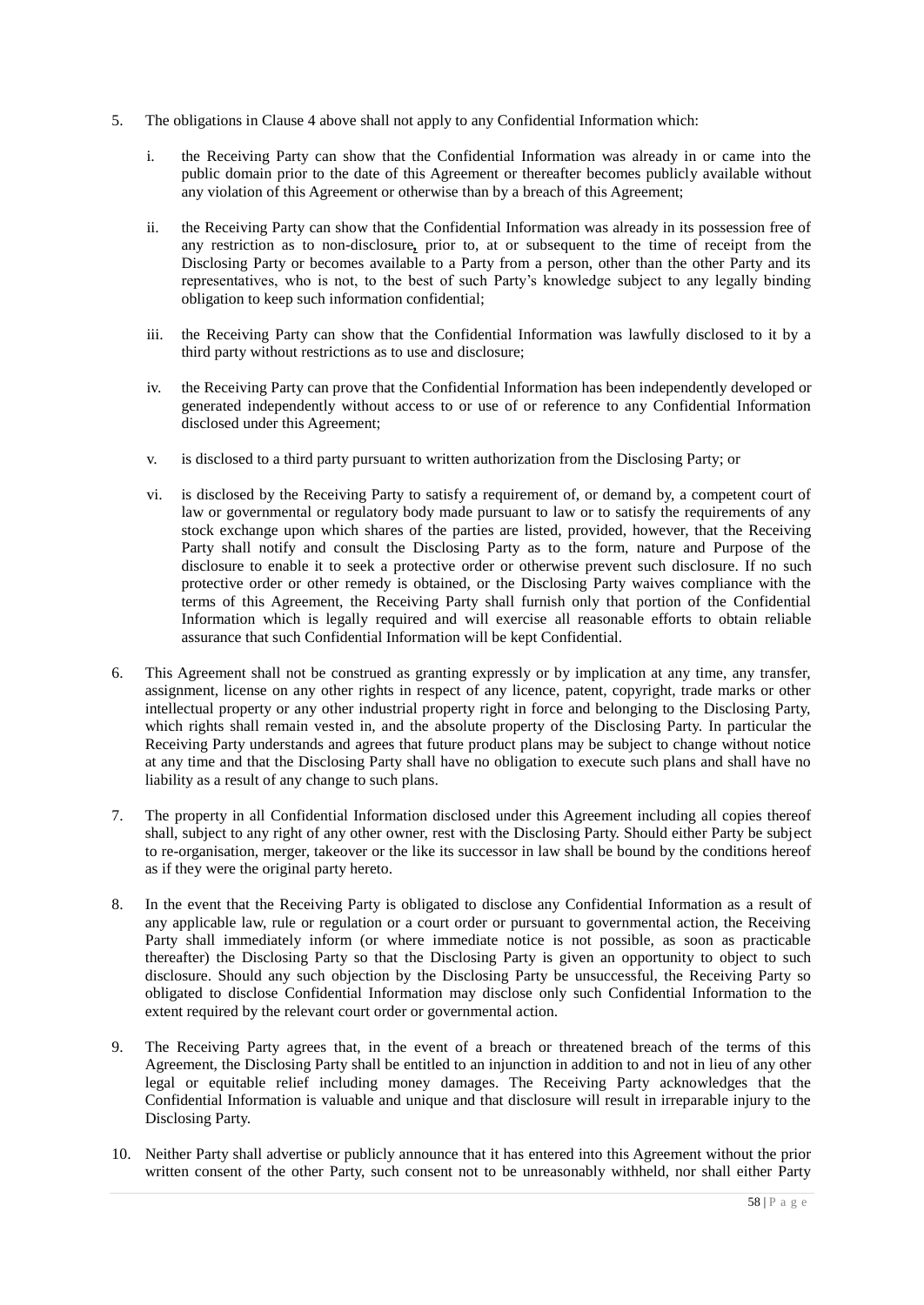make any public announcement regarding the Business Purpose (save as required by any stock exchange rules, guidelines and/or regulations to which a Party is subject to) or use the other Party's name for promotional or marketing purposes.

- 11. If any provision of this Agreement is held to be invalid, illegal or unenforceable then such provision shall be automatically modified to the extent necessary to make it valid, legal and enforceable whilst preserving the intent of the Parties and all other provisions of this Agreement shall be regarded as fully valid and enforceable unless otherwise proved.
- 12. The Disclosing Party makes no warranties regarding the accuracy of such Confidential Information. The Disclosing Party accepts no responsibility for any expenses, losses, or action incurred or undertaken by the Receiving Party as a result of the receipt of the Confidential Information. It is further understood by the Receiving Party that the Disclosing Party does not warrant or represent that it will introduce any product or service to which the Confidential Information disclosed herein is related.
- 13. This Agreement shall be effective upon its execution, and shall, unless terminated by either Party providing one (1) month's written notice of termination to the other Party, continue for a period of two (2) years from the date of this Agreement (the **"Term"**), provided however that the obligations undertaken herein with respect to Confidential Information received prior to the termination of this Agreement shall survive and continue for a period of two (2) years after any expiration or termination of this Agreement OR upon the execution of the a further agreement between the Parties for the Business Purpose setting out each Party's rights and obligations, whichever is the earlier, which shall incorporate confidentiality provisions on similar form and content as herein contained.
- 14. All notices, demands or other communications under this Agreement must be given or made in writing, and must be delivered personally, by overnight courier, by A.R. registered mail or sent by fax, with electronic confirmation of receipt to the addresses set out in the opening portion of this Agreement, or such other address as the parties may from time to time advise each other in writing.
- 15. This Agreement and the rights and obligations hereunder are personal to the parties and may not be assigned or otherwise transferred, in whole or in part, without prior written consent of both parties.
- 16. Each Party shall bear its own costs and expenses incurred in connection with the Business Purpose and this Agreement.
- 17. The construction, validity and performance of this Agreement shall be governed by Malaysian law, and the Parties hereto submit to the exclusive jurisdiction of the Malaysian courts.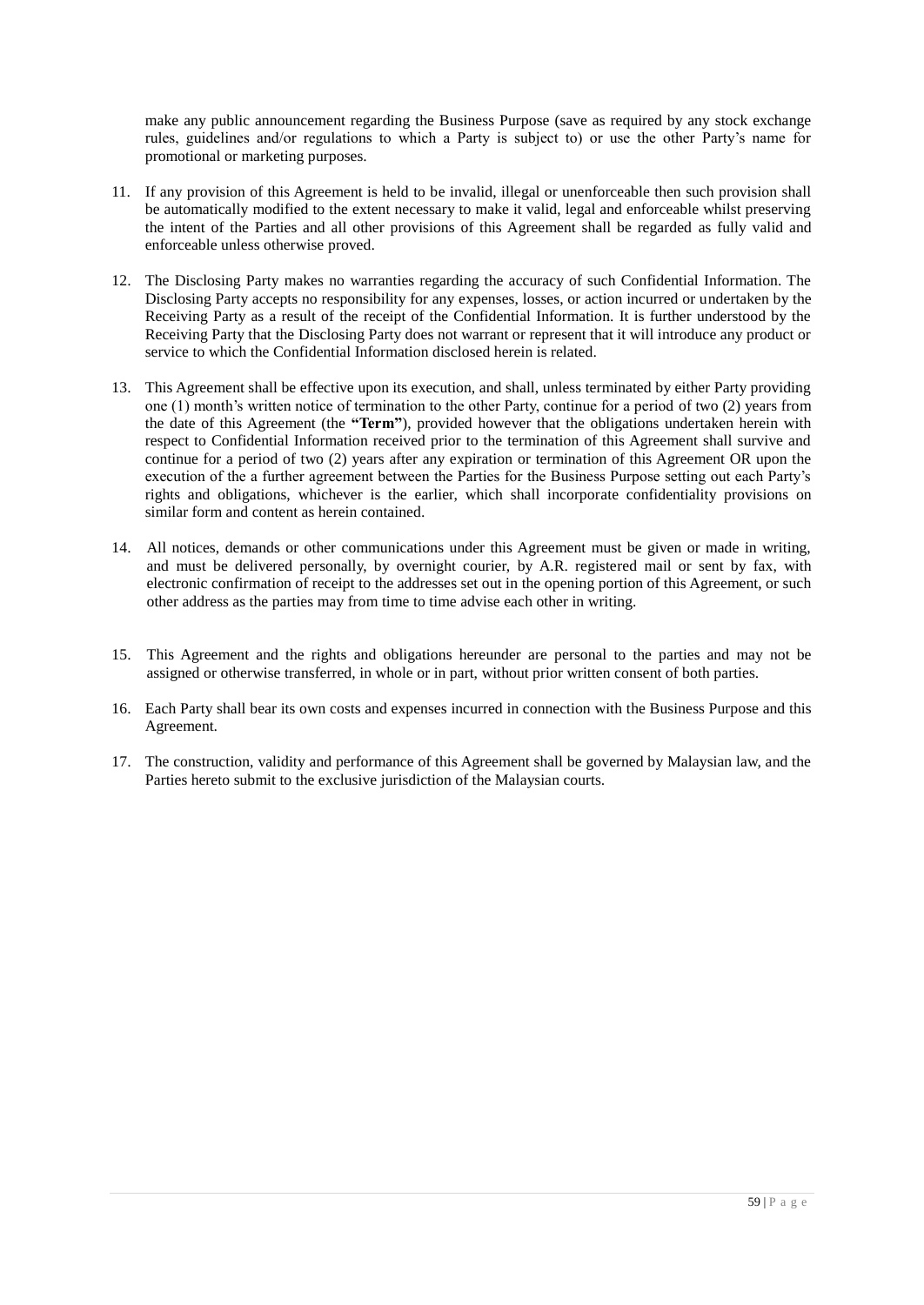**IN WITNESS WHEREOF** the Parties hereto have caused this Agreement to be executed by their duly authorised officers the day and date first before written.

Signed for and on behalf of **NET2ONE SDN BHD (Co. Registration No. 201401005357 (1081436-W))**

in the presence of:

.................................................................... Signature of witness

Name:

..................................................................

.....................................................................

Name:

Designation:

NRIC Number:

Designation

Signed for and on behalf of **XXXX (Company No. XXX-X)**

in the presence of:

....................................................................

Signature of witness

Name:

NRIC Number:

Designation:

Name:

Designation: